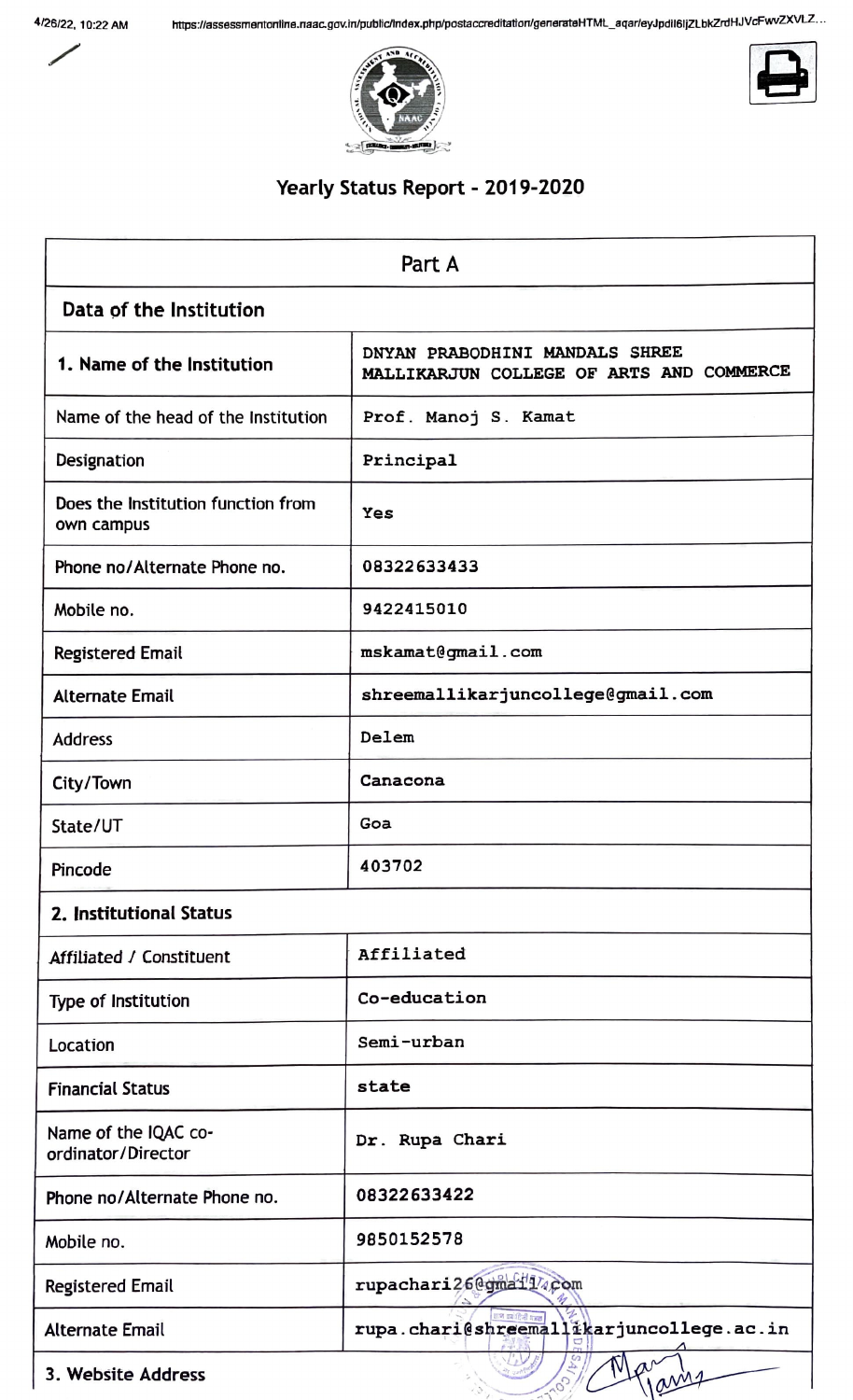| Web-link of the AQAR: (Previous<br>Academic Year)                        | https://shreemallikarjuncollege.ac.in/wp-<br>content/uploads/2021/12/New-AQAR-2018-<br><u>19.pdf</u> |
|--------------------------------------------------------------------------|------------------------------------------------------------------------------------------------------|
| 4. Whether Academic Calendar<br>prepared during the year                 | Yes                                                                                                  |
| if yes, whether it is uploaded in the<br>institutional website: Weblink: | https://shreemallikarjuncollege.ac.in/wp-<br>content/uploads/2021/12/2019-20-<br>Calender.pdf        |

# **5. Accrediation Details**

| Cycle | Grade | <b>CGPA</b> | <b>Year of Accrediation</b> | Validity           |                    |  |
|-------|-------|-------------|-----------------------------|--------------------|--------------------|--|
|       |       |             |                             | <b>Period From</b> | <b>Period To</b>   |  |
|       | в     | 2.81        | 2015                        | $01 - May - 2015$  | $30 - Appr - 2020$ |  |

# **6. Date of Establishment of IQAC 16-Jun-2015**

# **7. Internal Quality Assurance System**

| Quality initiatives by IQAC during the year for promoting quality culture |                           |                                          |  |  |
|---------------------------------------------------------------------------|---------------------------|------------------------------------------|--|--|
| Item / Title of the quality initiative by IQAC                            | Date &<br><b>Duration</b> | Number of participants/<br>beneficiaries |  |  |
| Academic Administrative Audit by<br><b>External Agency</b>                | $21$ -Mar-<br>2020        | 600                                      |  |  |
| Implementation of Online Payment                                          | $10 - Dec-$<br>2019       | 600                                      |  |  |
| Internal Audit Course for Staff by<br>Professional body                   | $17-Feb-$<br>2020         | 26                                       |  |  |

## **[View](https://assessmentonline.naac.gov.in/public/Postacc/Quality_Initiatives/8958_Quality_Initiatives.xlsx) File**

**8. Provide the list of funds by Central/ State Government-UGC/CSIR/DST/DBT/ICMR/TEQIP/World Bank/CPE of UGC etc.**

| Institution/Department/Faculty   Scheme   Funding Agency   Year of award with duration   Amount |  |                                   |  |  |
|-------------------------------------------------------------------------------------------------|--|-----------------------------------|--|--|
|                                                                                                 |  | No Data Entered/Not Applicable!!! |  |  |
| No Files Uploaded !!!                                                                           |  |                                   |  |  |
| 9. Whether composition of IQAC as<br>per latest NAAC guidelines:                                |  | Yes                               |  |  |
| Upload latest notification of formation<br>of IQAC                                              |  | <b>View File</b>                  |  |  |
| 10. Number of IQAC meetings held<br>during the year:                                            |  | 12                                |  |  |

| during the year :                                                                                                  |     |
|--------------------------------------------------------------------------------------------------------------------|-----|
| The minutes of IQAC meeting and<br>compliances to the decisions have been<br>uploaded on the institutional website | Yes |
|                                                                                                                    |     |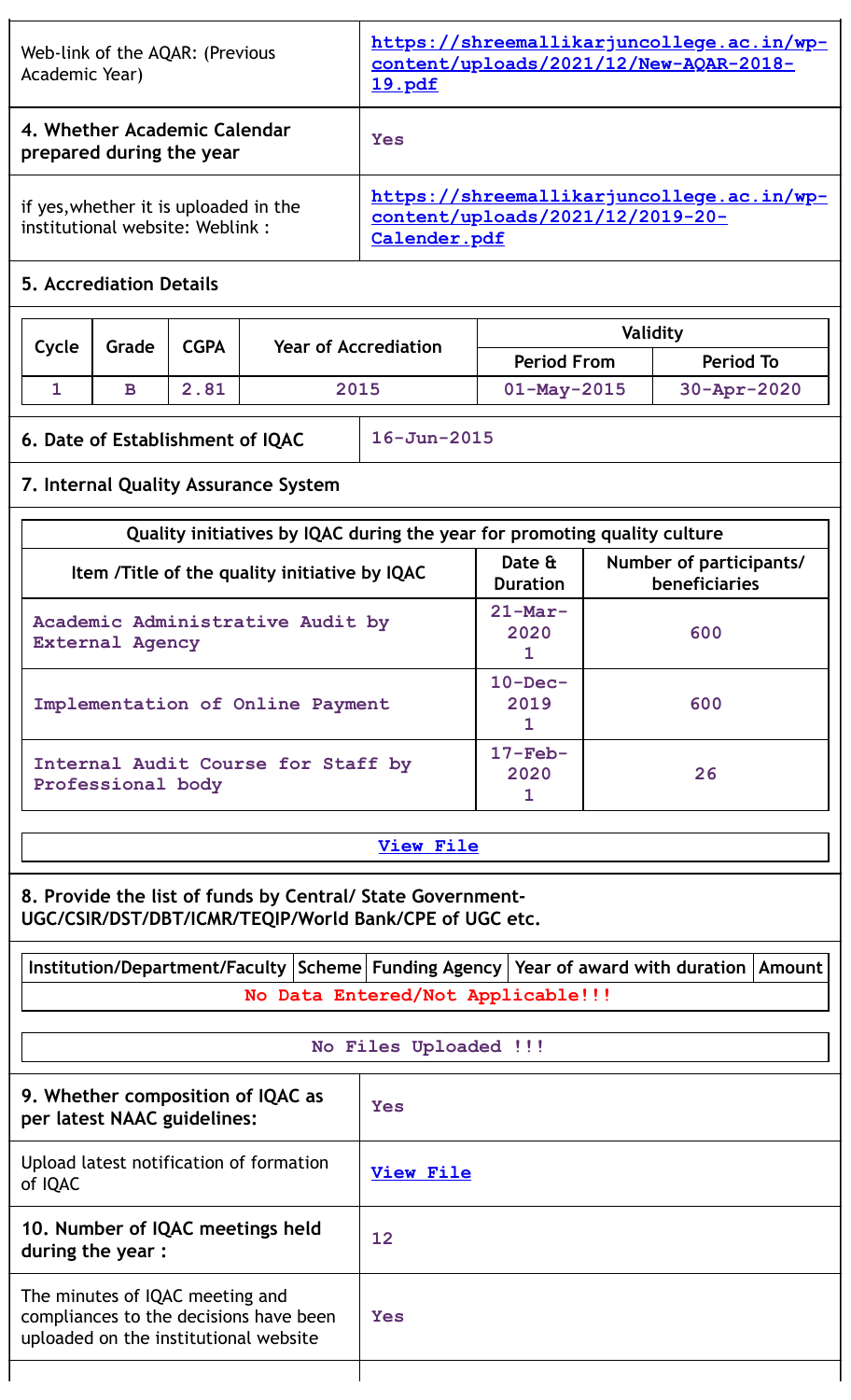| Upload the minutes of meeting and<br>action taken report                                                          | View File |
|-------------------------------------------------------------------------------------------------------------------|-----------|
| 11. Whether IQAC received funding<br>from any of the funding agency to<br>support its activities during the year? | <b>No</b> |

**12. Significant contributions made by IQAC during the current year(maximum five bullets)**

**Promotion of Research Publications in UGC recognized Journals**

**Registration of Vibrant Parent Teacher Association**

**Registration of Ex-Student Association**

**Organization of National level and State Level Faculty Development Programmes with MOU Partners**

**Starting of Research Centers in Commerce Geography**

**No Files Uploaded !!!**

**13. Plan of action chalked out by the IQAC in the beginning of the academic year towards Quality Enhancement and outcome achieved by the end of the academic year**

| <b>Plan of Action</b>                                                                             | <b>Achivements/Outcomes</b>                                                                                                                                                                                                                                                                                                                                                                                                                                                                                                                                                                                                                                                                                                                                 |
|---------------------------------------------------------------------------------------------------|-------------------------------------------------------------------------------------------------------------------------------------------------------------------------------------------------------------------------------------------------------------------------------------------------------------------------------------------------------------------------------------------------------------------------------------------------------------------------------------------------------------------------------------------------------------------------------------------------------------------------------------------------------------------------------------------------------------------------------------------------------------|
| Internal<br><b>Audit Course</b><br>for Staff by<br>Professional<br>body                           | After a successful training, a test was conducted on 17th<br>February 2020 by the Progressive Management Consultants,<br>Goa in which 22 staff members cleared examination with<br>more than 70 percent of marks.                                                                                                                                                                                                                                                                                                                                                                                                                                                                                                                                           |
| New Staff<br>Recruitment                                                                          | Following vacant positions available in the College were<br>filled on regular basis to further enhance quality<br>culture: 1 Teaching faulty 1 Store Keeper 1 Jr.<br>Stenographer 5 Lab Assistants 1 Field & Plant Collector 5<br>Multi-Tasking Staff                                                                                                                                                                                                                                                                                                                                                                                                                                                                                                       |
| Online<br>Payment                                                                                 | As a positive step towards complete Online Admission from<br>the academic year 2020-21, College Office collected<br>Admission Fee, Exam Fee, and Revaluation Fee through<br>'State Bank Collect'.                                                                                                                                                                                                                                                                                                                                                                                                                                                                                                                                                           |
| Paperless<br>initiative<br>for internal<br>communication<br>Initiation of<br>Paper Free<br>Office | To Promote Green Culture, Save Money, Save Time, Save<br>Space, and Easy Transfer of Information from Office to<br>Staff & Students and vice versa, College is using E-mails,<br>WhatsApp Group messages, Social Media Platforms                                                                                                                                                                                                                                                                                                                                                                                                                                                                                                                            |
| Preparation<br>for ISO 9001<br>2015                                                               | Following Quality Management System Procedural Documents<br>have been prepared under ISO 9001 2015: Risks<br>Opportunities Procedure for Internal Audit NonConformity<br>Corrective Action Admission Procurement Recruitment<br>(Teaching / NonTeaching Staff) Teaching / Examination /<br>Results Grievance Redressal Procedures Allotment of<br>Sports merit marks Refund of Fees payment of Fees<br>structure Policy towards physically disabled students<br>Mentoring programs Feedback and F. Analysis National<br>Services Scheme (NSS) / NCC Library - Issue of books /<br>Procurement AntiRagging Policy Policy on Sexual<br>Harassment at workplace Scholarship / Fin. Assist for<br>student Attendance policy Issue ID card Rules -<br>Discipline |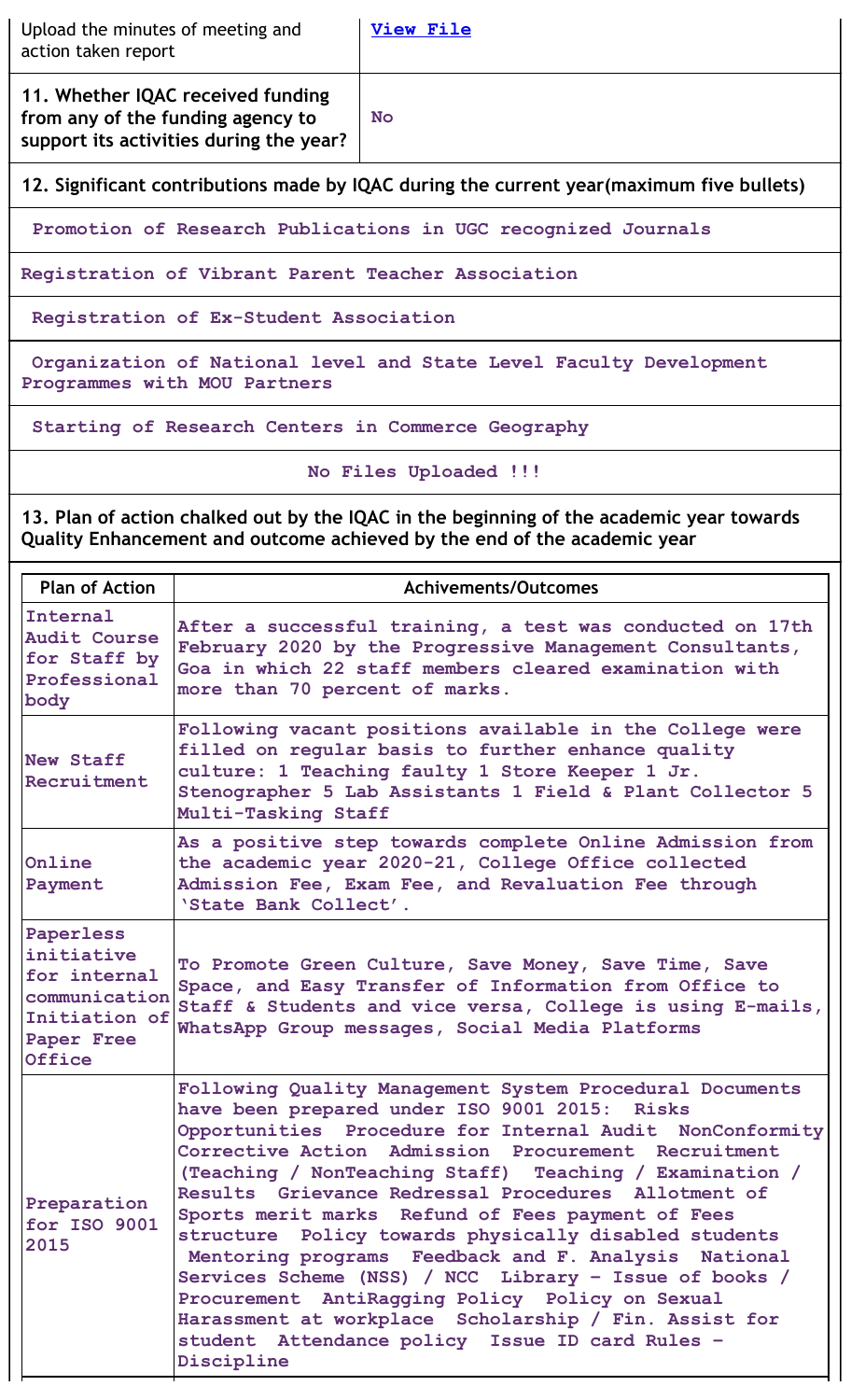| Community<br>Development<br>through<br>Newspaper<br>writings                                                            | Principal Dr. Manoj S. Kamat, Dr. Rupa Chari, Ms. Soniya<br>Gadkar, Dr. F. M. Nadaf, Dr. Arvind Haldankar contributed<br>to Community Development through writing articles in the<br>newspapers on current affairs or by highlighting the<br>social and environmental issues of the region. |                |                     |
|-------------------------------------------------------------------------------------------------------------------------|---------------------------------------------------------------------------------------------------------------------------------------------------------------------------------------------------------------------------------------------------------------------------------------------|----------------|---------------------|
| in Sports                                                                                                               | In Individual events, our students bagged 10 Gold Medals,<br>Outperforming 9 Silver Medals and 7 Bronze Medals at Inter-collegiate,<br>State and National Level. In team events, our College<br>bagged 5 Winners Titles and 3 runners up titles.                                            |                |                     |
| Guest<br>Lectures by<br>prominent<br>Academicians,<br>& Researchers                                                     | Department of Commerce, Geography, History, Sociology,<br>Konkani, Marathi, Hindi, Botany, Chemistry & Zoology<br>invited eminent Scholars to interact with Staff and<br>Students.                                                                                                          |                |                     |
| Using in-<br>house faulty<br>for inter-<br>departmental<br>Curriculum<br>Enrichment                                     | The services of College faculty was utilized for the<br>inter-departmental programmes by inviting them as Resource<br>Persons, Experts by all the Departments.                                                                                                                              |                |                     |
| Voluntarily<br>involvement<br><b>of</b><br>Institution<br>Members in<br>Social<br>Programs                              | Many Staff Members were invited to participate in the<br>various social programmes such as Annual Social<br>Gatherings, Annual Sports Days and other Cultural Events.                                                                                                                       |                |                     |
|                                                                                                                         |                                                                                                                                                                                                                                                                                             |                | <b>View File</b>    |
|                                                                                                                         | 14. Whether AQAR was placed before                                                                                                                                                                                                                                                          |                |                     |
| statutory body?                                                                                                         |                                                                                                                                                                                                                                                                                             | Yes            |                     |
|                                                                                                                         | <b>Name of Statutory Body</b>                                                                                                                                                                                                                                                               |                | <b>Meeting Date</b> |
|                                                                                                                         | Local Management Committee of Dnyan<br>Prabodhini Mandal                                                                                                                                                                                                                                    |                | $15 - Dec - 2020$   |
| 15. Whether NAAC/or any other<br>accredited body(s) visited IQAC or<br>interacted with it to assess the<br>functioning? |                                                                                                                                                                                                                                                                                             | N <sub>O</sub> |                     |
| 16. Whether institutional data<br>submitted to AISHE:                                                                   |                                                                                                                                                                                                                                                                                             | Yes            |                     |
| Year of Submission                                                                                                      |                                                                                                                                                                                                                                                                                             | 2020           |                     |
| Date of Submission                                                                                                      |                                                                                                                                                                                                                                                                                             |                | 27-Feb-2020         |
| 17. Does the Institution have<br><b>Management Information System?</b>                                                  |                                                                                                                                                                                                                                                                                             | Yes            |                     |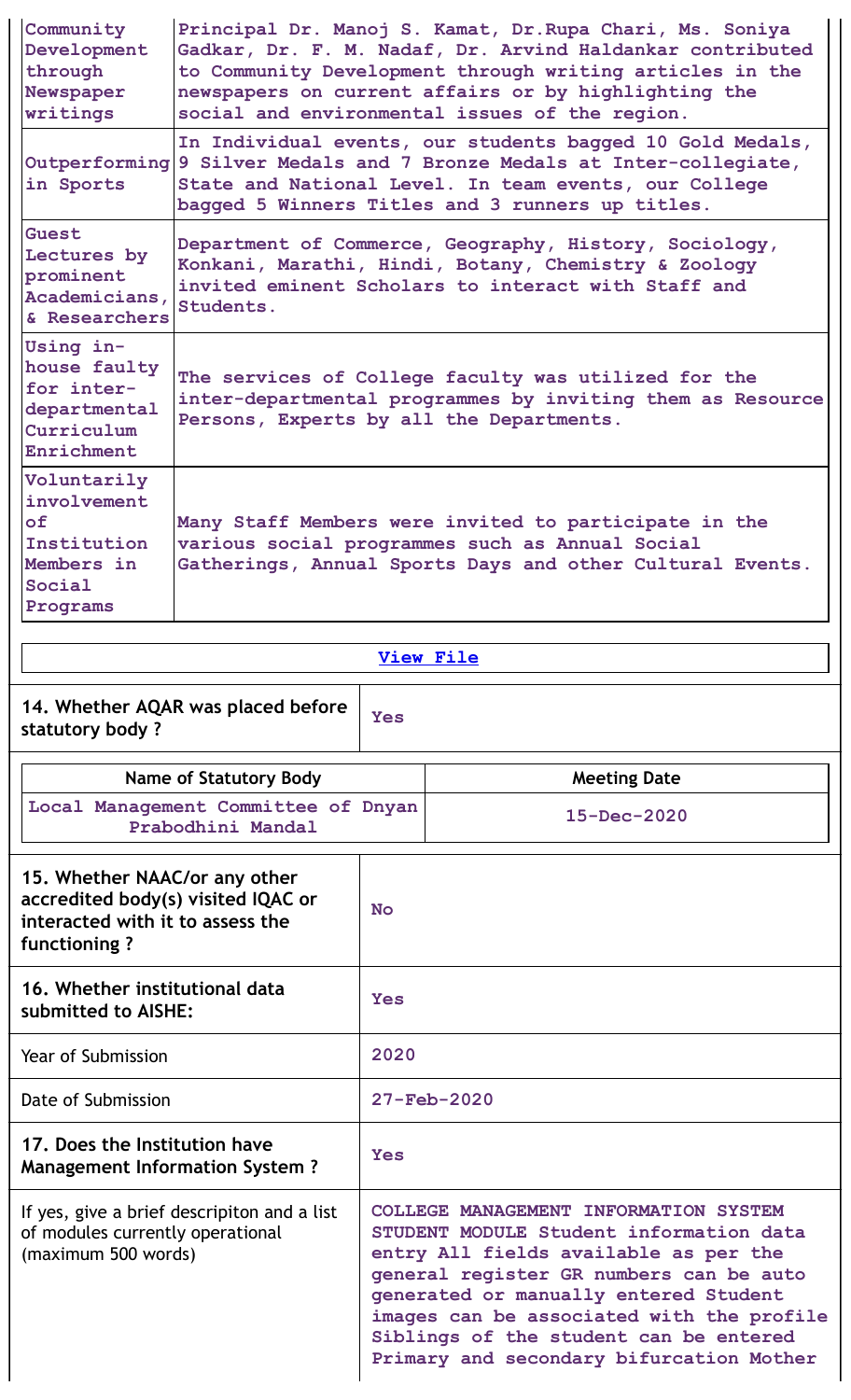**tongue and third language options for the student choice Entry of admission details Entry of leaving details Maintain the extracurricular achievements of the student Maintain the competitive exam appearance of the Student Searching of single or group of Students Printouts directly from the software Admission form Character certificate Bonafide Certificate Leaving Certificate ID card– printing for one student/entire class/entire school Maintain print logs of the prints issued to student FEE COLLECTION MATERIALDISTRIBUTION PROMOTION MODULE Report generation Student Print SSA forms as per the department format Print any other report school wise, academic year wise, religion wise, caste wise FEE MODULE ID/barcode/biometric attendance system Accurate attendance for each individual student SMS sending option Automatic sending of SMS to parents Individual Details Maintain records of individual students Personal details, Sibling Details, Academic Results, Extra Curricular Activities, Others RESULT MODULE Marks entry of the Student Allows to enter the marks for each subject against each student Formative and summative marks entry (Semester wise) Setting Define custom grading patterns Define custom subjects Manage history of the students marks Report generation Analyse the student performance, subject wise and year wise LIBRARY MODULE Book information entry Auto generation of short codes for author, category, language, publisher Searching single or group of book/periodical Adding copies of books Deleting or withdrawing copies of books Lent/return books Overview of book/periodical Manage categories Report generation FACULTY MODULE Faculty information entry Faculty Data, Image, Current details, qualifications, work experience Career portal Complete faculty details for career progression. Maintain contract documents and define triggers to remind faculty and administrators of contract expiry dates. Contract renewal details including promotions, salaries and designations RECRUITMENT MODULE Current vacancies listing Advertisements addition for the vacancies Update the Resume/CV/Biodata of applicants Interview conducted (interviewers team, rounds etc.) Final result, ranking and grading of the individual applicants List of recommendations if applicable Workshops/Extracurricular Promotion Leave Salary Define salary parameters like basic and all types of allowances Allows to enter GPF or PPF After a year adds**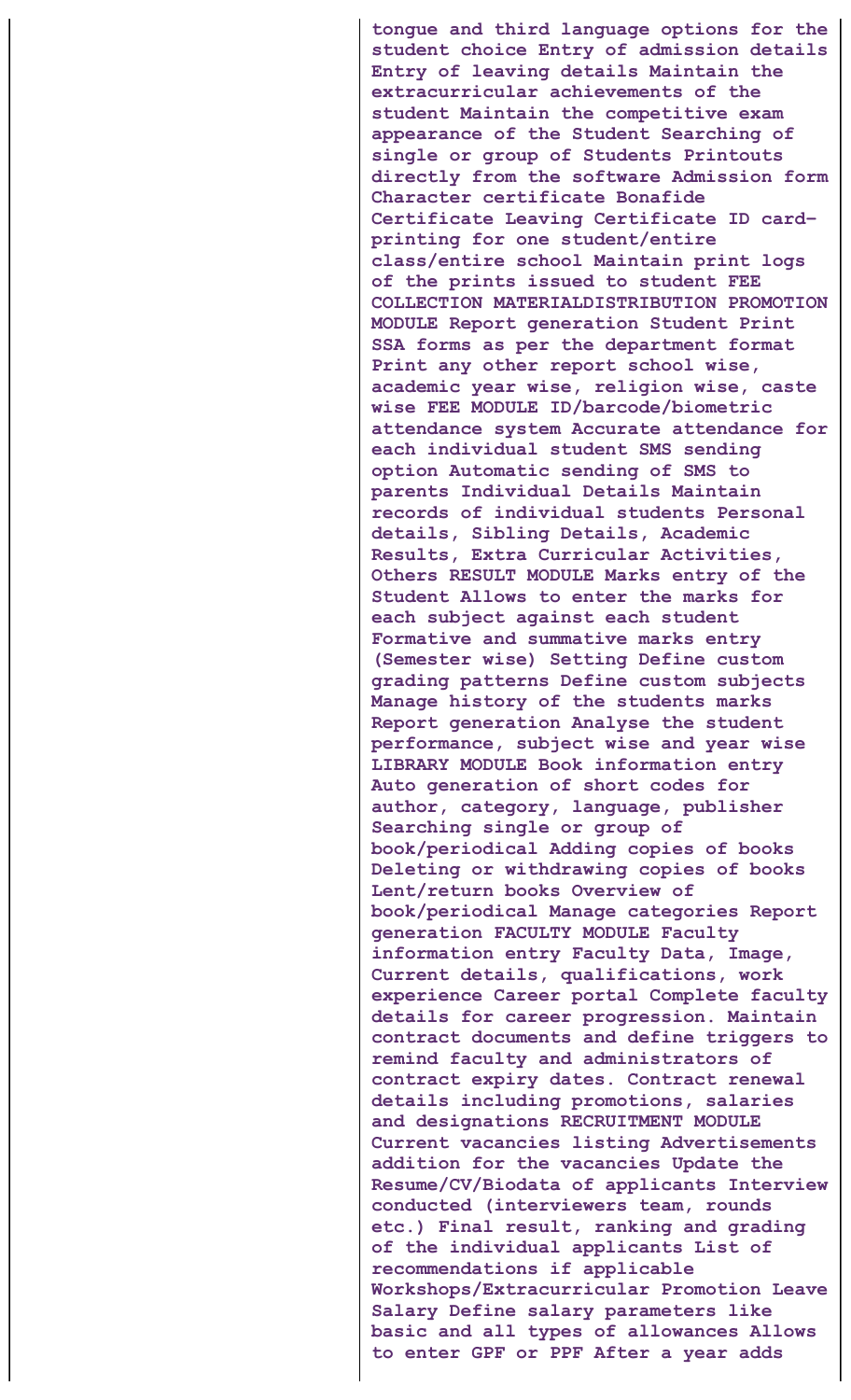**increment to salary Allows to add arrears Generates monthly salary Generates salary claims (all the salary details except the deductions) to be sent to education department Generates salary bill (all the salary details inclusive of deductions) Previous salaries can be views and printed Salary slips printing Allows to add advertisements and interview details ADMIN MODULE ASSET MODULE list all the assets Track purchase orders FINANCE MODULE Income Fees collection Grants from the Department/Individual Late fee collection Direct/Indirect income Expense Salaries Rent Buying/Renting Assets Direct/Indirect expense Printing of all receipts Bank account and statement management Upload and maintain scanned copies of invoices Report generation EVENTS MODULE ONLINE MANAGEMENT DASHBOARD Online admission form to submit application.**

Part B

### **CRITERION I – CURRICULAR ASPECTS**

### **1.1 – Curriculum Planning and Implementation**

1.1.1 – Institution has the mechanism for well planned curriculum delivery and documentation. Explain

**CBCS SYSTEM has been implemented from the academic year 2017-18 with Syl which we are affiliated. At the beginning of the academic year, IQAC p CALENDAR in tune with the Academic Calendar of Goa University. On the b all teachers prepare COURSE PLAN at the start of the academic year. IQAC the newly admitted students of Arts, Commerce and Science to make them f the college. Teachers prepare a Course Plan and maintain the COURSE F OBJECTIVES, LEARNING OUTCOMES, STUDY MATERIAL, QUESTION BANK, PPT pre teaching-learning. From the academic year 2019-2020 College follows tot departments and teachers to assess their "education quality processes". Certification wherein every department has its own SOP. Departmental mee time to discuss about the departmental issues. Academic calendar is mai idea about the day to day activities held in the college. Students are ev and as per the need remedial classes are conducted for the students. The courses to make the students learn skills required for career progress PROJECT SURVEYS, INDUSTRIAL VISITS are conducted by the different departm requirements of their syllabus so that students get exposure to the soc personalities are arranged by the different departments of the college f Teachers participate in the Seminars, Workshop, Orientation and Refresh subjects from time to time to update their knowledge in their subject. with other institutions wherein students are taken in the respective ins programmes are arranged. FEEDBACK ON CURRICULUM is collected from Stude and Employer. Suggestions from parents, employers and alumni are taken s by preparing Consolidated Calendar. List of activities are proposed permission. Course outline -PBAS is collected from all the teachers for m the staff. On weekly basis COURSE OUTLINE is checked by Heads of the Depa check Course outline monthly basis. End of the year it is given to AAA F**

**reviewed by IQAC.**

| 1.1.2 - Certificate/ Diploma Courses introduced during the academic year         |     |                                                                           |          |      |
|----------------------------------------------------------------------------------|-----|---------------------------------------------------------------------------|----------|------|
| <b>Certificate</b>                                                               |     | $\begin{array}{ l l }\n\hline\nDiploma & Dates of \\ \hline\n\end{array}$ | Duration | lemr |
| Tally Professional (Proficiency in Tally<br>Accounting, Inventory Management GST | Nil | 11/12/2019                                                                | 30       |      |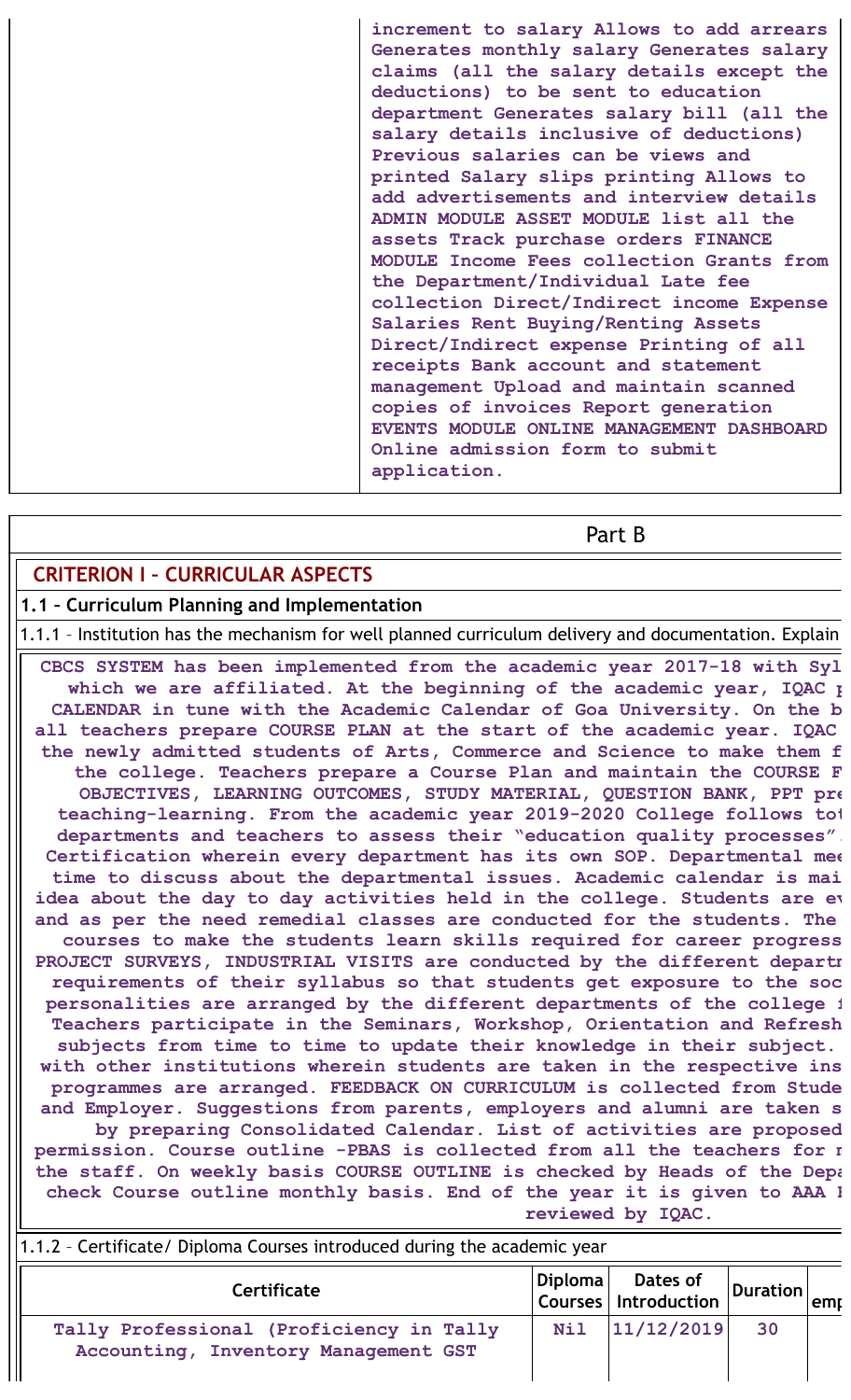|                                                                | accounting) (CCOM02) 30-hours course                                     |                                                                                                    |                 |                                 |                  |  |
|----------------------------------------------------------------|--------------------------------------------------------------------------|----------------------------------------------------------------------------------------------------|-----------------|---------------------------------|------------------|--|
|                                                                | Life skills Course in IT MS Office Management<br>(CIT01) 30-hours course |                                                                                                    |                 | 21/01/2020                      | 30               |  |
| Life skill Course in Mental Ability (CMA04)<br>30-hours course |                                                                          |                                                                                                    | <b>Nil</b>      | 09/11/2019                      | 30               |  |
|                                                                | Civic Sense and Moral Value Education 30-<br>hours                       |                                                                                                    |                 | 13/08/2019                      | 30               |  |
|                                                                | First Aid 30-hours course                                                |                                                                                                    | <b>Nil</b>      | 14/09/2019                      | 30               |  |
|                                                                | Fundamentals of Research Methodology                                     |                                                                                                    | <b>Nil</b>      | 10/09/2019                      | 30               |  |
| 1.2 - Academic Flexibility                                     |                                                                          |                                                                                                    |                 |                                 |                  |  |
|                                                                |                                                                          | 1.2.1 - New programmes/courses introduced during the academic year                                 |                 |                                 |                  |  |
| <b>Programme/Course</b>                                        |                                                                          |                                                                                                    |                 | <b>Programme Specialization</b> |                  |  |
| <b>BCom</b>                                                    |                                                                          |                                                                                                    | Accounting      |                                 |                  |  |
| <b>BCom</b>                                                    |                                                                          |                                                                                                    | Cost Accounting |                                 |                  |  |
| <b>BA</b>                                                      |                                                                          |                                                                                                    |                 | Economics and Geography         |                  |  |
| <b>BA</b>                                                      |                                                                          |                                                                                                    |                 | <b>Economics and Hindi</b>      |                  |  |
| <b>BA</b>                                                      |                                                                          |                                                                                                    |                 | Economics and History           |                  |  |
| <b>BA</b>                                                      |                                                                          |                                                                                                    |                 | Economics and Marathi           |                  |  |
| <b>BA</b>                                                      |                                                                          |                                                                                                    |                 | Economics and Sociology         |                  |  |
| <b>BA</b>                                                      |                                                                          |                                                                                                    |                 | Geography and History           |                  |  |
| <b>BA</b>                                                      |                                                                          |                                                                                                    |                 | Geography and Konkani           |                  |  |
| <b>BA</b>                                                      |                                                                          |                                                                                                    |                 | Geography and Marathi           |                  |  |
|                                                                |                                                                          |                                                                                                    |                 |                                 |                  |  |
|                                                                |                                                                          |                                                                                                    |                 | <b>View File</b>                |                  |  |
|                                                                |                                                                          |                                                                                                    |                 |                                 |                  |  |
| the academic year.                                             |                                                                          | 1.2.2 - Programmes in which Choice Based Credit System (CBCS)/Elective course system implemented a |                 |                                 |                  |  |
|                                                                | Name of programmes adopting CBCS                                         | <b>Programme Specialization</b>                                                                    |                 |                                 | Date of implemer |  |
|                                                                | <b>BA</b>                                                                | General                                                                                            |                 |                                 |                  |  |
|                                                                | <b>BCom</b>                                                              | Accounting                                                                                         |                 |                                 |                  |  |
|                                                                | <b>BSc</b>                                                               | Chemistry                                                                                          |                 |                                 |                  |  |
|                                                                | <b>BCom</b>                                                              | Cost Accounting                                                                                    |                 |                                 |                  |  |
|                                                                |                                                                          | 1.2.3 - Students enrolled in Certificate/ Diploma Courses introduced during the year               |                 |                                 |                  |  |
|                                                                |                                                                          |                                                                                                    |                 | Certificate                     |                  |  |
|                                                                | <b>Number of Students</b>                                                |                                                                                                    |                 | 393                             |                  |  |
| 1.3 - Curriculum Enrichment                                    |                                                                          |                                                                                                    |                 |                                 |                  |  |
|                                                                |                                                                          | 1.3.1 - Value-added courses imparting transferable and life skills offered during the year         |                 |                                 |                  |  |
|                                                                |                                                                          | <b>Value Added Courses</b>                                                                         |                 |                                 | Date of Introdu  |  |
|                                                                |                                                                          | Civic Sense and Moral Value Education 30-hr Course                                                 |                 |                                 | 13/08/201        |  |
|                                                                |                                                                          | First Aid 30-hours course                                                                          |                 |                                 | 14/09/201        |  |
|                                                                |                                                                          |                                                                                                    |                 |                                 |                  |  |
|                                                                |                                                                          |                                                                                                    |                 | No file uploaded.               |                  |  |
|                                                                |                                                                          | 1.3.2 - Field Projects / Internships under taken during the year                                   |                 |                                 |                  |  |
| Project/Programme<br><b>Title</b>                              |                                                                          | <b>Programme Specialization</b>                                                                    |                 |                                 |                  |  |
| <b>BA</b>                                                      |                                                                          | Agriculture and Rural Landscape- a case study of selected<br>villages- Canacona                    |                 |                                 |                  |  |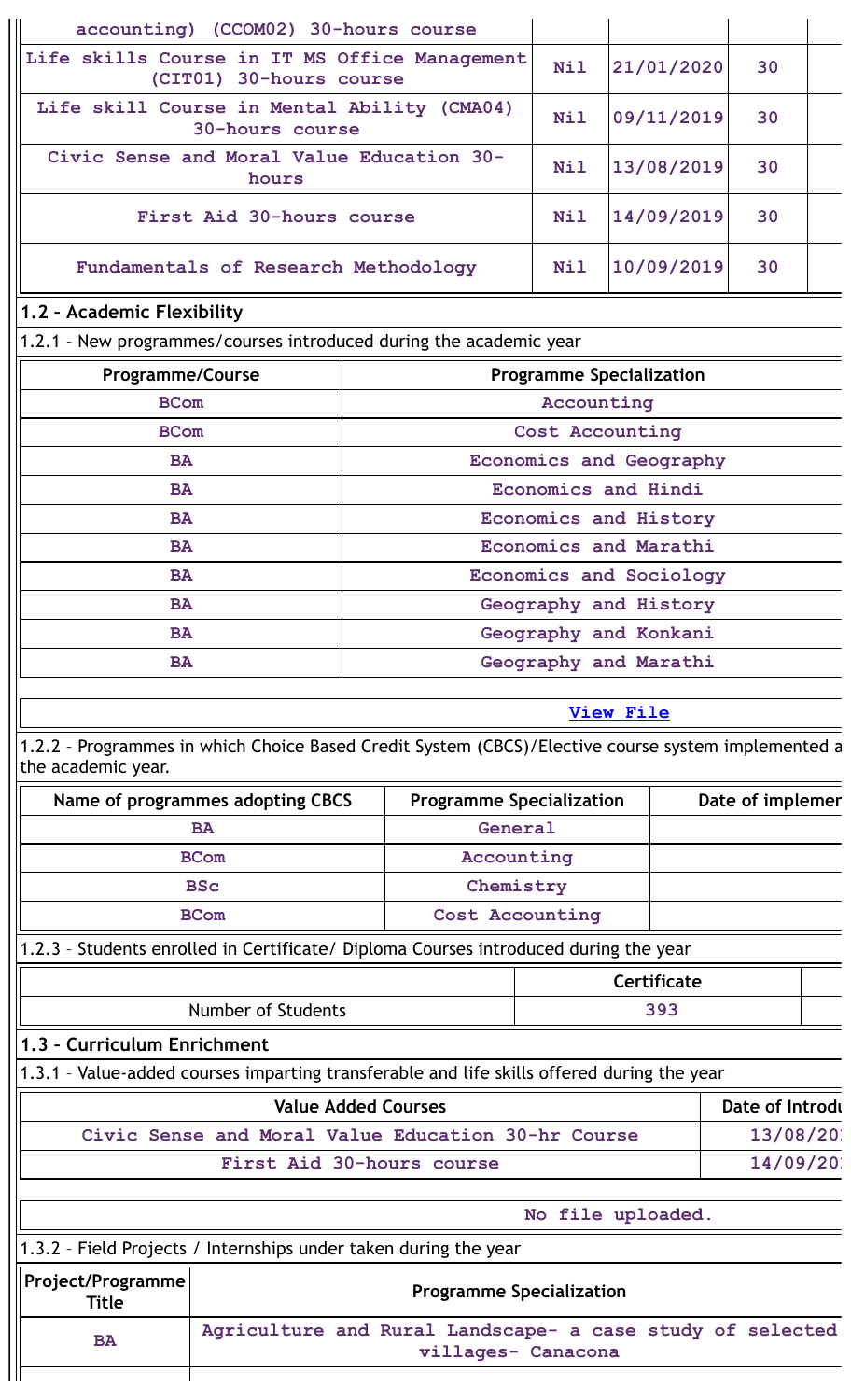| <b>BA</b>             | "Paivodea": Continuity of tradition                                             |
|-----------------------|---------------------------------------------------------------------------------|
| <b>BA</b>             | KankonVatharantyla Kunbi Samajanthli Umas , Punavaniparbo                       |
| <b>BA</b>             | Kankoni Konkani Bolichem Khaslalepaan                                           |
| <b>BA</b>             | Kankonanat gholpi lokakanyantli Mithakantli ghadita                             |
| <b>BA</b>             | Sports and Society : A comparative study of past and<br>present in Canacona Goa |
| <b>BCom</b>           | Financial Welfare Schemes, Awareness among rural<br>population in Canacona      |
| <b>BA</b>             | Unemployment in Gaodongrim Village                                              |
| <b>BA</b>             | Demographic Profile of Canacona : A case study Shristhal<br>Village             |
| <b>BA</b>             | The built Heritage of Canacona: A study                                         |
|                       |                                                                                 |
|                       | <b>View File</b>                                                                |
| 1.4 - Feedback System |                                                                                 |
|                       | 1.4.1 - Whether structured feedback received from all the stakeholders.         |

### Students

**Teachers** 

Employers

Alumni

Parents

1.4.2 – How the feedback obtained is being analyzed and utilized for overall development of the institu

## **Feedback Obtained**

**The college uses 360 Degrees Feedback System. At the end of each Semester collects the feedback from all the stakeholders. The data is analyzed by Committee using Likert Scales is made available to the concerned staff. O received through the feedback on curriculum in various platforms such as Committees appointed by the University/BoS etc., for possible incorporati of Semester the concerned subject faculty gives the review with regards t mode of presentation, lecture material, suggested books and updated infor is formed to assess three major aspects viz, Faculty performance, Student IQAC organizes various faculty development programmes in order to enrich teaching methods of faculty members. The college encourages the faculty t authorizing books and publishing papers in Journals. Institution supports involvement in seminars, workshops to enrich their curriculum. The feedba staff members as members of sub committees appointed by universities or i different colleges for syllabus review and drafting purpose, by subsequen and is finally approved by the Academic Council.**

## **CRITERION II – TEACHING- LEARNING AND EVALUATION**

## **2.1 – Student Enrolment and Profile**

2.1.1 – Demand Ratio during the year

| Name of the<br>Programme            | <b>Programme Specialization</b>                                   |  |  |  |
|-------------------------------------|-------------------------------------------------------------------|--|--|--|
| <b>BSc</b>                          | <b>CHEMISTRY</b>                                                  |  |  |  |
| <b>BCom</b>                         | Accounting, Cost Accounting                                       |  |  |  |
| <b>BA</b>                           | Economics, Geography, Sociology, History, Hindi, Marathi, Konkani |  |  |  |
|                                     | View File                                                         |  |  |  |
| 2.2 - Catering to Student Diversity |                                                                   |  |  |  |

2.2.1 – Student - Full time teacher ratio (current year data)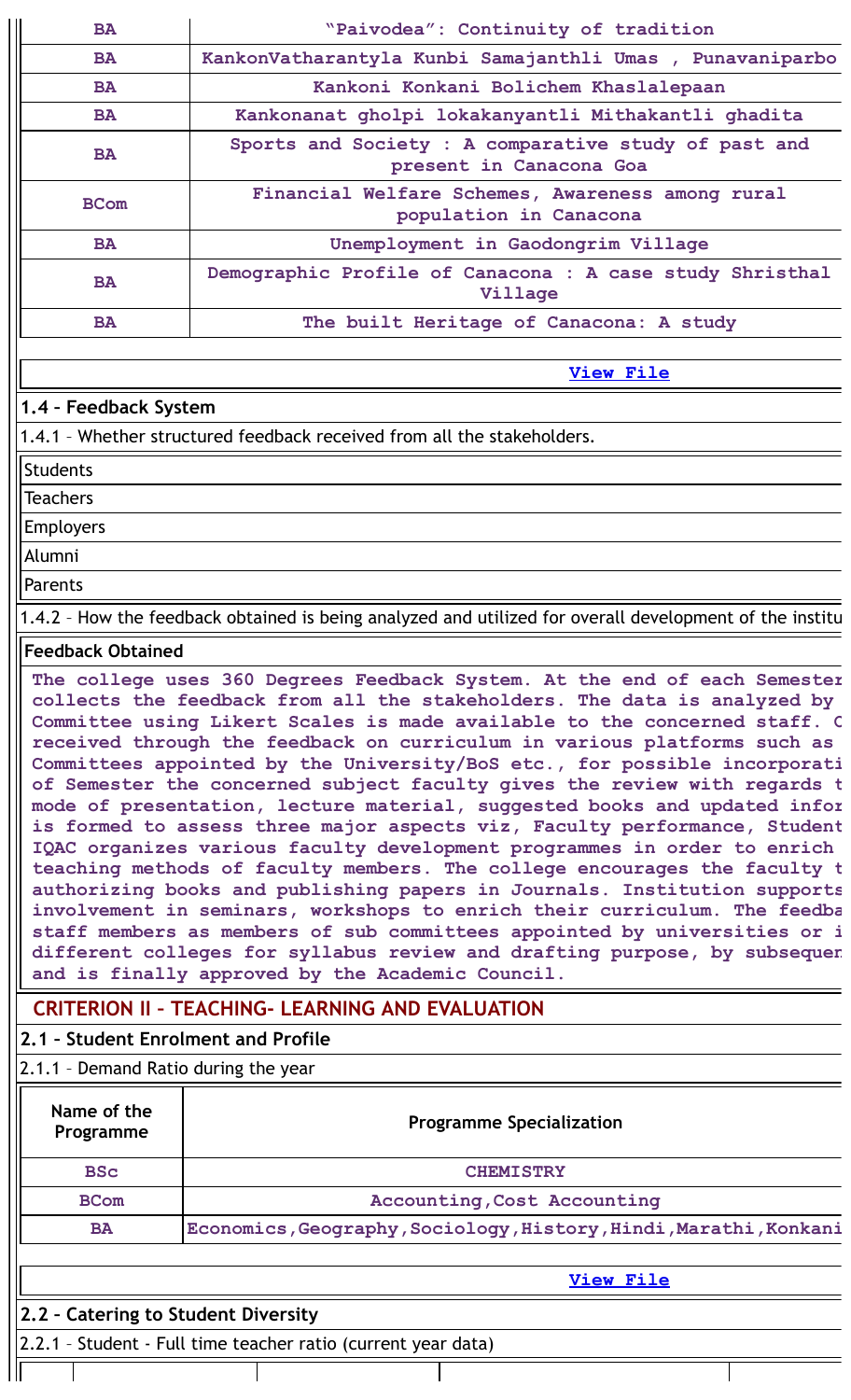| Year                                                                                                                                                                                                                                                                                                                                                                                                                                                                                                                                                                                                                                                                                                                                                                                                                                                                                                                                                                                                                                                                                                                                                                                                                                                                                                                                                                                                                                                                                                                                                                                                                                                                                                                                                                                                                                                                                                                                                                                                                                                                                                               |                                                                                                                                                           | Number of students<br>enrolled in the | Number of students<br>enrolled in the                                                                  |  | Number of fulltime teachers<br>available in the institution |  |                                                  | Number of<br>available                                         |  |  |  |  |  |  |
|--------------------------------------------------------------------------------------------------------------------------------------------------------------------------------------------------------------------------------------------------------------------------------------------------------------------------------------------------------------------------------------------------------------------------------------------------------------------------------------------------------------------------------------------------------------------------------------------------------------------------------------------------------------------------------------------------------------------------------------------------------------------------------------------------------------------------------------------------------------------------------------------------------------------------------------------------------------------------------------------------------------------------------------------------------------------------------------------------------------------------------------------------------------------------------------------------------------------------------------------------------------------------------------------------------------------------------------------------------------------------------------------------------------------------------------------------------------------------------------------------------------------------------------------------------------------------------------------------------------------------------------------------------------------------------------------------------------------------------------------------------------------------------------------------------------------------------------------------------------------------------------------------------------------------------------------------------------------------------------------------------------------------------------------------------------------------------------------------------------------|-----------------------------------------------------------------------------------------------------------------------------------------------------------|---------------------------------------|--------------------------------------------------------------------------------------------------------|--|-------------------------------------------------------------|--|--------------------------------------------------|----------------------------------------------------------------|--|--|--|--|--|--|
|                                                                                                                                                                                                                                                                                                                                                                                                                                                                                                                                                                                                                                                                                                                                                                                                                                                                                                                                                                                                                                                                                                                                                                                                                                                                                                                                                                                                                                                                                                                                                                                                                                                                                                                                                                                                                                                                                                                                                                                                                                                                                                                    |                                                                                                                                                           | institution (UG)                      | institution (PG)                                                                                       |  | teaching only UG courses                                    |  |                                                  | teaching                                                       |  |  |  |  |  |  |
| 2019                                                                                                                                                                                                                                                                                                                                                                                                                                                                                                                                                                                                                                                                                                                                                                                                                                                                                                                                                                                                                                                                                                                                                                                                                                                                                                                                                                                                                                                                                                                                                                                                                                                                                                                                                                                                                                                                                                                                                                                                                                                                                                               |                                                                                                                                                           | 503                                   | Nill                                                                                                   |  | 36                                                          |  |                                                  |                                                                |  |  |  |  |  |  |
|                                                                                                                                                                                                                                                                                                                                                                                                                                                                                                                                                                                                                                                                                                                                                                                                                                                                                                                                                                                                                                                                                                                                                                                                                                                                                                                                                                                                                                                                                                                                                                                                                                                                                                                                                                                                                                                                                                                                                                                                                                                                                                                    |                                                                                                                                                           | 2.3 - Teaching - Learning Process     |                                                                                                        |  |                                                             |  |                                                  |                                                                |  |  |  |  |  |  |
| data)                                                                                                                                                                                                                                                                                                                                                                                                                                                                                                                                                                                                                                                                                                                                                                                                                                                                                                                                                                                                                                                                                                                                                                                                                                                                                                                                                                                                                                                                                                                                                                                                                                                                                                                                                                                                                                                                                                                                                                                                                                                                                                              |                                                                                                                                                           |                                       | 2.3.1 - Percentage of teachers using ICT for effective teaching with Learning Management Systems (LMS) |  |                                                             |  |                                                  |                                                                |  |  |  |  |  |  |
|                                                                                                                                                                                                                                                                                                                                                                                                                                                                                                                                                                                                                                                                                                                                                                                                                                                                                                                                                                                                                                                                                                                                                                                                                                                                                                                                                                                                                                                                                                                                                                                                                                                                                                                                                                                                                                                                                                                                                                                                                                                                                                                    | Number of<br><b>Teachers on Roll</b>                                                                                                                      |                                       | Number of teachers using ICT<br>(LMS, e-Resources)                                                     |  | <b>ICT Tools and</b><br>resources available                 |  | <b>Number of ICT enable</b><br><b>Classrooms</b> |                                                                |  |  |  |  |  |  |
|                                                                                                                                                                                                                                                                                                                                                                                                                                                                                                                                                                                                                                                                                                                                                                                                                                                                                                                                                                                                                                                                                                                                                                                                                                                                                                                                                                                                                                                                                                                                                                                                                                                                                                                                                                                                                                                                                                                                                                                                                                                                                                                    | 45                                                                                                                                                        |                                       | 45                                                                                                     |  | 30                                                          |  | 17                                               |                                                                |  |  |  |  |  |  |
|                                                                                                                                                                                                                                                                                                                                                                                                                                                                                                                                                                                                                                                                                                                                                                                                                                                                                                                                                                                                                                                                                                                                                                                                                                                                                                                                                                                                                                                                                                                                                                                                                                                                                                                                                                                                                                                                                                                                                                                                                                                                                                                    |                                                                                                                                                           |                                       |                                                                                                        |  | View File of ICT Tools and resources                        |  |                                                  |                                                                |  |  |  |  |  |  |
|                                                                                                                                                                                                                                                                                                                                                                                                                                                                                                                                                                                                                                                                                                                                                                                                                                                                                                                                                                                                                                                                                                                                                                                                                                                                                                                                                                                                                                                                                                                                                                                                                                                                                                                                                                                                                                                                                                                                                                                                                                                                                                                    |                                                                                                                                                           |                                       |                                                                                                        |  |                                                             |  |                                                  |                                                                |  |  |  |  |  |  |
|                                                                                                                                                                                                                                                                                                                                                                                                                                                                                                                                                                                                                                                                                                                                                                                                                                                                                                                                                                                                                                                                                                                                                                                                                                                                                                                                                                                                                                                                                                                                                                                                                                                                                                                                                                                                                                                                                                                                                                                                                                                                                                                    |                                                                                                                                                           |                                       |                                                                                                        |  | View File of E-resources and techniques us                  |  |                                                  |                                                                |  |  |  |  |  |  |
|                                                                                                                                                                                                                                                                                                                                                                                                                                                                                                                                                                                                                                                                                                                                                                                                                                                                                                                                                                                                                                                                                                                                                                                                                                                                                                                                                                                                                                                                                                                                                                                                                                                                                                                                                                                                                                                                                                                                                                                                                                                                                                                    |                                                                                                                                                           |                                       | 2.3.2 - Students mentoring system available in the institution? Give details. (maximum 500 words)      |  |                                                             |  |                                                  |                                                                |  |  |  |  |  |  |
| professional growth of a mentee. Mentorship experience and relationship structure affect the amour<br>role model and communication that occurs in the mentoring relationships in which the protégés and m<br>informal transmission of knowledge, social capital, and the psycho-social support perceived by the<br>professional development mentoring entails informal communication, usually face-to-face and during<br>who is perceived to have greater relevant knowledge, wisdom. Mentoring is a learning relationshi<br>development. The primary purpose is to drive personal growth building skills, knowledge and unders<br>their conversations, but usually the mentor role is wider than that of a coach and may include open<br>experiences. Mentoring is a process, which is intended to help and support students to manage their over<br>potential, develop their skills, improve performance and become the person they want to be. Counsel<br>Domitel Souza. In the beginning of the academic year, Orientation for FY students introduction about<br>College students were divided into various groups. Each group consists of 10 to 16 students (Mentees<br>(Mentor). The yearlong program was briefed by the Coordinator to all the Mentors as well as Mentors.<br>per the schedule with respective mentees. All Mentors maintained details of Mentees such as Name, (<br>No., Parents Occupation, Data wise Meet held issues. Uniformity in maintaining details were observed<br>Zero Hour was introduced in the same academic year. It means one day in the week was identified in<br>Mentees and understand the issue. Mentees could meet their Mentors and discussed on various issues.<br>depending on need and availability. Each Mentor maintained attendance of the respective group soc<br>Office. At the end of the academic year, report was submitted by coordinator. In the academic year 20<br>respective academic year. The basic purpose of this programme is to enhance the performance of the<br>Hence to inculcate the spirit of competition and motivation each group was gi |                                                                                                                                                           |                                       |                                                                                                        |  |                                                             |  |                                                  |                                                                |  |  |  |  |  |  |
|                                                                                                                                                                                                                                                                                                                                                                                                                                                                                                                                                                                                                                                                                                                                                                                                                                                                                                                                                                                                                                                                                                                                                                                                                                                                                                                                                                                                                                                                                                                                                                                                                                                                                                                                                                                                                                                                                                                                                                                                                                                                                                                    |                                                                                                                                                           |                                       | Number of students enrolled in the institution                                                         |  |                                                             |  | Number of fulltime teacl                         |                                                                |  |  |  |  |  |  |
|                                                                                                                                                                                                                                                                                                                                                                                                                                                                                                                                                                                                                                                                                                                                                                                                                                                                                                                                                                                                                                                                                                                                                                                                                                                                                                                                                                                                                                                                                                                                                                                                                                                                                                                                                                                                                                                                                                                                                                                                                                                                                                                    |                                                                                                                                                           |                                       | 501                                                                                                    |  |                                                             |  | 36                                               |                                                                |  |  |  |  |  |  |
|                                                                                                                                                                                                                                                                                                                                                                                                                                                                                                                                                                                                                                                                                                                                                                                                                                                                                                                                                                                                                                                                                                                                                                                                                                                                                                                                                                                                                                                                                                                                                                                                                                                                                                                                                                                                                                                                                                                                                                                                                                                                                                                    |                                                                                                                                                           | 2.4 - Teacher Profile and Quality     |                                                                                                        |  |                                                             |  |                                                  |                                                                |  |  |  |  |  |  |
|                                                                                                                                                                                                                                                                                                                                                                                                                                                                                                                                                                                                                                                                                                                                                                                                                                                                                                                                                                                                                                                                                                                                                                                                                                                                                                                                                                                                                                                                                                                                                                                                                                                                                                                                                                                                                                                                                                                                                                                                                                                                                                                    |                                                                                                                                                           |                                       |                                                                                                        |  |                                                             |  |                                                  | 2.4.1 - Number of full time teachers appointed during the year |  |  |  |  |  |  |
|                                                                                                                                                                                                                                                                                                                                                                                                                                                                                                                                                                                                                                                                                                                                                                                                                                                                                                                                                                                                                                                                                                                                                                                                                                                                                                                                                                                                                                                                                                                                                                                                                                                                                                                                                                                                                                                                                                                                                                                                                                                                                                                    |                                                                                                                                                           | No. of sanctioned positions           | No. of filled positions                                                                                |  | <b>Vacant positions</b>                                     |  | Positions filled during th                       |                                                                |  |  |  |  |  |  |
|                                                                                                                                                                                                                                                                                                                                                                                                                                                                                                                                                                                                                                                                                                                                                                                                                                                                                                                                                                                                                                                                                                                                                                                                                                                                                                                                                                                                                                                                                                                                                                                                                                                                                                                                                                                                                                                                                                                                                                                                                                                                                                                    |                                                                                                                                                           | 19<br>19<br><b>Nill</b><br>19         |                                                                                                        |  |                                                             |  |                                                  |                                                                |  |  |  |  |  |  |
|                                                                                                                                                                                                                                                                                                                                                                                                                                                                                                                                                                                                                                                                                                                                                                                                                                                                                                                                                                                                                                                                                                                                                                                                                                                                                                                                                                                                                                                                                                                                                                                                                                                                                                                                                                                                                                                                                                                                                                                                                                                                                                                    | 2.4.2 - Honours and recognition received by teachers (received awards, recognition, fellowships at Stat<br>Government, recognised bodies during the year) |                                       |                                                                                                        |  |                                                             |  |                                                  |                                                                |  |  |  |  |  |  |
| Name of full time teachers receiving awards from state level,<br>Year of<br><b>Designation</b><br>national level, international level<br>Award                                                                                                                                                                                                                                                                                                                                                                                                                                                                                                                                                                                                                                                                                                                                                                                                                                                                                                                                                                                                                                                                                                                                                                                                                                                                                                                                                                                                                                                                                                                                                                                                                                                                                                                                                                                                                                                                                                                                                                     |                                                                                                                                                           |                                       |                                                                                                        |  |                                                             |  |                                                  |                                                                |  |  |  |  |  |  |
|                                                                                                                                                                                                                                                                                                                                                                                                                                                                                                                                                                                                                                                                                                                                                                                                                                                                                                                                                                                                                                                                                                                                                                                                                                                                                                                                                                                                                                                                                                                                                                                                                                                                                                                                                                                                                                                                                                                                                                                                                                                                                                                    |                                                                                                                                                           |                                       |                                                                                                        |  |                                                             |  |                                                  | Name                                                           |  |  |  |  |  |  |
| <b>Nill</b>                                                                                                                                                                                                                                                                                                                                                                                                                                                                                                                                                                                                                                                                                                                                                                                                                                                                                                                                                                                                                                                                                                                                                                                                                                                                                                                                                                                                                                                                                                                                                                                                                                                                                                                                                                                                                                                                                                                                                                                                                                                                                                        |                                                                                                                                                           |                                       | <b>NA</b>                                                                                              |  |                                                             |  | <b>Nill</b>                                      |                                                                |  |  |  |  |  |  |
|                                                                                                                                                                                                                                                                                                                                                                                                                                                                                                                                                                                                                                                                                                                                                                                                                                                                                                                                                                                                                                                                                                                                                                                                                                                                                                                                                                                                                                                                                                                                                                                                                                                                                                                                                                                                                                                                                                                                                                                                                                                                                                                    |                                                                                                                                                           |                                       |                                                                                                        |  |                                                             |  |                                                  |                                                                |  |  |  |  |  |  |
|                                                                                                                                                                                                                                                                                                                                                                                                                                                                                                                                                                                                                                                                                                                                                                                                                                                                                                                                                                                                                                                                                                                                                                                                                                                                                                                                                                                                                                                                                                                                                                                                                                                                                                                                                                                                                                                                                                                                                                                                                                                                                                                    |                                                                                                                                                           |                                       |                                                                                                        |  | No file uploaded.                                           |  |                                                  |                                                                |  |  |  |  |  |  |
|                                                                                                                                                                                                                                                                                                                                                                                                                                                                                                                                                                                                                                                                                                                                                                                                                                                                                                                                                                                                                                                                                                                                                                                                                                                                                                                                                                                                                                                                                                                                                                                                                                                                                                                                                                                                                                                                                                                                                                                                                                                                                                                    |                                                                                                                                                           | 2.5 - Evaluation Process and Reforms  | 2.5.1 - Number of days from the date of semester-end/ year- end examination till the declaration of re |  |                                                             |  |                                                  |                                                                |  |  |  |  |  |  |

 $\mathbb{I}$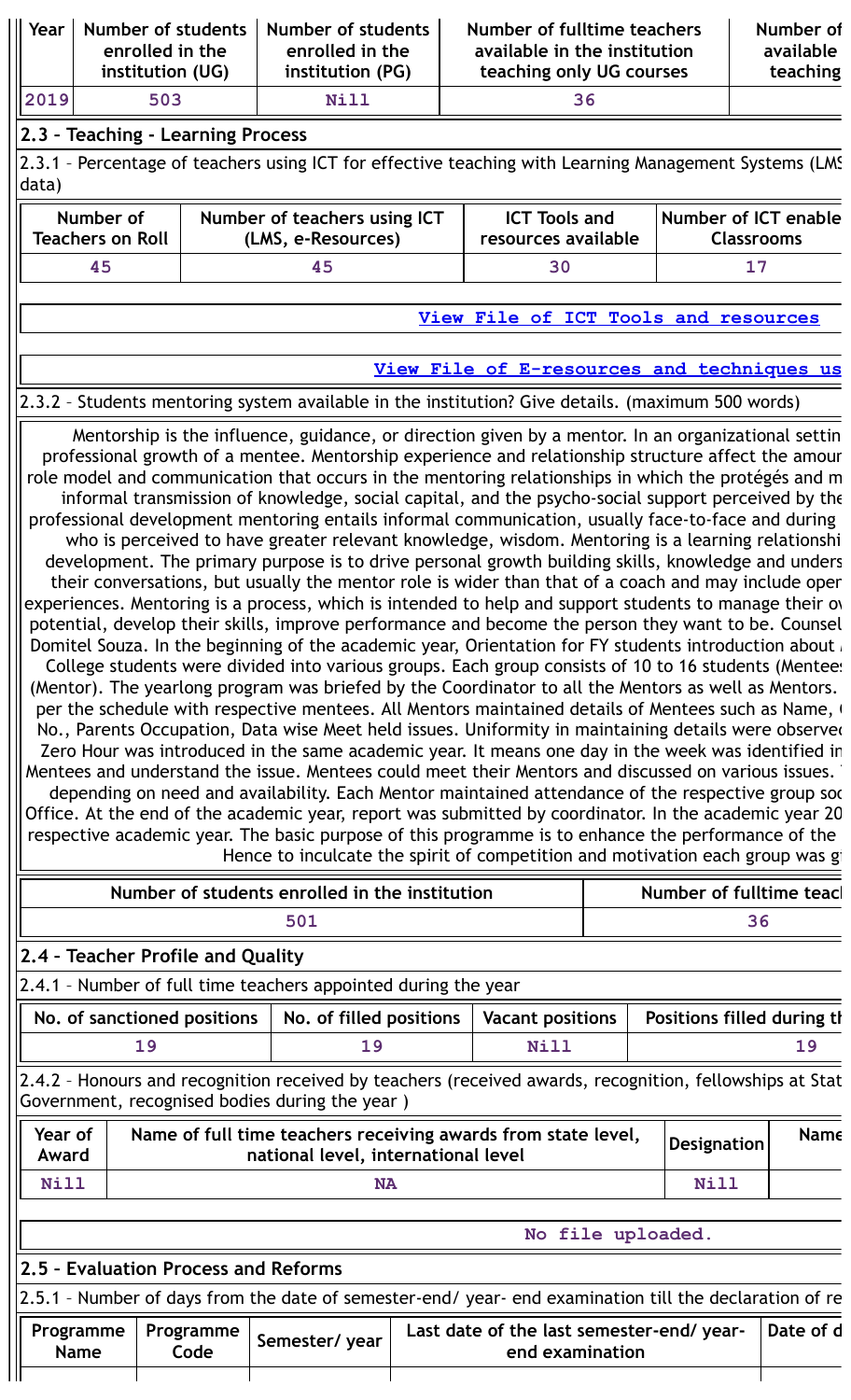| <b>BA</b>   |                        | ARTS 001   I- III 2019-<br>2020 | 07/11/2019  |
|-------------|------------------------|---------------------------------|-------------|
| <b>BCom</b> | <b>COMMERCE</b><br>002 | I- III 2019-<br>2020            | 07/11/2019  |
| <b>BSc</b>  | <b>SCIENCE</b><br>003  | I 2019-2020                     | 07/11/2019  |
| <b>BA</b>   | ARTS 001               | II- IV 2019-<br>2020            | <b>Nill</b> |
| <b>BCom</b> | <b>COMMERCE</b><br>002 | II- IV 2019-<br>2020            | <b>Nill</b> |
| <b>BSc</b>  | <b>SCIENCE</b><br>003  | II 2019-2020                    | <b>Nill</b> |
| <b>BA</b>   | ARTS 001               | $V$ 2019-2020                   | 05/11/2019  |
| <b>BCom</b> | <b>COMMERCE</b><br>002 | $V$ 2019-2020                   | 05/11/2019  |
| <b>BA</b>   | ARTS 001               | VI 2019-2020                    | 08/08/2020  |
| <b>BCom</b> | <b>COMMERCE</b><br>002 | VI 2019-2020                    | 08/08/2020  |
|             |                        |                                 |             |

### **View [File](https://assessmentonline.naac.gov.in/public/Postacc/Evaluation/8958_Evaluation_1639995055.xlsx)**

2.5.2 – Reforms initiated on Continuous Internal Evaluation(CIE) system at the institutional level (250 w

**Choice-Based Credit System (CBCS) adopted by Goa University and Colleg Assessment (ISA) and Semester End Examination (SEE). We employ Diagnos Assessments for evaluation of Students' performance at various levels th Evaluation (CIE). DIAGNOSTIC: For Needs Analysis, Subject Competence FOR learning and to provide feedback. It helps identifying the first gaps in feedback we know what to focus on for further expansion for our instr (Questions during Lectures, Test at Unit End) and ISAs (e.g. Role play Interview, Review, AV Creation, Public Speaking, Presentation, Creation mandatory to be eligible to answer SEE. A third ISA is given for the ab assignment nature and can be submitted till Semester end. ISAs carry tota 30 marks for CC English. SUMMATIVE: aimed at assessing the extent to whic the end of the instruction have been reached and the effectiveness of instruction and the benefits on a long-term base. You are able to see whet knowledge, skills and attitudes. Summative assessment is SEE and is of 80 120 marks for English core paper. The Questions for Evaluation are based assessing learning levels of students.**

2.5.3 – Academic calendar prepared and adhered for conduct of Examination and other related matters

**Academic Year 2019-2020 commenced from 17/06/2016 thereafter semester I, Assessment) Examinations was planned on 22/07/2019 and scheduled on 16/09 ISA (Intra Semester Assessment) Examinations II was planned on 23/09/2019 order to enable the students who have missed ISA I and II to enable them III scheduled (date) thereafter Semester End Examinations of FY/SY/TY B.A 2019-2020 was planned on 21/10/2019 and commenced on 21/10/2019 and resul on 17/1/2020. The classes for Second, Fourth Sixth semester commenced on (Intra Semester Assessment) Examinations of semester II, IV, VI was plann on 20/01/2019 and continued for a week and ISA (Intra Semester Assessment and scheduled on 15/03/2019.Thereafter Semester End Examinations of FY/SY for year 2019-2020 was planned on 13/04/2020 and commenced on 03/08/2020 declared on 20/10/2020. Supplementary Examinations were conducted after d semester II IV examination. Students who have backlogs of any or all the are eligible to appear for supplementary Examinations. The supplementary 2020 was planned on 01/06/2020 and commenced from 24/12/2020 onwards. Res declared on 31/12/2020.**

### **2.6 – Student Performance and Learning Outcomes**

2.6.1 – Program outcomes, program specific outcomes and course outcomes for all programs offered by website of the institution (to provide the weblink)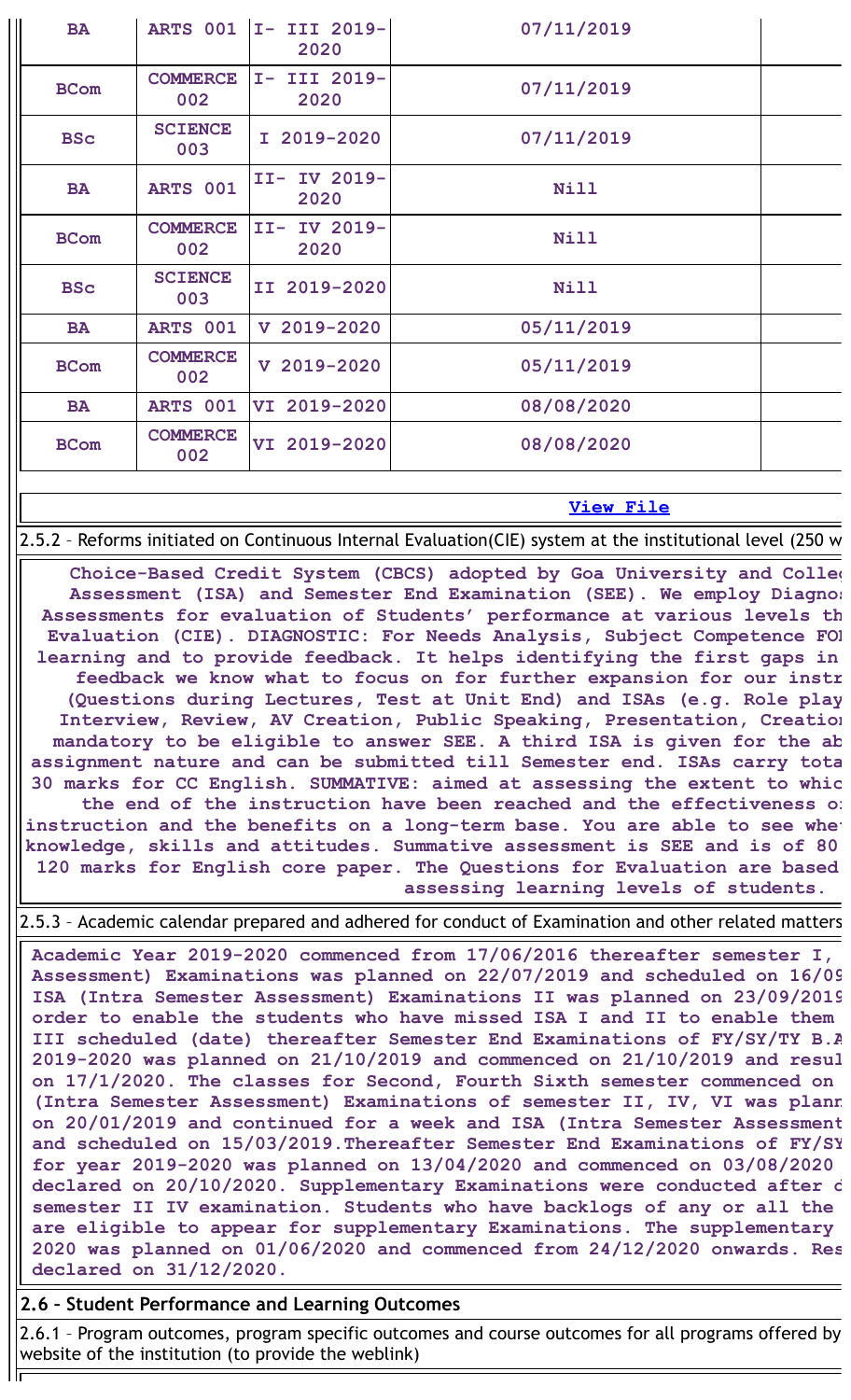|                                                          |                                             |                                          |  | https://shreemallikarjuncollege.ac.in/wp-content/uploads/2021/12/CI                                          |                   |                                    |                     |
|----------------------------------------------------------|---------------------------------------------|------------------------------------------|--|--------------------------------------------------------------------------------------------------------------|-------------------|------------------------------------|---------------------|
|                                                          | 2.6.2 - Pass percentage of students         |                                          |  |                                                                                                              |                   |                                    |                     |
| Code                                                     | Programme Programme<br><b>Name</b>          |                                          |  | <b>Programme Specialization</b>                                                                              |                   |                                    |                     |
| 002                                                      | <b>BCom</b>                                 |                                          |  | <b>Accounting, Cost Accounting</b>                                                                           |                   |                                    |                     |
| 001                                                      | <b>BA</b>                                   |                                          |  | Economics, Geography, Sociology, History, Hindi, Marathi, Kon                                                |                   |                                    |                     |
|                                                          |                                             |                                          |  |                                                                                                              | No file uploaded. |                                    |                     |
|                                                          | 2.7 - Student Satisfaction Survey           |                                          |  |                                                                                                              |                   |                                    |                     |
| provided as weblink)                                     |                                             |                                          |  | 2.7.1 - Student Satisfaction Survey (SSS) on overall institutional performance (Institution may design the   |                   |                                    |                     |
|                                                          |                                             |                                          |  | https://shreemallikarjuncollege.ac.in/wp-content/uploads/2021/12/Fe                                          |                   |                                    |                     |
|                                                          |                                             |                                          |  | <b>CRITERION III - RESEARCH, INNOVATIONS AND EXTENSION</b>                                                   |                   |                                    |                     |
|                                                          |                                             | 3.1 - Resource Mobilization for Research |  |                                                                                                              |                   |                                    |                     |
|                                                          |                                             |                                          |  | 3.1.1 - Research funds sanctioned and received from various agencies, industry and other organisations       |                   |                                    |                     |
|                                                          | <b>Nature of the Project</b><br><b>Nill</b> | <b>Duration</b><br>$\mathbf 0$           |  | Name of the funding agency<br><b>NA</b>                                                                      |                   | <b>Total grant sanctioned</b><br>0 |                     |
|                                                          |                                             |                                          |  |                                                                                                              |                   |                                    |                     |
|                                                          |                                             |                                          |  |                                                                                                              | No file uploaded. |                                    |                     |
|                                                          | 3.2 - Innovation Ecosystem                  |                                          |  |                                                                                                              |                   |                                    |                     |
|                                                          |                                             |                                          |  | 3.2.1 - Workshops/Seminars Conducted on Intellectual Property Rights (IPR) and Industry-Academia Inno        |                   |                                    |                     |
|                                                          |                                             |                                          |  | Title of workshop/seminar                                                                                    |                   |                                    |                     |
|                                                          |                                             |                                          |  | Certificate Course (30Hrs) on Proficiency in Tally, Accounting,<br>Inventory Management and GST Accounting   |                   |                                    | Dep                 |
|                                                          |                                             |                                          |  | Internship program Skill development program                                                                 |                   |                                    | Dep                 |
|                                                          |                                             |                                          |  | Workshop On Camera Techniques and Film Editing<br>Industrial visit to CIBA Varun Beverages Pvt. Ltd, Sanguem |                   |                                    | <b>De</b><br>Dep    |
|                                                          |                                             |                                          |  | Socio Economic survey                                                                                        |                   |                                    | Dep                 |
|                                                          |                                             |                                          |  | One day Boot Camp on Innovation, Creativity Start ups                                                        |                   |                                    | Dep                 |
|                                                          |                                             |                                          |  | Invent Android App using MIT App Inventer                                                                    |                   |                                    | $\mathbf{D}$<br>Inf |
|                                                          |                                             |                                          |  | Making Brochures with Microsoft Publisher                                                                    |                   |                                    | <b>Dej</b>          |
|                                                          |                                             |                                          |  | Newspaper Supplements making feature writing                                                                 |                   |                                    | De <sub>]</sub>     |
|                                                          |                                             |                                          |  | Sutrasanchalan Kaushalya Ani Vyavasayik Bhumika                                                              |                   |                                    | <b>De</b>           |
|                                                          |                                             |                                          |  | Training on softwares -Recuva Audacity                                                                       |                   |                                    | Depa:               |
| Use of Epicollect in Coastal Zone Management Plan Survey |                                             |                                          |  |                                                                                                              | Dep               |                                    |                     |
| Hands on practice on floriculture                        |                                             |                                          |  | De                                                                                                           |                   |                                    |                     |
| Creating Google Forms for industrial use                 |                                             |                                          |  |                                                                                                              |                   | Depa:                              |                     |
|                                                          |                                             |                                          |  | Training on Creating digital posters using MS word                                                           |                   |                                    | Depa:               |
|                                                          |                                             |                                          |  | Workshop on Digital Marketing                                                                                |                   |                                    | Depa:               |
|                                                          |                                             |                                          |  | Industrial Visit to Canacona Industrial estate                                                               |                   |                                    | Dep                 |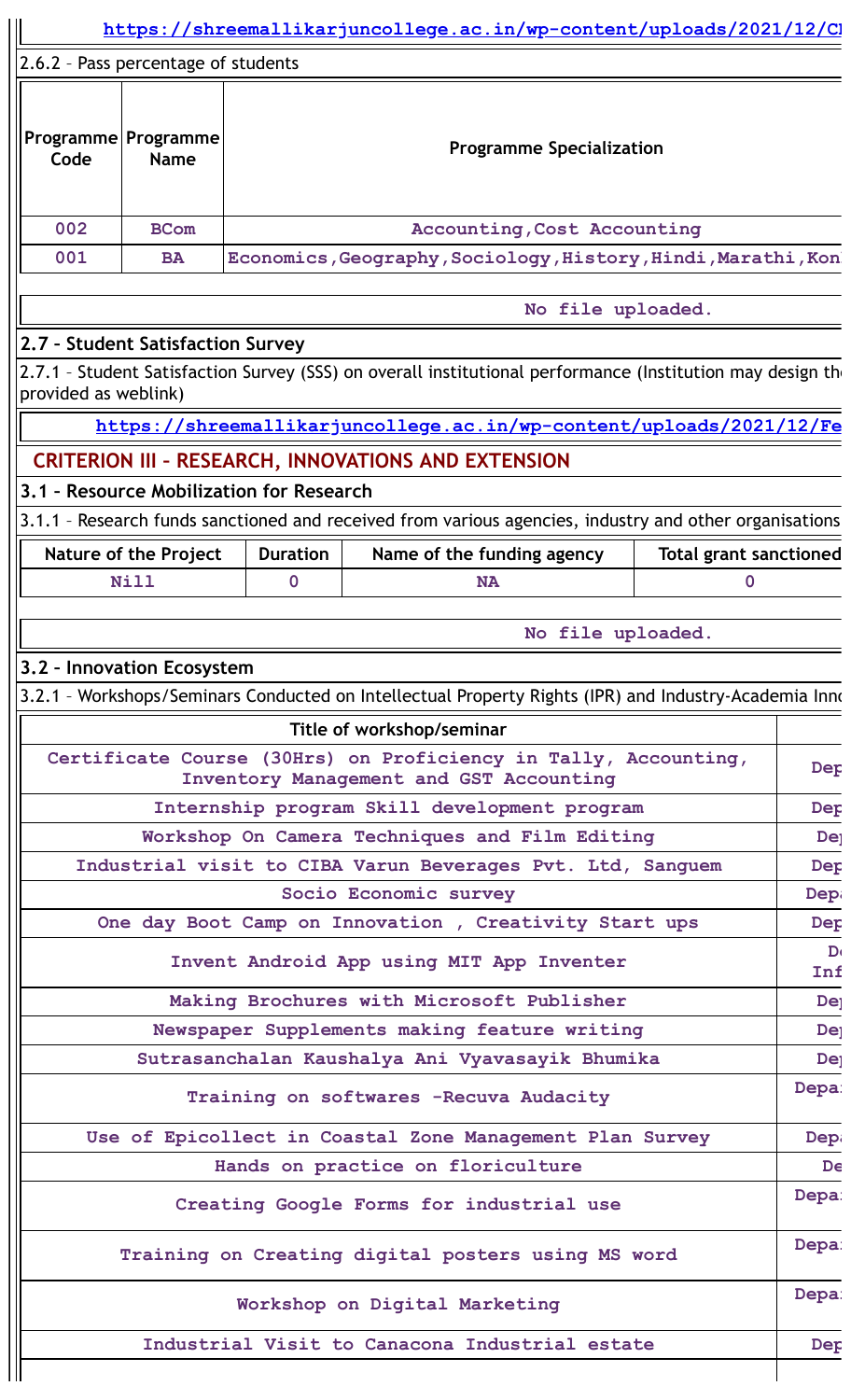| ISO Introductory Session                                                                                                         |  |                                                     |                                                                                                                     |                                      |                                                                                                                                                       |  |                                                                                                                                                                                                                                                                                                                                                                                                                                                                                                                        |                                                                                                                                                                                                                                    |
|----------------------------------------------------------------------------------------------------------------------------------|--|-----------------------------------------------------|---------------------------------------------------------------------------------------------------------------------|--------------------------------------|-------------------------------------------------------------------------------------------------------------------------------------------------------|--|------------------------------------------------------------------------------------------------------------------------------------------------------------------------------------------------------------------------------------------------------------------------------------------------------------------------------------------------------------------------------------------------------------------------------------------------------------------------------------------------------------------------|------------------------------------------------------------------------------------------------------------------------------------------------------------------------------------------------------------------------------------|
|                                                                                                                                  |  |                                                     |                                                                                                                     |                                      |                                                                                                                                                       |  |                                                                                                                                                                                                                                                                                                                                                                                                                                                                                                                        |                                                                                                                                                                                                                                    |
|                                                                                                                                  |  |                                                     |                                                                                                                     |                                      |                                                                                                                                                       |  |                                                                                                                                                                                                                                                                                                                                                                                                                                                                                                                        | Dep                                                                                                                                                                                                                                |
|                                                                                                                                  |  |                                                     |                                                                                                                     |                                      |                                                                                                                                                       |  |                                                                                                                                                                                                                                                                                                                                                                                                                                                                                                                        |                                                                                                                                                                                                                                    |
|                                                                                                                                  |  |                                                     |                                                                                                                     |                                      |                                                                                                                                                       |  |                                                                                                                                                                                                                                                                                                                                                                                                                                                                                                                        | Awarc                                                                                                                                                                                                                              |
|                                                                                                                                  |  |                                                     |                                                                                                                     |                                      |                                                                                                                                                       |  |                                                                                                                                                                                                                                                                                                                                                                                                                                                                                                                        | Indi                                                                                                                                                                                                                               |
|                                                                                                                                  |  |                                                     |                                                                                                                     |                                      |                                                                                                                                                       |  |                                                                                                                                                                                                                                                                                                                                                                                                                                                                                                                        | Karnatal<br>Dł                                                                                                                                                                                                                     |
|                                                                                                                                  |  |                                                     |                                                                                                                     |                                      |                                                                                                                                                       |  |                                                                                                                                                                                                                                                                                                                                                                                                                                                                                                                        |                                                                                                                                                                                                                                    |
|                                                                                                                                  |  |                                                     |                                                                                                                     |                                      |                                                                                                                                                       |  |                                                                                                                                                                                                                                                                                                                                                                                                                                                                                                                        |                                                                                                                                                                                                                                    |
| <b>Name</b>                                                                                                                      |  |                                                     |                                                                                                                     |                                      |                                                                                                                                                       |  |                                                                                                                                                                                                                                                                                                                                                                                                                                                                                                                        | Nature of S1                                                                                                                                                                                                                       |
| <b>NA</b>                                                                                                                        |  |                                                     |                                                                                                                     | <b>NA</b>                            |                                                                                                                                                       |  |                                                                                                                                                                                                                                                                                                                                                                                                                                                                                                                        | <b>NA</b>                                                                                                                                                                                                                          |
|                                                                                                                                  |  |                                                     |                                                                                                                     |                                      |                                                                                                                                                       |  |                                                                                                                                                                                                                                                                                                                                                                                                                                                                                                                        |                                                                                                                                                                                                                                    |
|                                                                                                                                  |  |                                                     |                                                                                                                     |                                      |                                                                                                                                                       |  |                                                                                                                                                                                                                                                                                                                                                                                                                                                                                                                        |                                                                                                                                                                                                                                    |
|                                                                                                                                  |  |                                                     |                                                                                                                     |                                      |                                                                                                                                                       |  |                                                                                                                                                                                                                                                                                                                                                                                                                                                                                                                        |                                                                                                                                                                                                                                    |
|                                                                                                                                  |  |                                                     |                                                                                                                     |                                      |                                                                                                                                                       |  |                                                                                                                                                                                                                                                                                                                                                                                                                                                                                                                        |                                                                                                                                                                                                                                    |
|                                                                                                                                  |  | $\Omega$                                            |                                                                                                                     |                                      |                                                                                                                                                       |  |                                                                                                                                                                                                                                                                                                                                                                                                                                                                                                                        |                                                                                                                                                                                                                                    |
|                                                                                                                                  |  |                                                     |                                                                                                                     |                                      |                                                                                                                                                       |  |                                                                                                                                                                                                                                                                                                                                                                                                                                                                                                                        |                                                                                                                                                                                                                                    |
|                                                                                                                                  |  |                                                     |                                                                                                                     |                                      |                                                                                                                                                       |  |                                                                                                                                                                                                                                                                                                                                                                                                                                                                                                                        | <b>Numl</b>                                                                                                                                                                                                                        |
|                                                                                                                                  |  |                                                     |                                                                                                                     |                                      |                                                                                                                                                       |  |                                                                                                                                                                                                                                                                                                                                                                                                                                                                                                                        |                                                                                                                                                                                                                                    |
|                                                                                                                                  |  |                                                     |                                                                                                                     |                                      |                                                                                                                                                       |  |                                                                                                                                                                                                                                                                                                                                                                                                                                                                                                                        |                                                                                                                                                                                                                                    |
|                                                                                                                                  |  |                                                     |                                                                                                                     |                                      |                                                                                                                                                       |  |                                                                                                                                                                                                                                                                                                                                                                                                                                                                                                                        |                                                                                                                                                                                                                                    |
|                                                                                                                                  |  |                                                     | 1                                                                                                                   |                                      |                                                                                                                                                       |  |                                                                                                                                                                                                                                                                                                                                                                                                                                                                                                                        |                                                                                                                                                                                                                                    |
|                                                                                                                                  |  |                                                     | 3                                                                                                                   |                                      |                                                                                                                                                       |  |                                                                                                                                                                                                                                                                                                                                                                                                                                                                                                                        |                                                                                                                                                                                                                                    |
|                                                                                                                                  |  |                                                     | 6                                                                                                                   |                                      |                                                                                                                                                       |  |                                                                                                                                                                                                                                                                                                                                                                                                                                                                                                                        |                                                                                                                                                                                                                                    |
|                                                                                                                                  |  |                                                     |                                                                                                                     |                                      |                                                                                                                                                       |  |                                                                                                                                                                                                                                                                                                                                                                                                                                                                                                                        |                                                                                                                                                                                                                                    |
|                                                                                                                                  |  |                                                     |                                                                                                                     |                                      |                                                                                                                                                       |  |                                                                                                                                                                                                                                                                                                                                                                                                                                                                                                                        |                                                                                                                                                                                                                                    |
| <b>Department</b>                                                                                                                |  |                                                     |                                                                                                                     |                                      |                                                                                                                                                       |  |                                                                                                                                                                                                                                                                                                                                                                                                                                                                                                                        | Number of P                                                                                                                                                                                                                        |
| Commerce                                                                                                                         |  |                                                     |                                                                                                                     |                                      |                                                                                                                                                       |  |                                                                                                                                                                                                                                                                                                                                                                                                                                                                                                                        | 8                                                                                                                                                                                                                                  |
| Konkani                                                                                                                          |  |                                                     |                                                                                                                     |                                      |                                                                                                                                                       |  |                                                                                                                                                                                                                                                                                                                                                                                                                                                                                                                        | $\mathbf{1}$                                                                                                                                                                                                                       |
| Hindi                                                                                                                            |  |                                                     |                                                                                                                     |                                      |                                                                                                                                                       |  |                                                                                                                                                                                                                                                                                                                                                                                                                                                                                                                        | $\mathbf{1}$                                                                                                                                                                                                                       |
| History                                                                                                                          |  |                                                     |                                                                                                                     |                                      |                                                                                                                                                       |  |                                                                                                                                                                                                                                                                                                                                                                                                                                                                                                                        | $\overline{2}$                                                                                                                                                                                                                     |
| $\mathbf{1}$<br>Geography                                                                                                        |  |                                                     |                                                                                                                     |                                      |                                                                                                                                                       |  |                                                                                                                                                                                                                                                                                                                                                                                                                                                                                                                        |                                                                                                                                                                                                                                    |
|                                                                                                                                  |  |                                                     |                                                                                                                     |                                      |                                                                                                                                                       |  |                                                                                                                                                                                                                                                                                                                                                                                                                                                                                                                        |                                                                                                                                                                                                                                    |
| 3.3.5 - Bibliometrics of the publications during the last Academic year based on average citation index<br><b>Citation Index</b> |  |                                                     |                                                                                                                     |                                      |                                                                                                                                                       |  |                                                                                                                                                                                                                                                                                                                                                                                                                                                                                                                        |                                                                                                                                                                                                                                    |
| <b>Title of the Paper</b>                                                                                                        |  |                                                     |                                                                                                                     |                                      |                                                                                                                                                       |  |                                                                                                                                                                                                                                                                                                                                                                                                                                                                                                                        |                                                                                                                                                                                                                                    |
|                                                                                                                                  |  | 3.3 - Research Publications and Awards<br><b>NA</b> | <b>Sponsered By</b><br><b>NA</b><br>Name of the Department<br><b>Department</b><br>Library<br>Geography<br>Commerce | <b>National</b><br>Name of<br>Author | Workshop on SBI YONO App<br>Name of Awardee<br>Desai College<br>Mr. Keval K. Naik<br>3.3.1 - Incentive to the teachers who receive recognition/awards |  | Intellectual Property Rights (IPR) on Women Rights<br>DPM's Shree Mallikarjun Shri Chetan Manju<br>No file uploaded.<br>3.2.3 - No. of Incubation centre created, start-ups incubated on campus during the year<br>Name of the Start-up<br>No file uploaded.<br>3.3.2 - Ph. Ds awarded during the year (applicable for PG College, Research Center)<br>3.3.3 - Research Publications in the Journals notified on UGC website during the year<br><b>Number of Publication</b><br>No file uploaded.<br>No file uploaded. | 3.2.2 - Awards for Innovation won by Institution/Teachers/Research scholars/Students during the year<br>3.3.4 - Books and Chapters in edited Volumes / Books published, and papers in National/International C<br>Title of journal |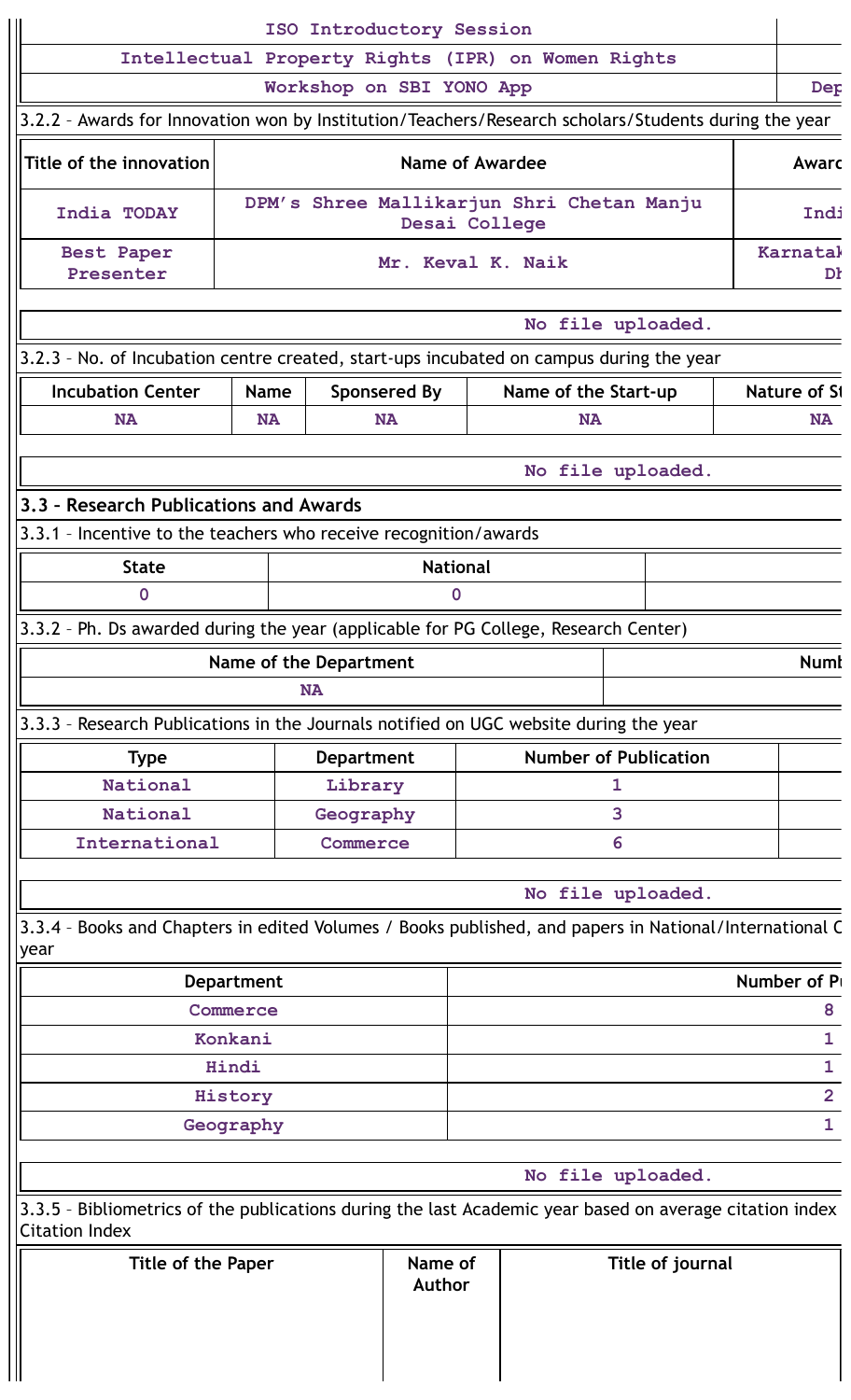| Coastal Tourism and Its Impact<br>on The Goan Environment                                                                                          | Dr. F. M.<br><b>Nadaf</b>                               | Mukt Shabd Journal UGC-CARE<br><b>LISTED</b>                                                                                                    |
|----------------------------------------------------------------------------------------------------------------------------------------------------|---------------------------------------------------------|-------------------------------------------------------------------------------------------------------------------------------------------------|
| Impacts of Changing Coastal<br>Regulations on Sustainable<br>Tourism in Goa: A Case study of<br>North Goa Shoreline using<br>Geospatial Techniques | Dr. F. M.<br><b>Nadaf</b>                               | Juni Khyat UGC Care Group I<br>Listed Journal,                                                                                                  |
| Information seeking Behavior: A<br>study of M.Com Students of Goa<br>University                                                                    | Mrs.<br>Padmavati<br>Tubachi                            | Our Heritage Vol 68(30) Jan<br>2020 ISSN No. 0474-9030                                                                                          |
| Achievement of industrial<br>sector of Goa"                                                                                                        | Dr.<br>Sucheta<br><b>Naik</b>                           | Indian Economy- emerging<br>trends, issues and challenges                                                                                       |
| Covid-19: The Upside of<br>Lockdown                                                                                                                | Dr. F. M.<br><b>Nadaf</b>                               | Juni Khyat UGC Care Group I<br>Listed Journal                                                                                                   |
| Recalibration and Application<br>of Springate, Zmijewski and<br>Grover Bankruptcy Models in<br>Indian Banking Sector                               | Reshma<br>Prabhu<br>Verlekar,<br>Manoj S<br>Kamat       | International Journal of<br><b>Business Analytics and</b><br>Intelligence, Volume 7, issue<br>02, pages 19, Publisher<br>Publishing India Group |
| Application and Recalibration<br>of Altman Z-score Model for<br>Forecasting Banking Bankruptcy<br>in India.                                        | Reshma<br>Prabhu<br>Verlekar,<br>Manoj S<br>Kamat       | Wealth: International Journal<br>of Money, Banking Finance,<br>Volume : 8, Issue (02)                                                           |
| Re-calibration and Application<br>of Springate, Zmijewski and<br>Grover's Bankruptcy Model                                                         | Verlekar<br>R. and<br>Kamat<br>Manoj S.                 | International Journal of<br><b>Business Analytics and</b><br>Intelligence, Volume 6, Issue<br>02 Publisher Publishing India                     |
| An Application and Comparison<br>of Bankruptcy Models in the<br>Indian Banking Sector.                                                             | Verlekar,<br><b>Reshma</b><br>Prabhu<br>Kamat,<br>Manoi | International Journal of<br>Financial Management . 2019,<br>Vol. 9 Issue 4, p42-53                                                              |
| Does IPO Grading Impact Price<br>Efficiency in India?"                                                                                             | Manoj<br>Subhash<br>Kamat<br>Kedar<br>Mukund<br>Phadke  | The Review of Finance and<br>Banking Volume 11, Issue (02)<br>Publisher : Bucharest<br>University of Economic<br><b>Studies</b>                 |
|                                                                                                                                                    |                                                         | No file uploaded.                                                                                                                               |
| 3.3.6 - h-Index of the Institutional Publications during the year. (based on Scopus/ Web of science)                                               |                                                         |                                                                                                                                                 |
| <b>Title of the Paper</b>                                                                                                                          | Name of<br><b>Author</b>                                | Title of journal                                                                                                                                |
| Covid-19: The Upside of Lockdown                                                                                                                   | Dr. F. M.<br><b>Nadaf</b>                               | Juni Khyat UGC Care Group I<br>Listed Journal                                                                                                   |
| Coastal Tourism and Its Impact<br>on The Goan Environment                                                                                          | Dr. F. M.<br>Nadaf                                      | Mukt Shabd Journal UGC-CARE<br><b>LISTED</b>                                                                                                    |
| Impacts of Changing Coastal<br>Regulations on Sustainable<br>Tourism in Goa: A Case study of<br>North Goa Shoreline using<br>Geospatial Techniques | Dr. F. M.<br>Nadaf                                      | Juni Khyat UGC Care Group I<br>Listed Journal,                                                                                                  |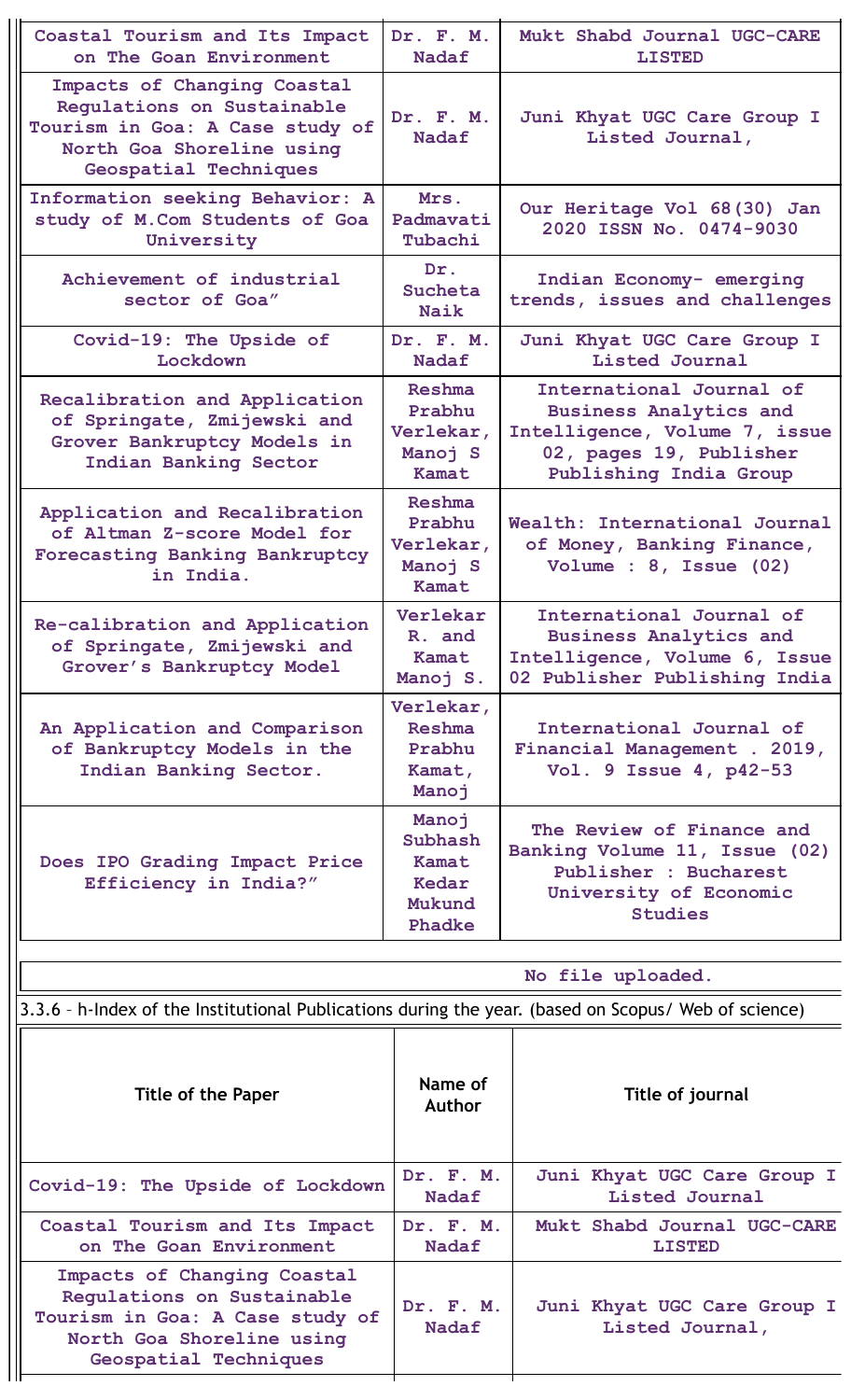| Information seeking Behavior: A<br>study of M.Com Students of Goa<br>University                                                      |                                                                                                                                                                             | Mrs.<br>Padmavati<br>Tubachi                                                       |                                                                                                                      | Our Heritage Vol 68(30) Jan<br>2020 ISSN No. 0474-9030                                                                                          |  |  |
|--------------------------------------------------------------------------------------------------------------------------------------|-----------------------------------------------------------------------------------------------------------------------------------------------------------------------------|------------------------------------------------------------------------------------|----------------------------------------------------------------------------------------------------------------------|-------------------------------------------------------------------------------------------------------------------------------------------------|--|--|
| Achievement of industrial sector<br>of Goa"                                                                                          |                                                                                                                                                                             | Dr.<br>Sucheta<br>Naik                                                             |                                                                                                                      | Indian Economy- emerging<br>trends, issues and challenges                                                                                       |  |  |
| Recalibration and Application of<br>Springate, Zmijewski and Grover<br>Bankruptcy Models in Indian<br><b>Banking Sector</b>          |                                                                                                                                                                             | Reshma<br>Prabhu<br>Verlekar,<br>Manoj S<br>Kamat                                  |                                                                                                                      | International Journal of<br><b>Business Analytics and</b><br>Intelligence, Volume 7, issue<br>02, pages 19, Publisher<br>Publishing India Group |  |  |
| Application and Recalibration of<br>Altman Z-score Model for<br>Forecasting Banking Bankruptcy<br>in India.                          |                                                                                                                                                                             | Reshma<br>Prabhu<br>Verlekar,<br>Manoj S<br>Kamat                                  | Wealth: International Journal<br>of Money, Banking Finance,<br>Volume : 8, Issue (02)                                |                                                                                                                                                 |  |  |
| Verlekar<br>Re-calibration and Application<br>R. and<br>of Springate, Zmijewski and<br>Kamat<br>Grover's Bankruptcy Model<br>Manoj S |                                                                                                                                                                             |                                                                                    |                                                                                                                      | International Journal of<br><b>Business Analytics and</b><br>Intelligence, Volume 6, Issue<br>02 Publisher Publishing India                     |  |  |
| An Application and Comparison of<br>Bankruptcy Models in the Indian<br>Banking Sector.                                               | Verlekar,<br><b>Reshma</b><br>Prabhu<br>Kamat,<br>Manoj                                                                                                                     | International Journal of<br>Financial Management . 2019,<br>Vol. 9 Issue 4, p42-53 |                                                                                                                      |                                                                                                                                                 |  |  |
| Does IPO Grading Impact Price<br>Efficiency in India?"                                                                               |                                                                                                                                                                             | Manoj<br>Subhash<br>Kamat<br>Kedar<br>Mukund<br><b>Phadke</b>                      | The Review of Finance and<br>Banking Volume 11, Issue<br>(02) Publisher : Bucharest<br>University of Economic Studie |                                                                                                                                                 |  |  |
|                                                                                                                                      |                                                                                                                                                                             |                                                                                    | No file uploaded.                                                                                                    |                                                                                                                                                 |  |  |
| 3.3.7 - Faculty participation in Seminars/Conferences and Symposia during the year :                                                 |                                                                                                                                                                             |                                                                                    |                                                                                                                      |                                                                                                                                                 |  |  |
|                                                                                                                                      | <b>Number of Faculty</b>                                                                                                                                                    |                                                                                    |                                                                                                                      | International                                                                                                                                   |  |  |
| Attended/Seminars/Workshops                                                                                                          |                                                                                                                                                                             |                                                                                    |                                                                                                                      | 4                                                                                                                                               |  |  |
|                                                                                                                                      | Presented papers                                                                                                                                                            |                                                                                    |                                                                                                                      | $\overline{2}$                                                                                                                                  |  |  |
|                                                                                                                                      | Resource persons                                                                                                                                                            |                                                                                    |                                                                                                                      | $\overline{2}$                                                                                                                                  |  |  |
| No file uploaded.                                                                                                                    |                                                                                                                                                                             |                                                                                    |                                                                                                                      |                                                                                                                                                 |  |  |
| 3.4 - Extension Activities                                                                                                           |                                                                                                                                                                             |                                                                                    |                                                                                                                      |                                                                                                                                                 |  |  |
|                                                                                                                                      | 3.4.1 - Number of extension and outreach programmes conducted in collaboration with industry, comm<br>through NSS/NCC/Red cross/Youth Red Cross (YRC) etc., during the year |                                                                                    |                                                                                                                      |                                                                                                                                                 |  |  |
| Title of the activities                                                                                                              | Organising unit/agency/ collaborating agency                                                                                                                                |                                                                                    |                                                                                                                      |                                                                                                                                                 |  |  |
| Field study on social<br>conditions of Vavurla<br>hamlet                                                                             | The Gomantak Times Department of Sociology                                                                                                                                  |                                                                                    |                                                                                                                      |                                                                                                                                                 |  |  |
|                                                                                                                                      | Government of Goa State Family Welfare Bureau                                                                                                                               |                                                                                    |                                                                                                                      |                                                                                                                                                 |  |  |

**Directorate of Health Services, Prudent Media Department of Sociology**

**Sangath Department of Sociology**

**Sangath Department of Sociology**

**Adolescent Health and Issue**

**Counselling of Students and Teachers**

**Health and Wellness of Youth**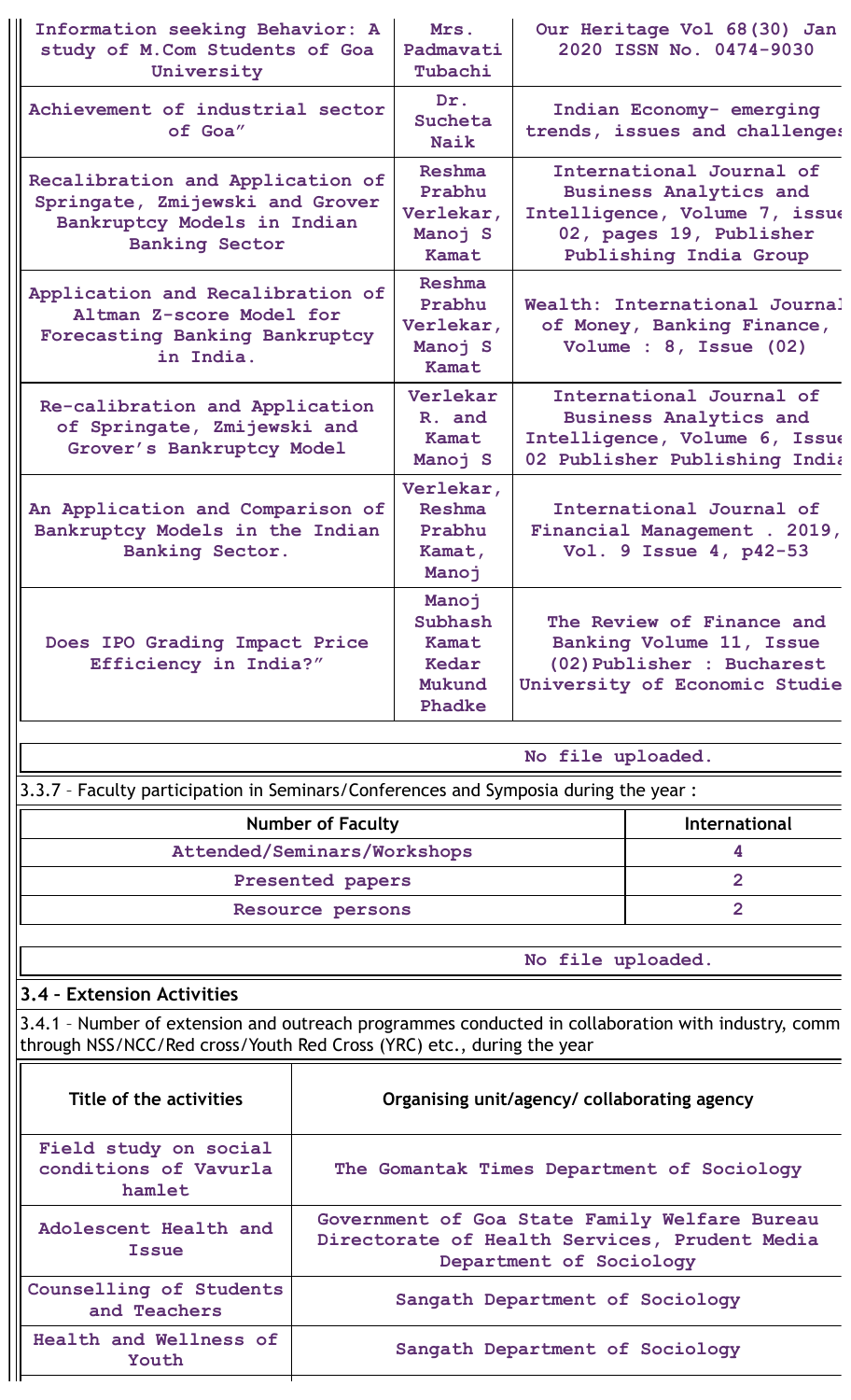| Gandhi Sankalp Yatra<br><b>NSS</b>                             |                                                           |                      |                                                                                                                                                                                                   |                        |                                       |                      |  |
|----------------------------------------------------------------|-----------------------------------------------------------|----------------------|---------------------------------------------------------------------------------------------------------------------------------------------------------------------------------------------------|------------------------|---------------------------------------|----------------------|--|
| Celebration of 150th<br>Birth Anniversary of<br>Mahatma Gandhi |                                                           |                      | The NSS Unit in association with NCC Cell,<br>Physical Education Department and Nehru Yuva<br>Kendra, Madgaon                                                                                     |                        |                                       |                      |  |
|                                                                | Picking Up Litter Drive<br>under Swachhata<br>Pakhwada    |                      | <b>NSS</b>                                                                                                                                                                                        |                        |                                       |                      |  |
|                                                                | Tree plantation drive                                     |                      | <b>NSS</b>                                                                                                                                                                                        |                        |                                       |                      |  |
|                                                                | Display and sale of                                       |                      | Lokvishwas Pratishthan's Special School                                                                                                                                                           |                        |                                       |                      |  |
|                                                                | Rakhi                                                     |                      | Department of Sociology                                                                                                                                                                           |                        |                                       |                      |  |
|                                                                | Swachh Bharat Summer<br>Internship (SBSI)<br>Programme    |                      | Ministry of Jal Shakti in association with<br>Ministry of Youth Affairs Sports and HQ NCC                                                                                                         |                        |                                       |                      |  |
|                                                                |                                                           |                      |                                                                                                                                                                                                   | <b>View File</b>       |                                       |                      |  |
|                                                                |                                                           |                      |                                                                                                                                                                                                   |                        |                                       |                      |  |
|                                                                |                                                           |                      | 3.4.2 - Awards and recognition received for extension activities from Government and other recognized                                                                                             |                        |                                       |                      |  |
|                                                                |                                                           | Name of the activity | Award/Recognition                                                                                                                                                                                 | <b>Awarding Bodies</b> |                                       |                      |  |
|                                                                |                                                           | <b>NA</b>            | <b>NA</b>                                                                                                                                                                                         | <b>NA</b>              |                                       |                      |  |
|                                                                |                                                           |                      |                                                                                                                                                                                                   | No file uploaded.      |                                       |                      |  |
|                                                                |                                                           |                      | 3.4.3 - Students participating in extension activities with Government Organisations, Non-Government (<br>Bharat, Aids Awareness, Gender Issue, etc. during the year                              |                        |                                       |                      |  |
|                                                                | Name of the<br>scheme                                     |                      | Organising unit/Agency/collaborating agency<br>Name of th                                                                                                                                         |                        |                                       |                      |  |
|                                                                | Swachhata<br>Pakhwada                                     |                      | <b>NSS</b>                                                                                                                                                                                        |                        | Picking U                             | Dri                  |  |
|                                                                | Vanmahotsav                                               |                      | <b>NSS</b>                                                                                                                                                                                        |                        | Tree pla                              |                      |  |
|                                                                | Empowerment<br>of persons<br>with<br>disabilities         |                      | Lokvishwas Pratishthan's Special School<br>Department of Sociology                                                                                                                                |                        | Display an                            | Rak                  |  |
|                                                                | Swachh<br><b>Bharat</b><br>Summer<br>Internship<br>(SBSI) |                      | Ministry of Jal Shakti in association with<br>Ministry of Youth Affairs Sports and HQ NCC                                                                                                         |                        | Digging of<br>pit, clea<br>drive, seq | of wa                |  |
|                                                                | Preaching of<br>Gandhian<br>Principle                     |                      | NSS Unit in association with Indira Gandhi<br>National Centre for the Arts (IGNCA)                                                                                                                |                        | Art Demo<br>Mahatma                   |                      |  |
|                                                                | Swachhata<br>Pakhwada                                     |                      | <b>NSS</b>                                                                                                                                                                                        |                        | Cleanline                             |                      |  |
|                                                                | Swachh<br><b>Bharat</b><br>Abhiyan                        |                      | <b>NCC</b>                                                                                                                                                                                        |                        | Cleanlines                            | Rally<br><b>Bhai</b> |  |
|                                                                | Swachh<br><b>Bharat</b><br>Abhiyan                        |                      | Drive a<br>plastic (<br><b>NSS</b><br>Cloth Bag                                                                                                                                                   |                        |                                       |                      |  |
|                                                                | Swachh<br><b>Bharat</b><br>Abhiyan                        |                      | The Ministry of Environment, Forest Climate<br>Change, Govt. of India and Goa State Council for<br>Beach Cl<br>Science Technology, Saligao in association with<br>Drive (<br>the NSS And NCC Unit |                        |                                       |                      |  |
|                                                                | Swachh<br><b>Bharat</b>                                   |                      | <b>NSS</b>                                                                                                                                                                                        |                        |                                       | Cleanlin<br>Beautifi |  |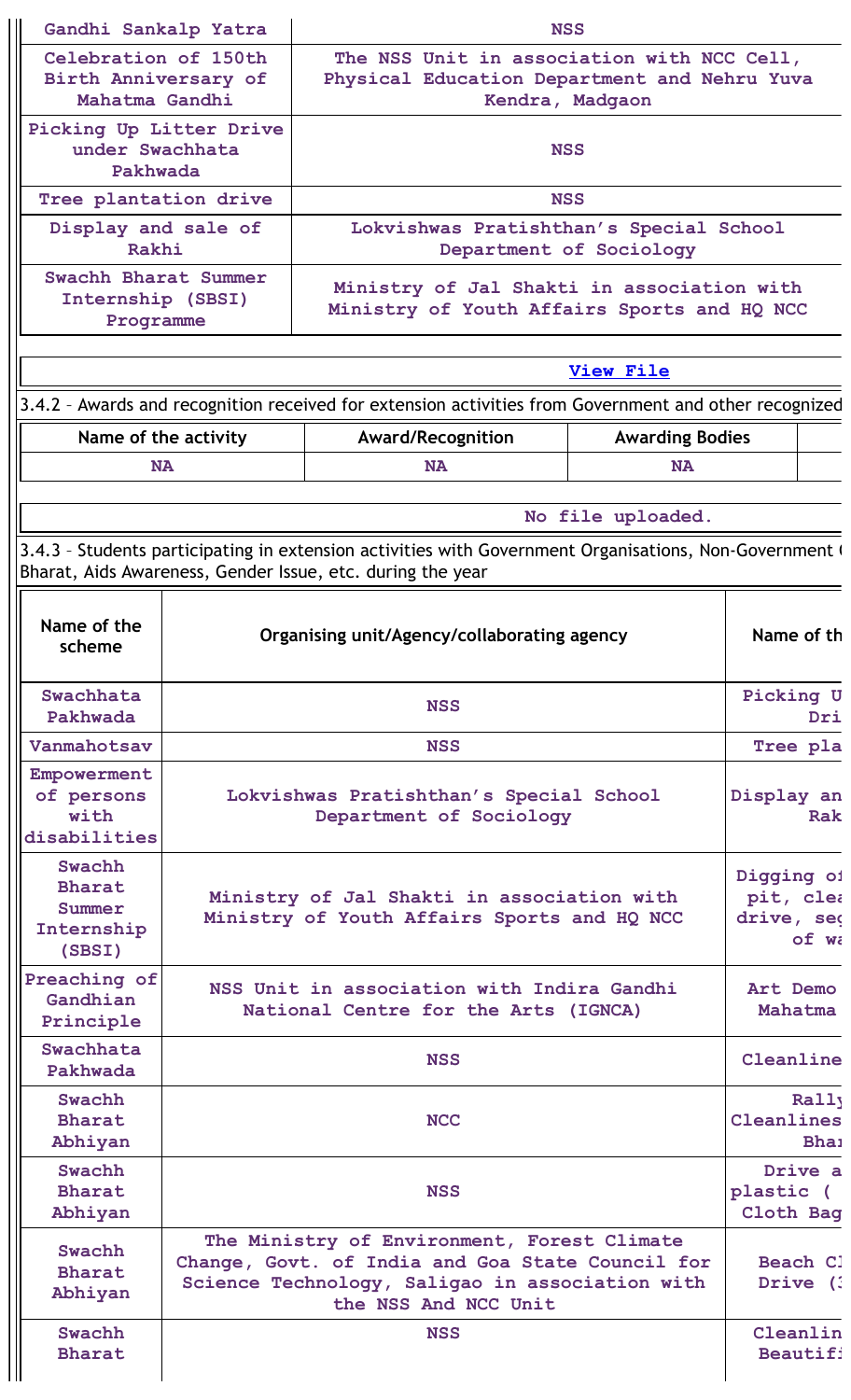**Abhiyan Driv**

**View [File](https://assessmentonline.naac.gov.in/public/Postacc/Students_in_extension/8958_Students_in_extension_1640669837.xlsx)**

**No file uploaded.**

### **3.5 – Collaborations**

3.5.1 - Number of Collaborative activities for research, faculty exchange, student exchange during the

| Nature of activity                               | Participant |
|--------------------------------------------------|-------------|
| Certificate Course on Research Methodology       | 146         |
| Internship program Skill development program     | 34          |
| Swachh Bharat Summer Internship (SBSI) Programme | 37          |

|                                              | No file uploaded.                                                                                           |                                                                                                                                      |  |  |  |  |  |  |
|----------------------------------------------|-------------------------------------------------------------------------------------------------------------|--------------------------------------------------------------------------------------------------------------------------------------|--|--|--|--|--|--|
|                                              | 3.5.2 - Linkages with institutions/industries for internship, on-the- job training, project work, sharing o |                                                                                                                                      |  |  |  |  |  |  |
| Nature of<br>Title of the linkage<br>linkage |                                                                                                             | Name of the partnering institution/ industry<br>/research lab with contact details                                                   |  |  |  |  |  |  |
| Ek Bharat<br>Shreshtha<br><b>Bharat</b>      | Linkage with Partner State -<br>Jharkhand                                                                   | Partner State - Jharkhand                                                                                                            |  |  |  |  |  |  |
| Linkage<br>program                           | Linkage program with<br>industries, regulatory<br>authorities Government<br>agency working for welfare      | 'Financial literacy" on stock mark<br>association with National Stock<br>Exchange (NSE) Goa Planning and<br>Rural Development (GPRD) |  |  |  |  |  |  |

| 3.5.3 - MoUs signed with institutions of national, international importance, other universities, industrie |  |  |  |  |
|------------------------------------------------------------------------------------------------------------|--|--|--|--|
|                                                                                                            |  |  |  |  |
|                                                                                                            |  |  |  |  |

| Organisation                                                                     | Date of MoU<br>signed | <b>Purpose/Activit</b>                          |
|----------------------------------------------------------------------------------|-----------------------|-------------------------------------------------|
| Goa Institute of Public Administration<br>and Rural Development (GIPARD)         | 10/09/2019            | <b>Rural Develop</b>                            |
| Ashawadi Prakashan                                                               | 21/02/2019            | Faculty and student<br>and literary discoul     |
| Maniben Nanavati Women's College, Mumbai                                         | 16/01/2019            | Faculty and student<br>and literary discoul     |
| AKI's Poona College of Arts, Science and<br>Commerce                             | 19/11/2019            | <b>Students Progre</b>                          |
| Parvatibai Chowqule College                                                      | 21/02/2019            | <b>Students Progression</b><br>lectures and wor |
| Sangamner Nagarpalika Arts, DJ Malpani<br>Commerce and B.N Sarda Science College | 11/01/2019            | <b>Students Progre</b>                          |
| Lions Club of Canacona                                                           | 19/01/2019            | <b>Extension activ</b>                          |
| Dr. Elizabeth Vencotexa Naique Desai<br>Memorial Trust                           | 17/01/2019            | <b>Students Progre</b>                          |

**No file uploaded.**

## **CRITERION IV – INFRASTRUCTURE AND LEARNING RESOURCES**

**4.1 – Physical Facilities**

|  |  |  |  | 4.1.1 - Budget allocation, excluding salary for infrastructure augmentation during the year |  |
|--|--|--|--|---------------------------------------------------------------------------------------------|--|
|--|--|--|--|---------------------------------------------------------------------------------------------|--|

**Budget allocated for infrastructure augmentation Theory Budget utilized** 

4.1.2 – Details of augmentation in infrastructure facilities during the year

**5.41**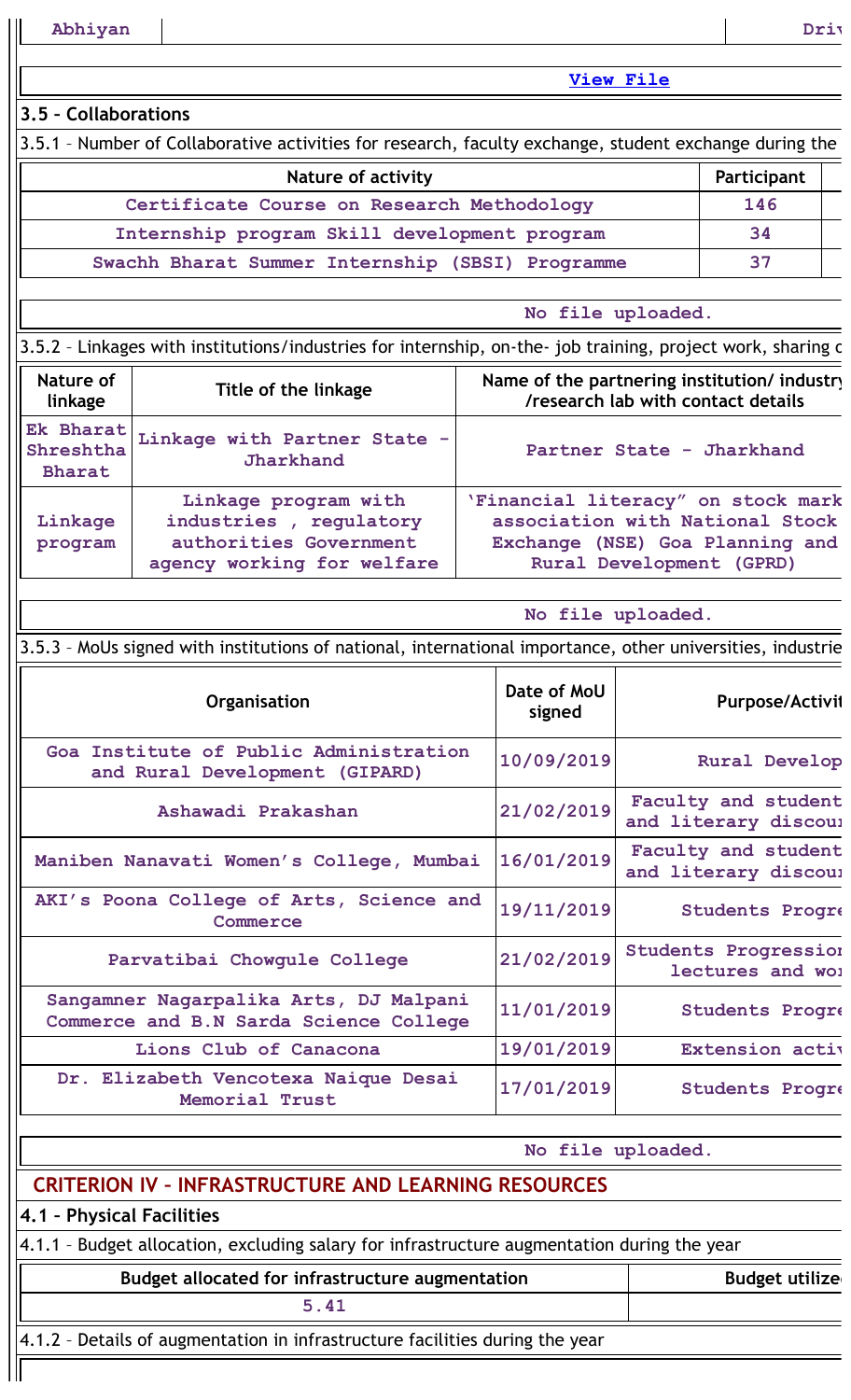|                                                                      |                                                                                                                                                                                                             |                           |  |                |  | <b>Facilities</b>                     |                  |                                      |                |                 |
|----------------------------------------------------------------------|-------------------------------------------------------------------------------------------------------------------------------------------------------------------------------------------------------------|---------------------------|--|----------------|--|---------------------------------------|------------------|--------------------------------------|----------------|-----------------|
|                                                                      |                                                                                                                                                                                                             |                           |  |                |  | <b>Campus Area</b>                    |                  |                                      |                |                 |
|                                                                      |                                                                                                                                                                                                             |                           |  |                |  | Class rooms                           |                  |                                      |                |                 |
|                                                                      |                                                                                                                                                                                                             |                           |  |                |  | Laboratories                          |                  |                                      |                |                 |
|                                                                      |                                                                                                                                                                                                             |                           |  |                |  | Seminar Halls                         |                  |                                      |                |                 |
|                                                                      | Classrooms with LCD facilities                                                                                                                                                                              |                           |  |                |  |                                       |                  |                                      |                |                 |
|                                                                      |                                                                                                                                                                                                             |                           |  |                |  | Seminar halls with ICT facilities     |                  |                                      |                |                 |
|                                                                      |                                                                                                                                                                                                             |                           |  |                |  | Video Centre                          |                  |                                      |                |                 |
|                                                                      |                                                                                                                                                                                                             |                           |  |                |  | Classrooms with Wi-Fi OR LAN          |                  |                                      |                |                 |
|                                                                      | Value of the equipment purchased during the year (rs. in lakhs)                                                                                                                                             |                           |  |                |  |                                       |                  |                                      |                |                 |
|                                                                      |                                                                                                                                                                                                             |                           |  |                |  |                                       | <b>View File</b> |                                      |                |                 |
|                                                                      | 4.2 - Library as a Learning Resource                                                                                                                                                                        |                           |  |                |  |                                       |                  |                                      |                |                 |
|                                                                      | 4.2.1 - Library is automated {Integrated Library Management System (ILMS)}                                                                                                                                  |                           |  |                |  |                                       |                  |                                      |                |                 |
|                                                                      | Name of the ILMS software                                                                                                                                                                                   |                           |  |                |  |                                       |                  |                                      |                |                 |
|                                                                      | Nature of automation (fully or patially)<br>Partially<br><b>SMS</b>                                                                                                                                         |                           |  |                |  |                                       |                  |                                      |                |                 |
|                                                                      | Wizskool                                                                                                                                                                                                    |                           |  |                |  |                                       | Partially        |                                      |                |                 |
| 4.2.2 - Library Services                                             |                                                                                                                                                                                                             |                           |  |                |  |                                       |                  |                                      |                |                 |
| <b>Library Service Type</b><br><b>Existing</b><br><b>Newly Added</b> |                                                                                                                                                                                                             |                           |  |                |  |                                       |                  |                                      |                |                 |
|                                                                      | <b>Text Books</b>                                                                                                                                                                                           |                           |  | 1551           |  | 2271625                               |                  | 163                                  |                | 65786           |
|                                                                      | Reference Books                                                                                                                                                                                             |                           |  | 10294          |  | 1748473                               |                  | 172                                  |                | 1159402         |
|                                                                      | e-Books                                                                                                                                                                                                     |                           |  | 3135000        |  | 5900                                  |                  | Nill                                 |                | <b>Nill</b>     |
|                                                                      | CD & Video                                                                                                                                                                                                  |                           |  | 191            |  | 13556                                 |                  | Nill                                 |                | Nill            |
|                                                                      | Others (specify)                                                                                                                                                                                            |                           |  | <b>Nill</b>    |  | Nill                                  |                  | Nill                                 |                | 27931           |
|                                                                      | <b>Journals</b>                                                                                                                                                                                             |                           |  | 35             |  | 39676                                 |                  | Nill                                 |                | Nill            |
|                                                                      | e-Journals                                                                                                                                                                                                  |                           |  | 6000           |  | 5900                                  |                  | <b>Nill</b>                          |                | 999             |
|                                                                      |                                                                                                                                                                                                             |                           |  |                |  |                                       |                  |                                      |                |                 |
|                                                                      |                                                                                                                                                                                                             |                           |  |                |  |                                       | <b>View File</b> |                                      |                |                 |
|                                                                      | 4.2.3 - E-content developed by teachers such as: e-PG- Pathshala, CEC (under e-PG- Pathshala CEC (Uno<br>NPTEL/NMEICT/any other Government initiatives & institutional (Learning Management System (LMS) et |                           |  |                |  |                                       |                  |                                      |                |                 |
| <b>Name of the Teacher</b>                                           |                                                                                                                                                                                                             | <b>Name of the Module</b> |  |                |  | Platform on which module is developed |                  |                                      |                |                 |
| <b>NA</b>                                                            |                                                                                                                                                                                                             | <b>NA</b>                 |  |                |  | <b>NA</b>                             |                  |                                      |                |                 |
|                                                                      |                                                                                                                                                                                                             |                           |  |                |  |                                       |                  |                                      |                |                 |
|                                                                      |                                                                                                                                                                                                             |                           |  |                |  |                                       |                  | No file uploaded.                    |                |                 |
| 4.3 - IT Infrastructure                                              |                                                                                                                                                                                                             |                           |  |                |  |                                       |                  |                                      |                |                 |
|                                                                      | 4.3.1 - Technology Upgradation (overall)                                                                                                                                                                    |                           |  |                |  |                                       |                  |                                      |                |                 |
| <b>Type</b>                                                          | <b>Total</b><br><b>Computers</b>                                                                                                                                                                            | Computer<br>Lab           |  | Internet       |  | <b>Browsing</b><br>centers            |                  | Computer<br><b>Centers</b>           |                | Office   Depart |
| Existing                                                             | 45                                                                                                                                                                                                          | $\overline{2}$            |  | 45             |  | 3                                     |                  | $\overline{2}$                       | $\overline{7}$ | 9               |
| <b>Added</b>                                                         | $\mathbf{9}$                                                                                                                                                                                                | 0                         |  | $\overline{9}$ |  | $\mathbf 0$                           |                  | $\mathbf 0$                          | 3              | $\Omega$        |
| Total                                                                | 54                                                                                                                                                                                                          | $\overline{2}$            |  | 54             |  | 3                                     |                  | $\overline{2}$                       | 10             | 9               |
|                                                                      | 4.3.2 - Bandwidth available of internet connection in the Institution (Leased line)                                                                                                                         |                           |  |                |  |                                       |                  |                                      |                |                 |
|                                                                      |                                                                                                                                                                                                             |                           |  |                |  |                                       |                  | 1 MBPS/ GBPS                         |                |                 |
|                                                                      | 4.3.3 - Facility for e-content                                                                                                                                                                              |                           |  |                |  |                                       |                  |                                      |                |                 |
|                                                                      | Name of the e-content development facility                                                                                                                                                                  |                           |  |                |  |                                       |                  | Provide the link of the videos and n |                |                 |
|                                                                      | IT LAB AND LANGUAGE LAB                                                                                                                                                                                     |                           |  |                |  |                                       |                  | https://shreemallikarjuncol          |                |                 |
|                                                                      |                                                                                                                                                                                                             |                           |  |                |  |                                       |                  |                                      |                |                 |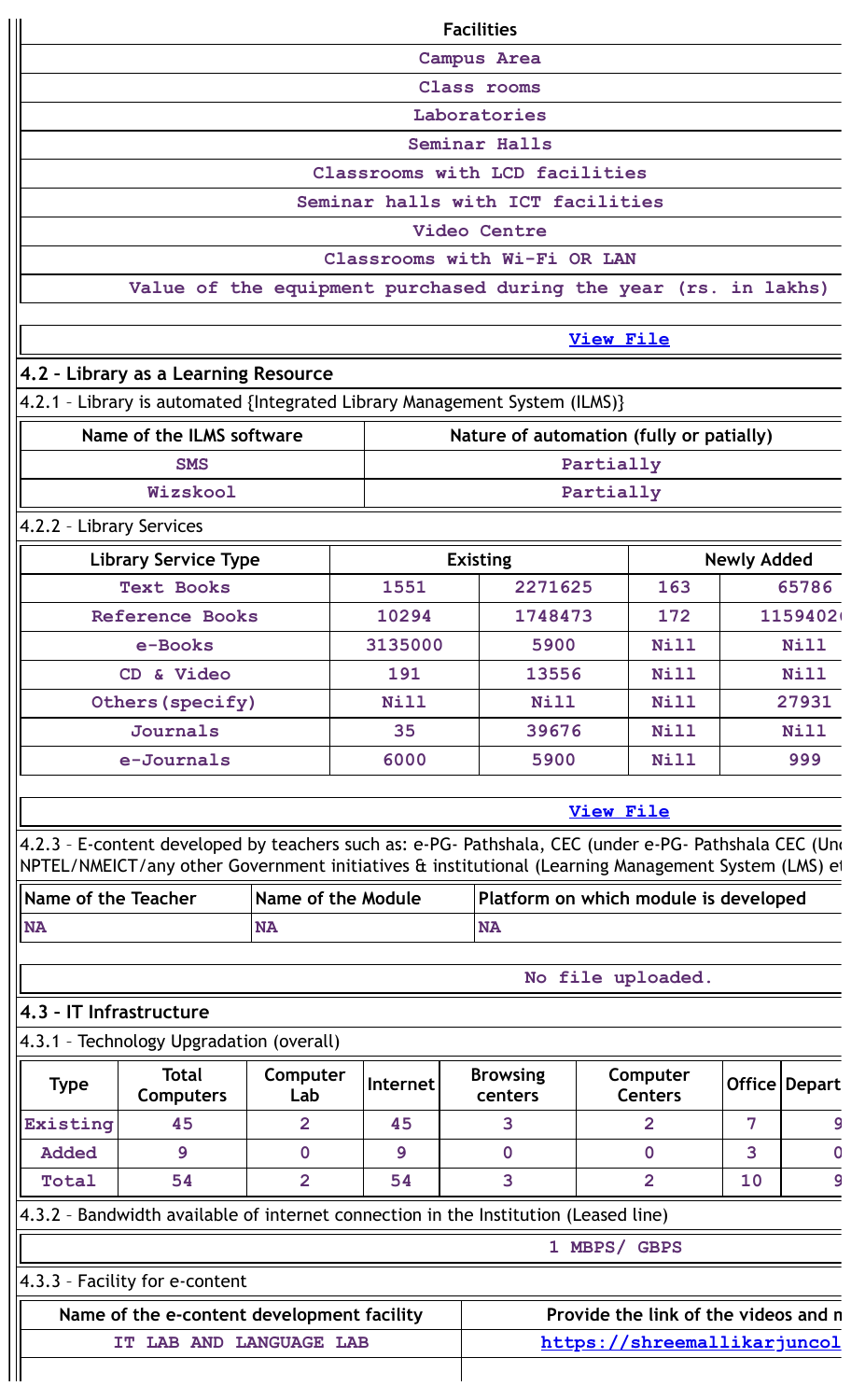| IT LAB AND LANGUAGE LAB                      | https://www.youtube.co        |
|----------------------------------------------|-------------------------------|
| <b>LAB AND LANGUAGE LAB</b><br>IT.           | https://www.youtube.co        |
| IT LAB AND LANGUAGE LAB                      | https://www.youtube.co        |
| IT LAB AND LANGUAGE LAB                      | https://www.youtube.co        |
| LAB AND LANGUAGE LAB<br>IT.                  | https://www.youtube.co        |
| <b>LANGUAGE LAB</b><br><b>LAB AND</b><br>IT. | https://www.youtube.co        |
| LAB AND LANGUAGE LAB<br>IT.                  | https://www.youtube.co        |
| IT LAB AND LANGUAGE LAB                      | https://www.youtube.co        |
| LAB AND LANGUAGE LAB<br>IT                   | https://www.youtube.co        |
| LAB AND LANGUAGE LAB<br>TТ                   | https://www.youtube.co        |
| <b>LAB AND LANGUAGE LAB</b><br>IT            | https://www.youtube.co        |
| IT LAB AND LANGUAGE LAB                      | https://www.youtube.co        |
| IT LAB AND LANGUAGE LAB                      | https://www.youtube.co        |
| IT LAB AND LANGUAGE LAB                      | https://www.youtube.co        |
| <b>LAB AND</b><br><b>LANGUAGE LAB</b><br>IT. | https://www.youtube.co        |
| <b>LANGUAGE LAB</b><br><b>LAB AND</b><br>IT  | https://www.youtube.co        |
| <b>LAB AND</b><br><b>LANGUAGE LAB</b><br>IT. | https://www.youtube.com/chanr |
| <b>LAB AND LANGUAGE LAB</b><br>IT.           | https://www.youtube.com/chanr |
|                                              |                               |

### **4.4 – Maintenance of Campus Infrastructure**

4.4.1 – Expenditure incurred on maintenance of physical facilities and academic support facilities, excl

| <b>Assigned Budget on</b> | Expenditure incurred on maintenance of | Assigned budget on  |
|---------------------------|----------------------------------------|---------------------|
| academic facilities       | academic facilities                    | physical facilities |
| $\mathbf 1$ . $\mathbf 2$ | 1.05                                   | 7.25                |

4.4.2 – Procedures and policies for maintaining and utilizing physical, academic and support facilities computers, classrooms etc. (maximum 500 words) (information to be available in institutional Website,

**The maintenance of Infrastructure is looked after by the committee compr and MTS for maintenance of Classrooms, furniture and laboratories. Classr care by the respective MTS. In case of repairs work, the same is regist which is maintained in the office. These complaints are attended on priori by the clerk. Physical Facilities: The services of Plumbers electrician a as per the requirements. ICT facilities: Head of IT, Lab Assistant and maintain the ICT facilities like computers, servers and LCDs. In case facility, it is reported to the concerned clerk. The college seeks the he the problem. Maintenance of Electronic equipment is outsourced. Labor maintained by the each laboratory for the equipment and consumables. User' track of the usage of equipment. Information regarding repairs and mainten Laboratory MTS looks after the general maintenance of the laboratory like of glassware's and chemicals. Library: Accession Registers for books, P other reading materials are maintained in the library. Different register Staff visitor register, Ex student visitor register, Staff Book issue re maintained for the usage of Library utilization. Stock checking is done ev torned books are removed from the active collection and stored separat arrivals. Latest edition of the Periodicals are displayed on the magazi inside the cabinet. Newspapers for the previous 6 months are kept in the l 6 months are given to NSS Volunteers to make Newspaper bags and remaining collected from this is deposited in the college office. Library atten rectification. Housekeeping staff does cleaning work of in and outside Gymkhana attendant maintenance the stock of Gymkhana. Housekeeping staff attendant is entrusted with maintenance of Equipment and regular clea painting. College campus is under CCTV surveillance. College provides dri places on the campus. Fire extinguishers are installed in library and appointed on contract basis to maintain the college garden. Maintenance of sewage is done on regular basis. Replacing Bulbs/ tube lights/fans, repa blocked drains are taken care by the multi-taskin**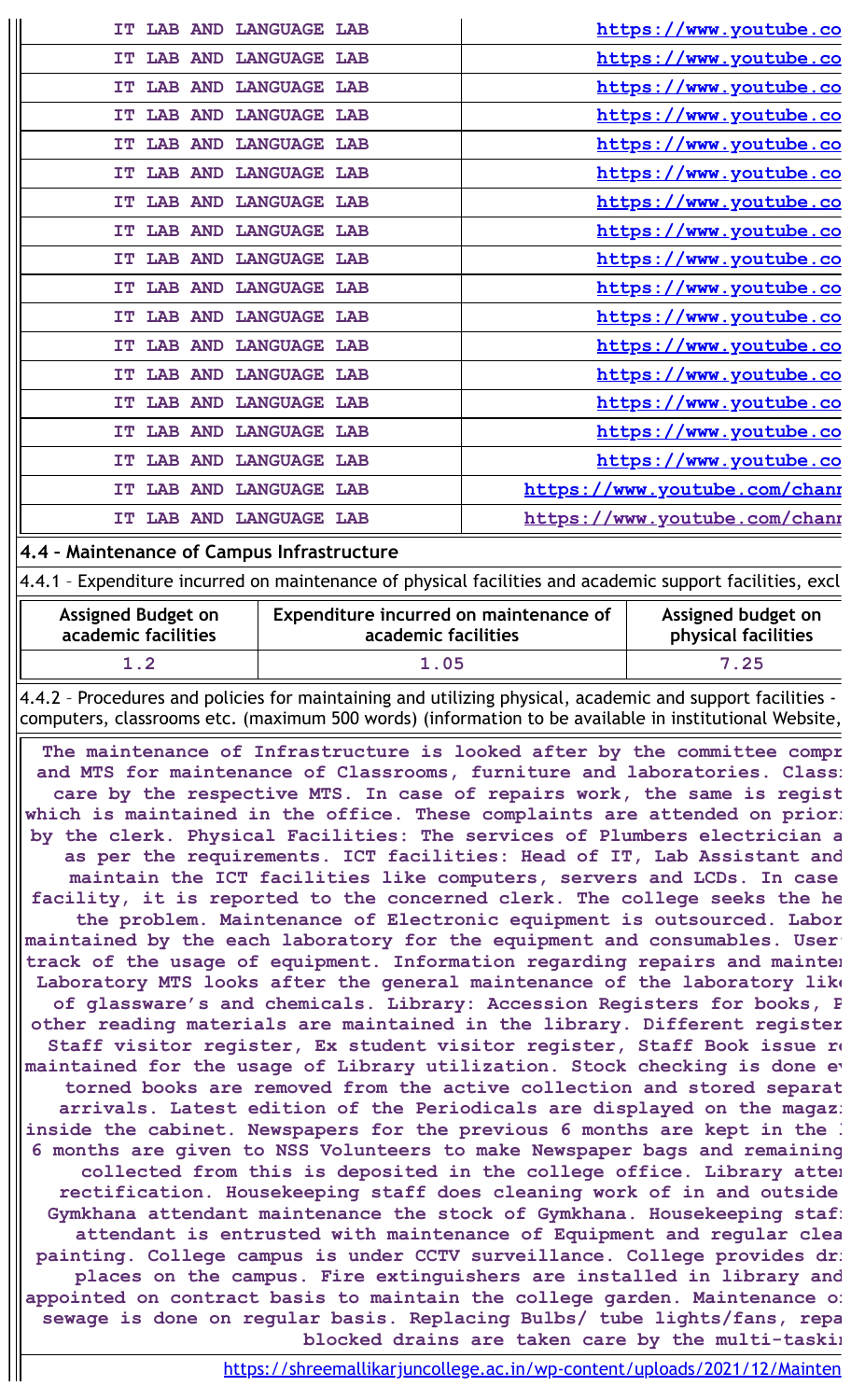# **CRITERION V – STUDENT SUPPORT AND PROGRESSION**

## **5.1 – Student Support**

5.1.1 – Scholarships and Financial Support

|                                      | Name/Title of the scheme |  |
|--------------------------------------|--------------------------|--|
| Financial Support from institution   | NA                       |  |
| Financial Support from Other Sources |                          |  |
| a) National                          | Various Schemes          |  |
| b) International                     | NA                       |  |
|                                      |                          |  |

**View [File](https://assessmentonline.naac.gov.in/public/Postacc/Scholarships/8958_Scholarships_1648715748.xls)**

5.1.2 - Number of capability enhancement and development schemes such as Soft skill development, Re courses, Yoga, Meditation, Personal Counselling and Mentoring etc.,

| Name of the capability enhancement scheme                                | Date of<br>implemetation | Number of stud<br>enrolled |
|--------------------------------------------------------------------------|--------------------------|----------------------------|
| International Yoga Day                                                   | 21/06/2019               | 159                        |
| In house lecture "Research for beginners"                                | 02/08/2019               | 30                         |
| Workshop on "Newspaper Supplement making and<br><b>Feature Writing"</b>  | 02/08/2019               | 33                         |
| Interactive Session on "believe in yourself"                             | 06/08/2019               | 27                         |
| Guest lecture on compeering                                              | 10/08/2019               | 35                         |
| Guest lecture on SakartmaktekadunUtakarshtekade<br>by Mr Vividh Pawaskar | 27/08/2019               | 32                         |
| Workshop on reading skills for all languages                             | 13/12/2019               | 35                         |
| Yoga Meditation ISHA Foundation                                          | 25/01/2020               | 204                        |
| Zero hour for mentoring                                                  | 03/07/2019               | 503                        |
| Workshop on Digital Hindi                                                | 08/02/2020               | 20                         |

**View [File](https://assessmentonline.naac.gov.in/public/Postacc/Development_Schemes/8958_Development_Schemes_1640165488.xlsx)**

|      | 5.1.3 - Students benefited by guidance for competitive examinations and career counselling offered by |                                                                |                                                                         |
|------|-------------------------------------------------------------------------------------------------------|----------------------------------------------------------------|-------------------------------------------------------------------------|
| Year | Name of the scheme                                                                                    | Number of benefited<br>students for competitive<br>examination | <b>Number of benefite</b><br>students by career<br>counseling activitie |
| 2019 | Certificate courses on mental<br>ability and Commercial<br>Arithmetic                                 | Nill                                                           | 54                                                                      |
| 2019 | State level Workshop on NET<br>Examination                                                            | 70                                                             | Nill                                                                    |
| 2020 | Career guidance visit to<br>S.S.Angle Higher Secondary<br>School Canacona                             | Nill                                                           | 50                                                                      |
| 2019 | Workshop on "Newspaper<br>Supplement Making and feature<br>writing"                                   | Nill                                                           | 28                                                                      |
| 2019 | Workshop on camera techniques<br>and Film editing                                                     | Nill                                                           | 65                                                                      |
| 2019 | Certificate course by Commerce<br>Department on Hardware & tally                                      | Nill                                                           | 54                                                                      |
| 2019 | IT and Computing skills                                                                               | <b>Nill</b>                                                    | 24                                                                      |
| 2019 | Personal counseling through<br>fulltime course                                                        | Nill                                                           | 150                                                                     |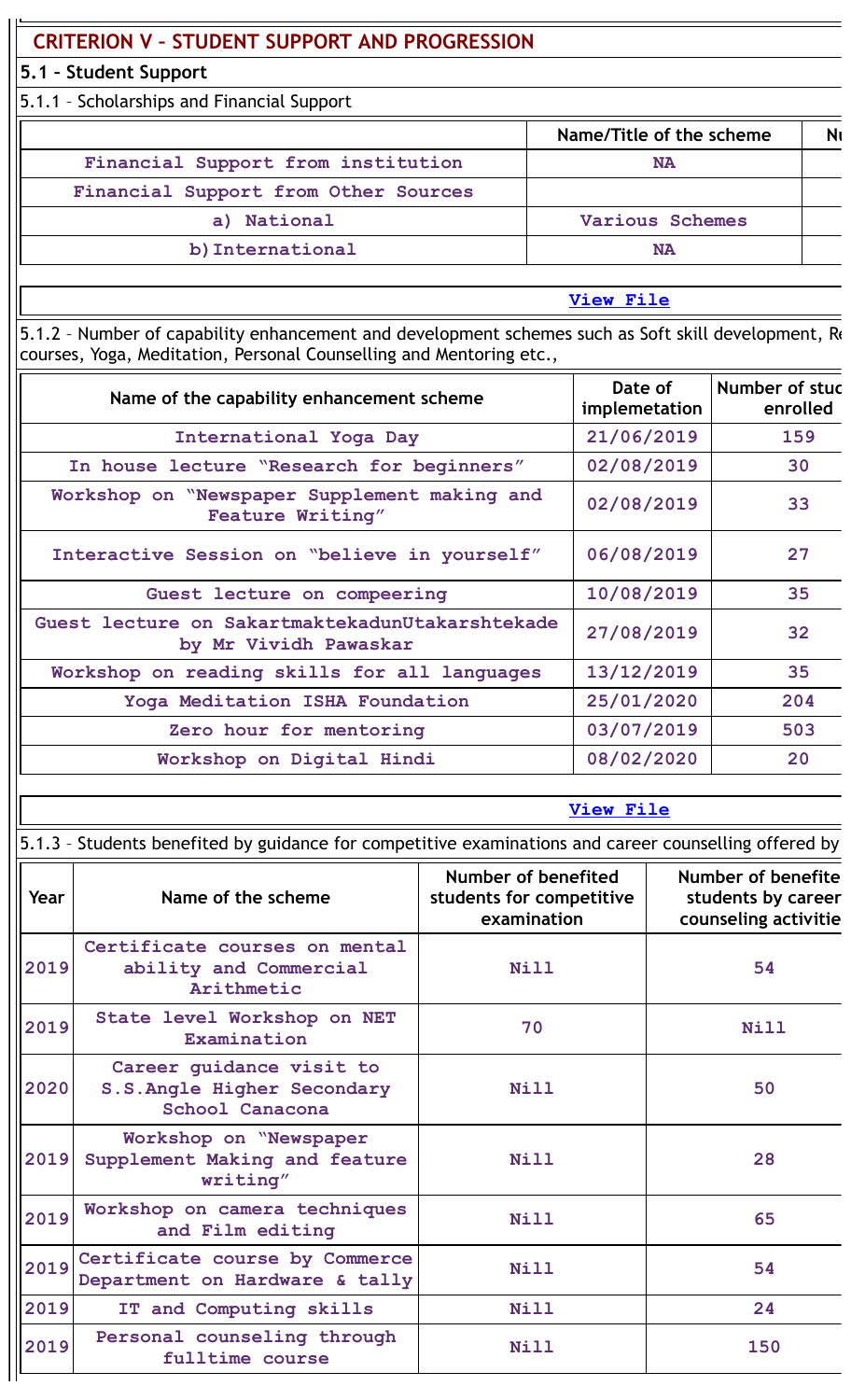|          |                                                                   |                                                     |                                           |                                                                                                           | <b>View File</b> |                                                                                                                                                                                                              |
|----------|-------------------------------------------------------------------|-----------------------------------------------------|-------------------------------------------|-----------------------------------------------------------------------------------------------------------|------------------|--------------------------------------------------------------------------------------------------------------------------------------------------------------------------------------------------------------|
|          |                                                                   |                                                     |                                           | 5.1.4 - Institutional mechanism for transparency, timely redressal of student grievances, Prevention of s |                  |                                                                                                                                                                                                              |
| the year |                                                                   | <b>Total grievances received</b>                    |                                           | Number of grievances redressed                                                                            |                  | Avg. nun                                                                                                                                                                                                     |
|          |                                                                   | 10                                                  |                                           | 10                                                                                                        |                  |                                                                                                                                                                                                              |
|          | 5.2 - Student Progression                                         |                                                     |                                           |                                                                                                           |                  |                                                                                                                                                                                                              |
|          |                                                                   | 5.2.1 - Details of campus placement during the year |                                           |                                                                                                           |                  |                                                                                                                                                                                                              |
|          |                                                                   | On campus                                           |                                           |                                                                                                           |                  | <b>Off</b>                                                                                                                                                                                                   |
|          | <b>Nameof</b><br>organizations<br>visited                         |                                                     | <b>Number of students</b><br>participated | Number of<br>stduents placed                                                                              |                  | Nameof organizations visited                                                                                                                                                                                 |
|          | <b>NA</b>                                                         |                                                     | <b>Nill</b>                               | Nill                                                                                                      |                  | DPM's Shree Mallikarjun Colle<br>Shri. Chetan Manj                                                                                                                                                           |
|          |                                                                   |                                                     |                                           |                                                                                                           | <b>View File</b> |                                                                                                                                                                                                              |
|          |                                                                   |                                                     |                                           | 5.2.2 - Student progression to higher education in percentage during the year                             |                  |                                                                                                                                                                                                              |
| Year     | Number of<br>students<br>enrolling<br>into<br>higher<br>education | Programme<br>graduated<br>from                      |                                           | Depratment graduated from                                                                                 |                  | Name of institutior                                                                                                                                                                                          |
| 2020     | 43                                                                | B.A/<br><b>B.Com</b>                                |                                           | Konkani/Geography/Hindi/Marathi/<br>Economics/ History/ Commerce                                          |                  | Goa University/ P<br>Chowgule College<br>Smith College of<br>Education/ Sh<br>University/ Goa C<br>Music/ P.E.S Col<br>Education/ Gove<br>College Khandola<br>Ramnath Kare Colle<br><b>Abhinav Education</b> |
|          |                                                                   |                                                     |                                           |                                                                                                           | <b>View File</b> |                                                                                                                                                                                                              |
|          |                                                                   | Services/State Government Services)                 |                                           | 5.2.3 - Students qualifying in state/ national/ international level examinations during the year (eg:NET  |                  |                                                                                                                                                                                                              |
|          | <b>Items</b>                                                      |                                                     |                                           |                                                                                                           |                  | Number of students selected/ qualifyi                                                                                                                                                                        |
|          | <b>NET</b>                                                        |                                                     |                                           |                                                                                                           |                  | $\overline{2}$                                                                                                                                                                                               |
|          | <b>SET</b>                                                        |                                                     |                                           |                                                                                                           |                  | $\overline{2}$                                                                                                                                                                                               |
|          |                                                                   |                                                     |                                           |                                                                                                           | <b>View File</b> |                                                                                                                                                                                                              |
|          |                                                                   |                                                     |                                           | 5.2.4 - Sports and cultural activities / competitions organised at the institution level during the year  |                  |                                                                                                                                                                                                              |
|          |                                                                   |                                                     |                                           | Activity                                                                                                  |                  |                                                                                                                                                                                                              |
|          |                                                                   |                                                     |                                           | <b>TABLE TENNIS</b>                                                                                       |                  | Intra-m<br>ac                                                                                                                                                                                                |
|          |                                                                   |                                                     |                                           | <b>CHESS</b>                                                                                              |                  | Intra-m<br>ac                                                                                                                                                                                                |
|          |                                                                   |                                                     |                                           | <b>CROSSCOUNTRY</b>                                                                                       |                  | Intra-m<br>ac                                                                                                                                                                                                |
|          |                                                                   |                                                     |                                           | <b>TENNIKOIT</b>                                                                                          |                  | Intra-m<br>ac                                                                                                                                                                                                |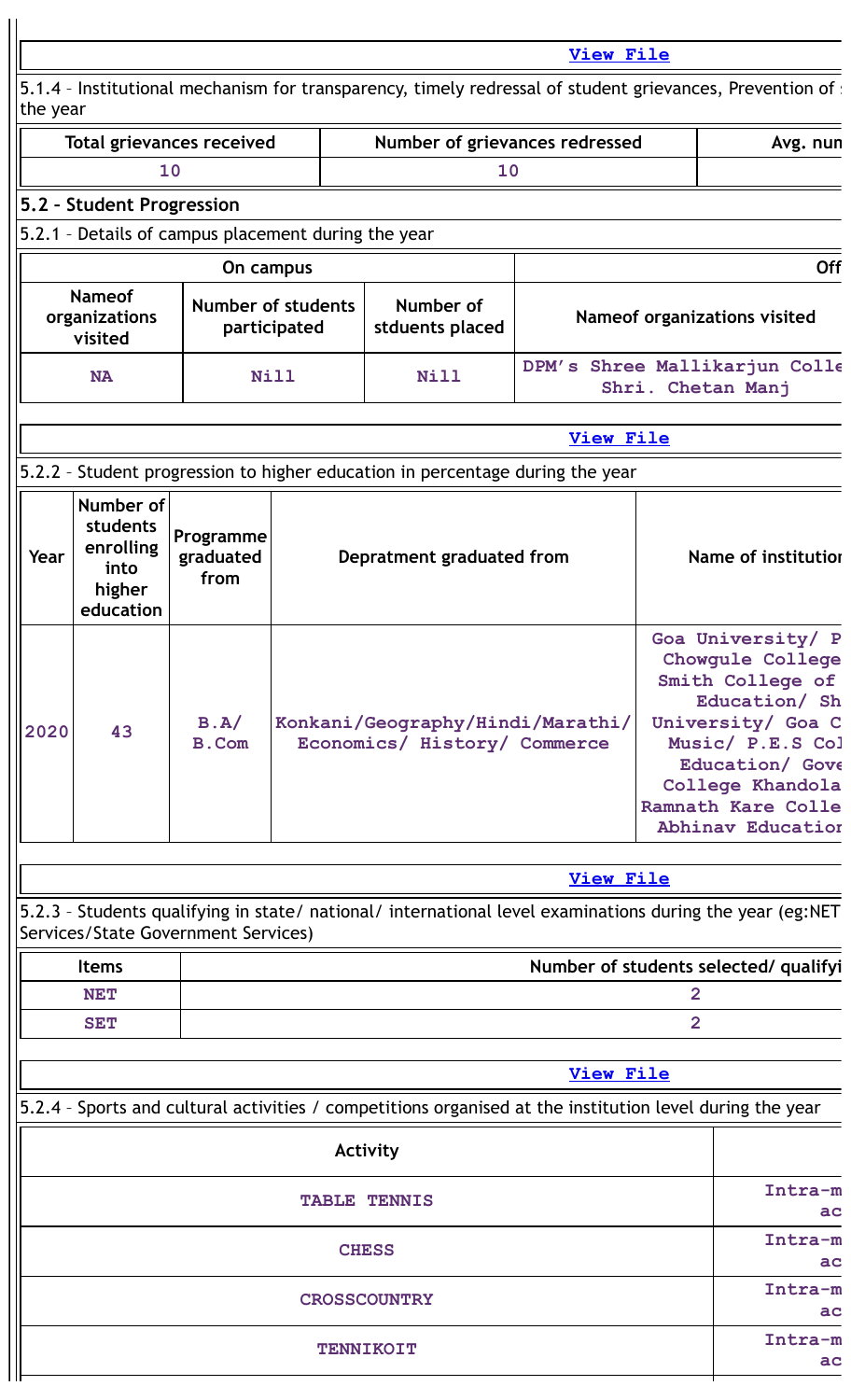| Essay Writing Wall Paper competition to celebrate Tilak<br>Jayanti | $\mathbf{M}$ $\epsilon$ |
|--------------------------------------------------------------------|-------------------------|
| Essay competition- Friendship through History                      | Ηi                      |
| "SMC Young Economist" interclass competition                       | <b>Eco</b>              |
| Quiz Competition                                                   |                         |
| 55th A.D. Shroff Memorial Elocution Competition                    | Cultura                 |
| <b>BADMINTON</b>                                                   | Intra-m<br>ac           |

**View [File](https://assessmentonline.naac.gov.in/public/Postacc/Activities_Organised/8958_Activities_Organised_1640165992.xlsx)**

## **5.3 – Student Participation and Activities**

5.3.1 – Number of awards/medals for outstanding performance in sports/cultural activities at national/ should be counted as one)

| Year | Name of the award/medal                                           | National/ | Number of<br>Internaional awards for Sports | Numl<br>fc |
|------|-------------------------------------------------------------------|-----------|---------------------------------------------|------------|
| Nil  | SKDG National All Styles Karate Open<br>Championship Bronze Medal | National  | Nill                                        |            |

**View [File](https://assessmentonline.naac.gov.in/public/Postacc/awards_in_activities/8958_awards_in_activities_1639615266.xlsx)**

5.3.2 – Activity of Student Council & representation of students on academic & administrative bodies/c words)

**Part A: Student Council Though having a Student Council is not mandato institution has a Student Council functioning on democratic lines. (An Student Council Body) The approach of the Student Council is participat representation of the students on the various administrative and aca Representation of the students on Statutory and Non-Statutory Academic an council helps in coordinating all the events related to academics and othe activities, as per the directives of teaching faculty. They do a lot of a taking the help of other students. They also motivate other students t conducted by the Institute, acting as a medium between faculty and studen the members are (Annexure III: Sample copy of the Notifications and Forms to the system of simple majority votes. Among the elected majority are students belonging to Scheduled Tribe and other marginalized communitie institution is functioning at two levels: 1.College Student Council which 2.Representation of the students in the University Student Council. (An Student Council Body) Composition of the internal Student Council: The s nominated representatives of the students on its body. (Annexure IV: Comp Part B: Representation of the students in Statutory and Non statutory Bod are representing on the various Statutory and Non Statutory committees functioning of the committees: - (Annexure II: Representation of the s Statutory Academic and Administrative Committees) Activities conducted Student Council of the College is very active and dynamic. It conducts var competitions for the overall personality development of the students an festivals throughout the year. The Student's Council has been assisting t events especially the Annual Social Gathering, Bazaar Day, 'Galaxy', 'Aur to the outgoing students of the College and many other activities (An conducted by the students). The institution provides necessary suppor organizing coordinating the events. It encourages the students to develop these activities.**

### **5.4 – Alumni Engagement**

5.4.1 – Whether the institution has registered Alumni Association?

**Yes**

**YES. Reg No: 66/Goa/2020 The Alumni Association 'NIRDHAR: Ex Student Asso Shri. Chetan Manju Desai College' was registered under Registrar Co-opera (Annexure I: Certificate of Registration and Bye-Laws). Before the regist was functioning informally. Alumni are one of the main stakeholders of th immensely to the development of the institution in multiple dimensions. T**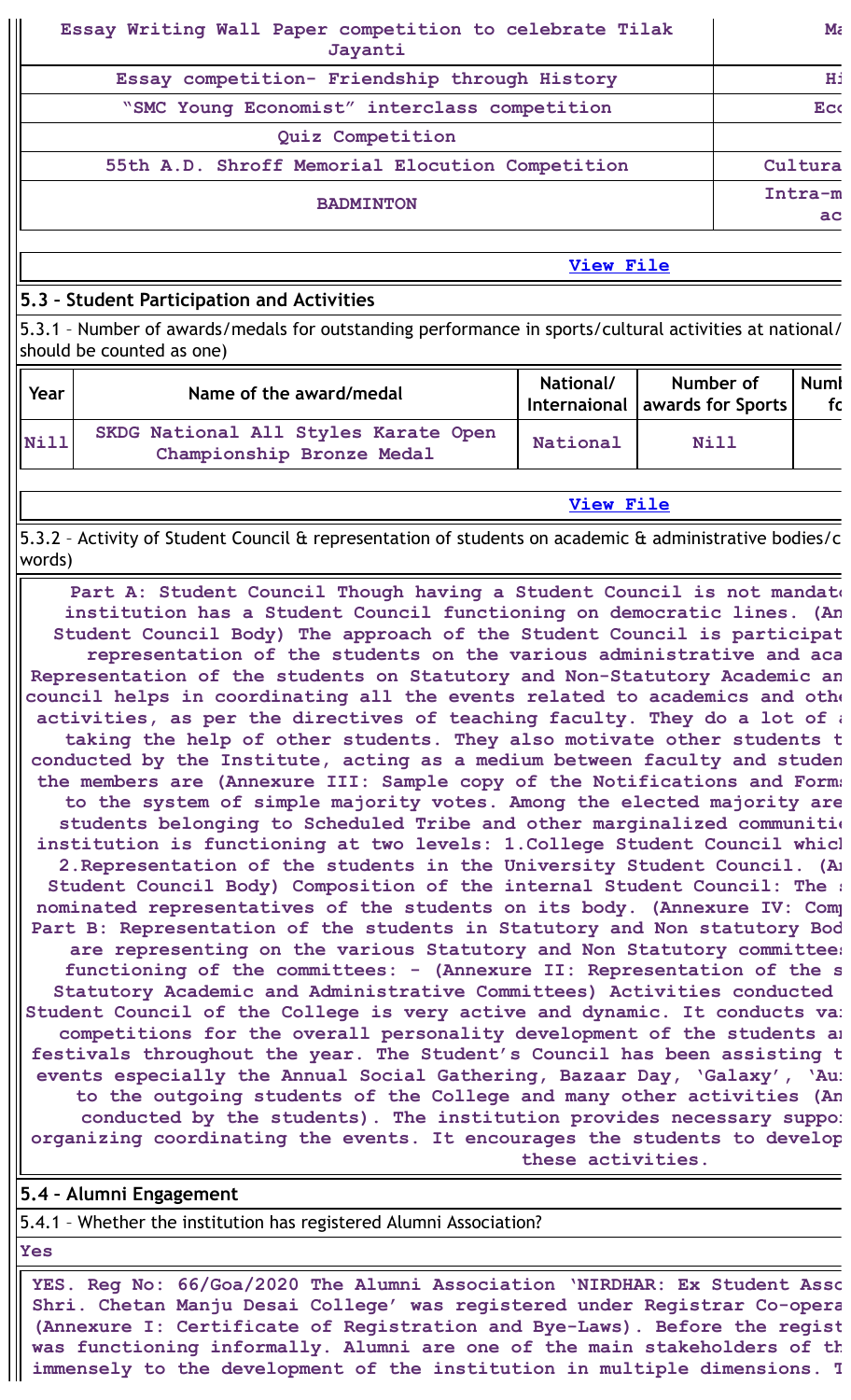**Association whose meetings are mostly organized in the college campus its participate (Annexure II: Minutes of the Meeting). The meetings also disc the development of the College. These suggestions are conveyed to the Col Principal who adopt the possible suggestions. Alumni association interact departments in student motivational Programmes, development discussions a influential in introducing the outcome-based education in the institution the following members (Annexure III: Executive Committee List): 1. Presid Chairperson (Female) 4. Vice- Chairperson 5. Secretary 6. Joint Secretary (Public Relations) 8. Treasurer The objective of the Alumni Association i render all possible support and assistance to the development of the inst can be by way of organizing a variety of training programmes, workshop an activities. The Alumni of the College is not only associated or connected institutional level, but at the departmental level as well. The institute alumni of the institution through the Alumni Meet which enables the insti together (Annexure II: Minutes of the Meeting). It provides opportunity t ideas and suggestions towards betterment of the institute. The Institute Alumni through social media (Alumni WhatsApp Groups) which facilitates co IV: Screenshot of Alumni WhatsApp Group). Most of the alumni of this inst positions in the various departments (Annexure V: List of Influential Alu so far conducted two Alumni meetings annually since registration. (Annexu The Alumni of this institution has been contributing to the College in al monetary support, the Alumni of this institution has contributed in the f are invited as resource persons for various events organized by the Colle Seminars, Workshops, and Guest Lectures. 2.The Alumni of this institute e providing training and coaching to the sportspersons of this college when also been instrumental in providing guidance to its juniors in academic a career opportunities through constant interaction. The alumni provide con suggestions. They have always voluntarily agreed to utilize their time an whenever required.**

5.4.2 – No. of enrolled Alumni:

**2221**

5.4.3 – Alumni contribution during the year (in Rupees) :

**21600**

**2**

5.4.4 – Meetings/activities organized by Alumni Association :

## **CRITERION VI – GOVERNANCE, LEADERSHIP AND MANAGEMENT**

### **6.1 – Institutional Vision and Leadership**

6.1.1 – Mention two practices of decentralization and participative management during the last year (m

**1) Attendance of the Students : The college has Attendance Committee in timely check on students attendance. This Committee functions in a de manner. The Principal forms the Attendance Committee and selects a Coordi proper functioning of the committee in a decentralized manner. There are The Coordinator calls for the meetings with class in-charges and places pertaining to the functioning of the Committee. Each class in-charge is as tabulation of class attendance, monthly check on teachers filling th for the students information. The class in-charges works in accordance wi gets monthly attendance sheets uploaded and gets it duly filled by the thereafter seen by the coordinator. The Principal finally authorizes it. month. The coordinator keeps track of monthly defaulters, providing time through mentors. At the end class in-charges prepares the Cumulative atte of duty and sick leaves (if any) and prepares a defaulters list. The Co intimation to the parents of the defaulting students. The Principal, ment with the parent discuss the reason for the student to abscond class atten prepares a final list of defaulting students and it is sent to the Exam Coordinator of the Committee debars the students who does not have a mini per rule student is expected to have minimum of 50 attendance in eac attendance.) 2) Add-on course on 'Research Methodology': Considering the Research in academics, the college undertook to an enhanced efforts by Course on 'RESEARCH METHODOLOGY' for TY students. Though there were effo**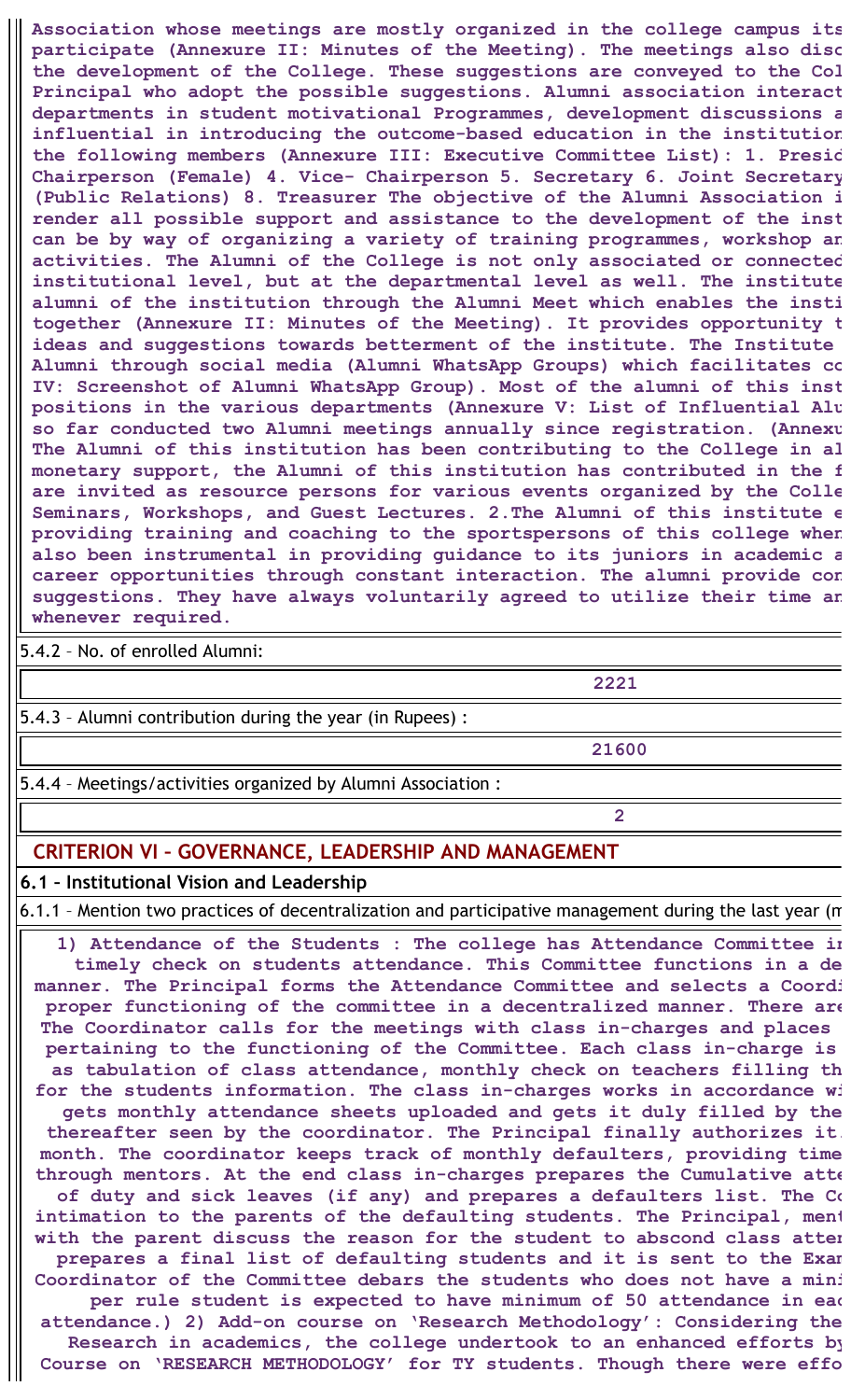**introduce Research to the students of the Department, this was a cent enhance Research skills among the students. The course coordinator prep conducting special classes of 30 Hours Duration in total without affect classes. The entire teaching staff were the faculty for the Add-on Cour accordance with a meticulously designed Syllabus coupled with a well lectures to the faculty, which made the execution task of the course su efforts and enthusiasm of the faculty was well appreciated by the Princ college. In a Valedictory Ceremony the students were adorned with the C the hands of a Chief Guest who was a Principal of ano**

6.1.2 – Does the institution have a Management Information System (MIS)?

**Yes**

### **6.2 – Strategy Development and Deployment**

6.2.1 – Quality improvement strategies adopted by the institution for each of the following (with in 100

| <b>Strategy Type</b>                                              | <b>Details</b>                                                                                                                                                                                                                                                                                                                                                                                                                                                                                |
|-------------------------------------------------------------------|-----------------------------------------------------------------------------------------------------------------------------------------------------------------------------------------------------------------------------------------------------------------------------------------------------------------------------------------------------------------------------------------------------------------------------------------------------------------------------------------------|
| Admission of<br><b>Students</b>                                   | Planning, Counseling, Orientation and Career Guidance bad<br>brochures, departmental newsletters, prospectus, bannel<br>students aware about the courses and facilities offered<br>provided to the students at the time of the admission to<br>choice in the subject selection. Information about the va<br>provide a boost to the admission                                                                                                                                                  |
| Curriculum<br>Development                                         | The College follows the curriculum of Goa University<br>strategies and ideas to enhance upon the same. Each dep<br>Guest lectures per semester from industry person to<br>requirements. The Departments work on Course Objectives<br>material, the Departments created e-content and online 1<br>departments add-on courses in their respective subjects<br>student. Study trips and tours are organized to give :<br>experience of learning which adds to the traditional r                  |
| <b>Teaching and</b><br>Learning                                   | ICT-based teaching-learning is undertaken to make teachin<br>student-friendly. The FDPs enable the Facilitators to d<br>friendly, user-relevant, and user-urgent. The Course Plan<br>prepared ensures success. The Academic Audit provides cons<br>bringing about positive changes. Student-Centric Methods<br>Blended Learning, Experiential Learning, International S<br>MALL (Mobile Assisted Language Learning) and CALL (Compu<br>Learning keeps the students engaged and                |
| Examination and<br>Evaluation                                     | Examinations are conducted and evaluated as per Goa Univer<br>its own additions to conduct the examination in an un-hin<br>Examination Committee in place which takes care of smoot<br>Intra-Semester and Semester-End-Examinations are condu<br>Students are given innovative and practical-knowledge ba<br>Examinations (Street play, Documentary-drama, Website-a<br>Evaluated answer booklets are shown to students to have<br>Also physical verification of marks and revaluation facil: |
| Research and<br>Development                                       | Everyone participates in Research Projects, Seminars, V<br>State, National and International level and is provided<br>leaves to participate in the research conferences. This y<br>quality initiative of a 30 hours Add-on Course on 'Rese<br>TYBCom students. This course helped them to develop a Re<br>students from TYBA and TYBCom class took benefit of this<br>the Course Completion Certificates in a Ceremony o                                                                      |
| Library, ICT<br>and Physical<br>Infrastructure<br>Instrumentation | The College Library Stands as the most important unit<br>collection is upgraded on a timely basis to have best co<br>system was upgraded with complete bar-codding system to<br>college library had a 'Saraswati Puja' to instill the im<br>the students. The library organizes the Book exhibitio<br>displays its collection.                                                                                                                                                                |
| <b>Human Resource</b><br>Management                               | The College committees are framed to involve and utilize<br>the maximum. In case of any special event, the Specia                                                                                                                                                                                                                                                                                                                                                                             |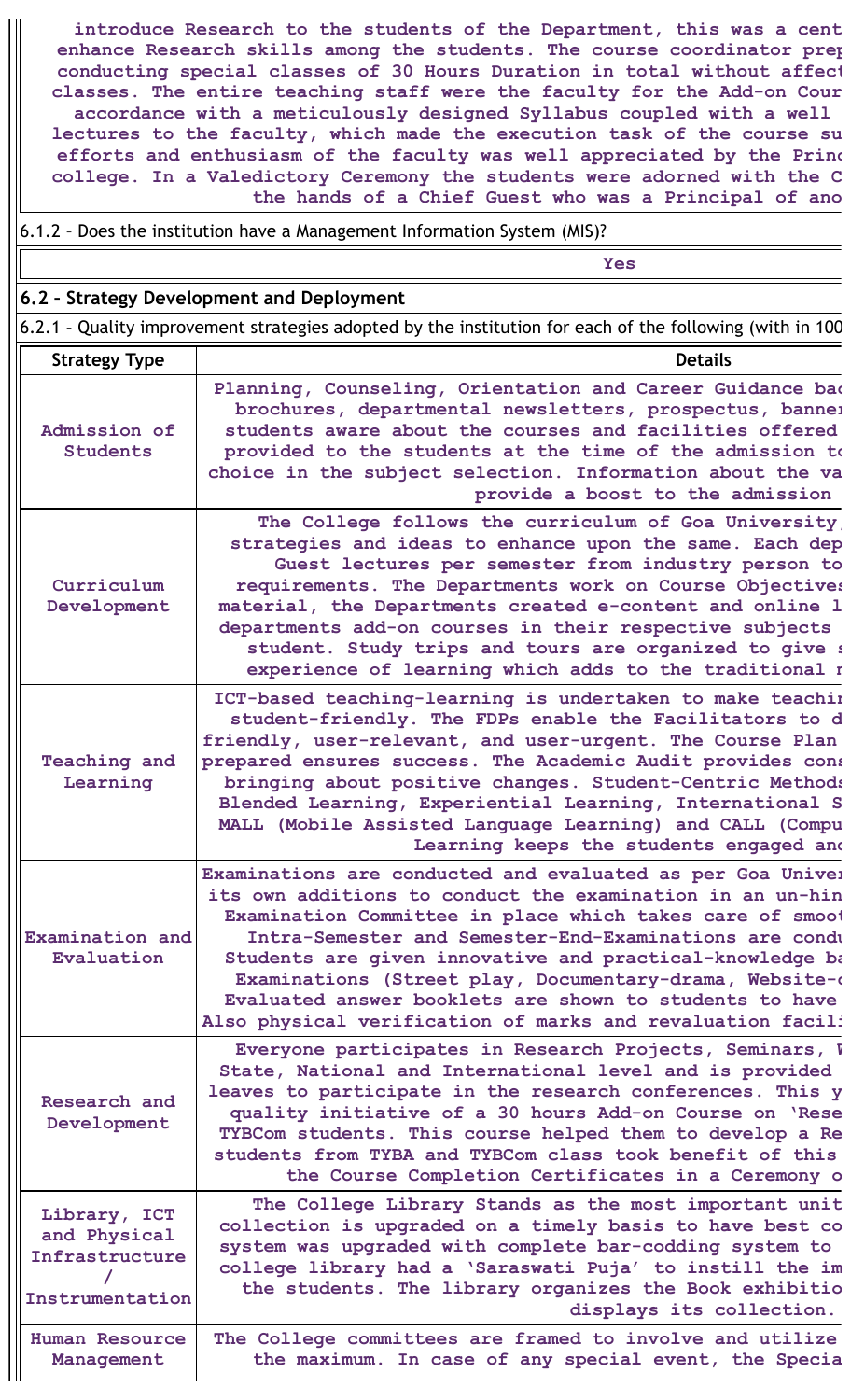|      |                                            |                                                                                 | Committees enable distributing the staff members in difi<br>them with different duties. The college encourages sta!<br>campus. Different cells and committees like Grievance<br>committee, Women Internal Complain Committee, Saheli, etc<br>necessary actions on HR related issues. Timely promotions<br>dedicative work. Different types of leaves to ensure              |                              |
|------|--------------------------------------------|---------------------------------------------------------------------------------|-----------------------------------------------------------------------------------------------------------------------------------------------------------------------------------------------------------------------------------------------------------------------------------------------------------------------------------------------------------------------------|------------------------------|
|      | Industry<br>Interaction /<br>Collaboration |                                                                                 | The college has collaboration and MoUs signed with few in<br>as Nestle, ONGC, Goa Dairy, MRF, Sanjeevani Sugar Factor<br>have abundance of collaborative events and activities.<br>industry visits to expose them to the industry environme<br>internship opportunities to provide a practical knowle<br>organizes campus interviews to find suitable employmen<br>student. |                              |
|      |                                            | 6.2.2 - Implementation of e-governance in areas of operations:                  |                                                                                                                                                                                                                                                                                                                                                                             |                              |
|      | E-governace area                           |                                                                                 | <b>Details</b>                                                                                                                                                                                                                                                                                                                                                              |                              |
|      | Planning and<br>Development                | Updation of College Website.                                                    | Departmental as wel<br>Management System soft                                                                                                                                                                                                                                                                                                                               |                              |
|      | Administration                             |                                                                                 | Paperless Recruitment WhatsApp                                                                                                                                                                                                                                                                                                                                              |                              |
|      | <b>Finance and Accounts</b>                |                                                                                 | Tally ERP 9 with GS                                                                                                                                                                                                                                                                                                                                                         |                              |
|      | Student Admission and<br>Support           |                                                                                 | Online admission and payment of fees Library Webs<br>in the College Libral                                                                                                                                                                                                                                                                                                  |                              |
|      | Examination                                |                                                                                 | Online examination form filling and                                                                                                                                                                                                                                                                                                                                         |                              |
|      | 6.3 - Faculty Empowerment Strategies       |                                                                                 |                                                                                                                                                                                                                                                                                                                                                                             |                              |
| year |                                            |                                                                                 | 6.3.1 - Teachers provided with financial support to attend conferences / workshops and towards membe                                                                                                                                                                                                                                                                        |                              |
| Year | Name of<br><b>Teacher</b>                  |                                                                                 | Name of conference/ workshop attended for which financial support<br>provided                                                                                                                                                                                                                                                                                               | <b>Nai</b><br>whi            |
| 2019 | Jayesh<br>Gaonkar                          |                                                                                 | Workshop on TYBA syllabus                                                                                                                                                                                                                                                                                                                                                   | St.                          |
| 2019 | Deepti<br><b>Fal</b><br>Dessai             |                                                                                 | Workshop on TYBA syllabus                                                                                                                                                                                                                                                                                                                                                   | St.                          |
| 2020 | <b>Keval</b><br><b>Naik</b>                |                                                                                 | All India Socological conference on 'Environmnet,<br>Culture and development: Discourses and<br>Intersections'                                                                                                                                                                                                                                                              |                              |
| 2019 | Dr.<br>Arvind<br>Haldankar                 |                                                                                 | CBCS Sociology semester V TYBA Syllabus Workshop                                                                                                                                                                                                                                                                                                                            | $\mathbf R$                  |
| 2019 | Dr. Rupa<br>Chari                          |                                                                                 | National Seminar on 'Hindi Sahitya Main Vividh<br>vimarsh'                                                                                                                                                                                                                                                                                                                  | $M\tilde{c}$                 |
| 2020 | Dr.<br>Sucheta<br><b>Naik</b>              |                                                                                 | Two days National Conference                                                                                                                                                                                                                                                                                                                                                |                              |
| 2019 | Sandesh<br>Savant                          |                                                                                 | Workshop on B.Com. DSE 5-8 Accounting                                                                                                                                                                                                                                                                                                                                       | <b>S<sub>t</sub></b><br>Comm |
| 2019 | Sandesh<br>Savant                          |                                                                                 | Workshop on Cost accounting DSE 7                                                                                                                                                                                                                                                                                                                                           | Fr.                          |
|      |                                            |                                                                                 | <b>View File</b>                                                                                                                                                                                                                                                                                                                                                            |                              |
|      | during the year                            |                                                                                 | 6.3.2 - Number of professional development / administrative training programmes organized by the Col                                                                                                                                                                                                                                                                        |                              |
| Year |                                            | Title of the professional development<br>programme organised for teaching staff | Title of the administrative training<br>programme organised for non-                                                                                                                                                                                                                                                                                                        | From da                      |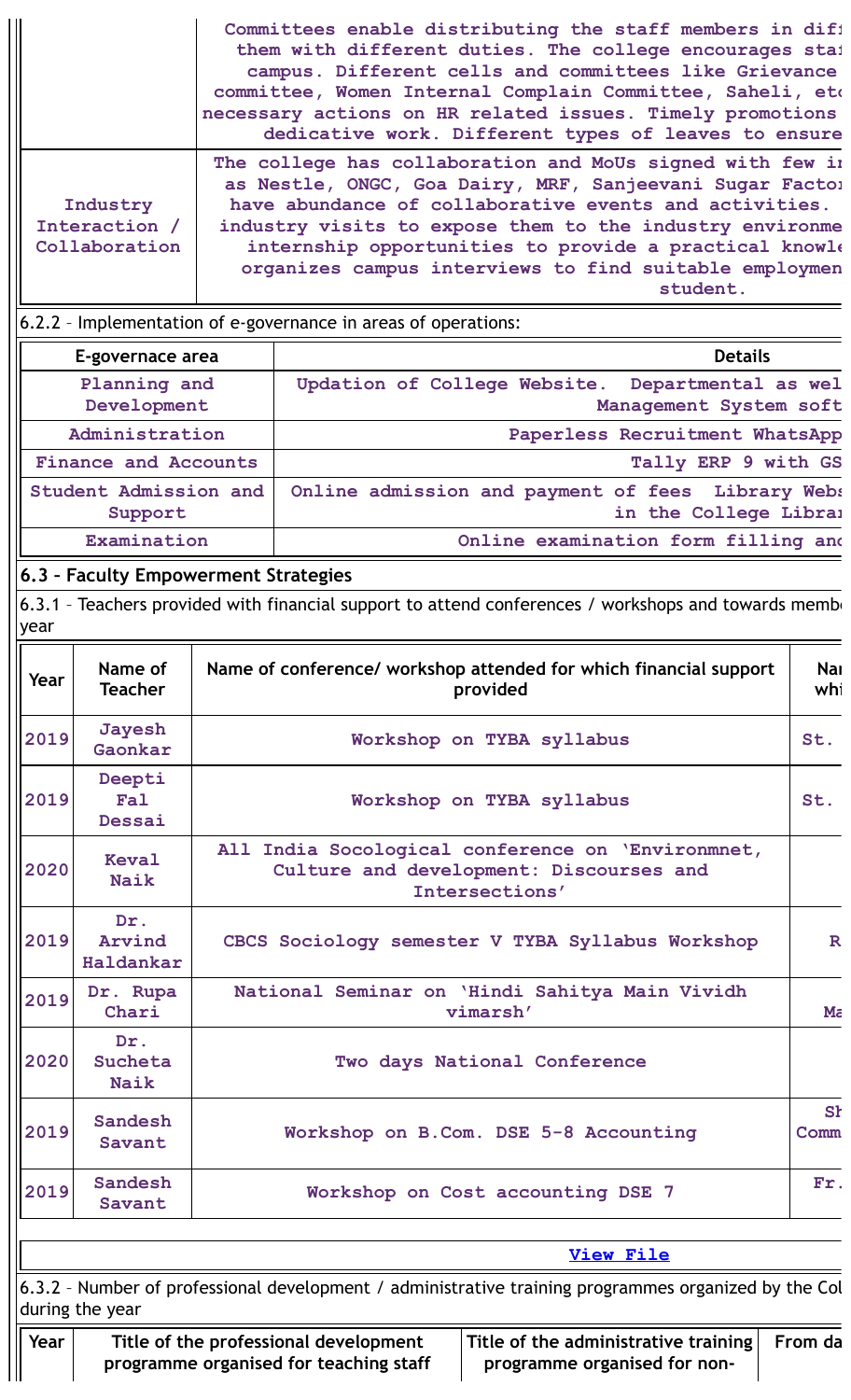|                                                                                                |                                                                                                                                                    |                            |  | teaching staff                                       |                  |                               |                             |
|------------------------------------------------------------------------------------------------|----------------------------------------------------------------------------------------------------------------------------------------------------|----------------------------|--|------------------------------------------------------|------------------|-------------------------------|-----------------------------|
|                                                                                                |                                                                                                                                                    |                            |  |                                                      |                  |                               |                             |
| 2019                                                                                           | Workshop on 'guidelines to set<br>question Paper and evaluation of<br>answer sheets'                                                               |                            |  | Nill<br>Nill                                         |                  |                               | 21/09/2                     |
| 2019                                                                                           | FDP on Google Forms                                                                                                                                |                            |  |                                                      |                  |                               | 30/10/2                     |
| 2019                                                                                           | Nill                                                                                                                                               |                            |  | FDP on Google Forms                                  |                  |                               | 30/10/2                     |
| 2019                                                                                           | Women Rights: Protection Judicial<br>Response                                                                                                      |                            |  | Women Rights: Protection<br><b>Judicial Response</b> |                  |                               | 02/11/2                     |
| 2019                                                                                           | Indian Geographical indications<br>System                                                                                                          |                            |  | Indian Geographical<br>indications System            |                  |                               | 02/11/2                     |
|                                                                                                |                                                                                                                                                    |                            |  |                                                      | <b>View File</b> |                               |                             |
|                                                                                                | 6.3.3 - No. of teachers attending professional development programmes, viz., Orientation Programme,<br>Development Programmes during the year      |                            |  |                                                      |                  |                               |                             |
|                                                                                                | Title of the professional development programme                                                                                                    |                            |  |                                                      |                  | Number of teac<br>who attende |                             |
|                                                                                                | National Level Compeering Workshop                                                                                                                 |                            |  |                                                      |                  | 1.                            |                             |
|                                                                                                | Managing Online Classes and Co-creating MOOCs                                                                                                      |                            |  |                                                      |                  |                               | 3                           |
| A Seven Day International Online Workshop on Research<br>Methods and Techniques                |                                                                                                                                                    |                            |  |                                                      |                  | 1                             |                             |
|                                                                                                | Online FDP on skills for Librarianship                                                                                                             |                            |  |                                                      |                  | $\mathbf{1}$                  |                             |
|                                                                                                | Induction/Orientation Programme                                                                                                                    |                            |  |                                                      |                  | $\mathbf{1}$                  |                             |
| Remote Sensing GIS Technology and Applications for<br>University Teachers Government Officials |                                                                                                                                                    |                            |  |                                                      |                  | $\mathbf{1}$                  |                             |
| 7 Day Faculty Development Programme on Institutional<br>Benchmarking of Best Practices         |                                                                                                                                                    |                            |  |                                                      | 13               |                               |                             |
| Comprehensive e-Learning to E-training guide for Academic<br>Work                              |                                                                                                                                                    |                            |  |                                                      | $\mathbf{1}$     |                               |                             |
| FDP on Effect of Covid-19 on Global Economy                                                    |                                                                                                                                                    |                            |  |                                                      | $\mathbf{1}$     |                               |                             |
|                                                                                                | Open Source Tools for Research                                                                                                                     |                            |  |                                                      |                  |                               | $\mathbf{1}$                |
|                                                                                                |                                                                                                                                                    |                            |  |                                                      | <b>View File</b> |                               |                             |
|                                                                                                | 6.3.4 - Faculty and Staff recruitment (no. for permanent recruitment):                                                                             |                            |  |                                                      |                  |                               |                             |
|                                                                                                | <b>Teaching</b>                                                                                                                                    |                            |  |                                                      |                  |                               |                             |
|                                                                                                | Permanent                                                                                                                                          |                            |  | <b>Full Time</b>                                     |                  | Permanent                     |                             |
|                                                                                                | 1                                                                                                                                                  |                            |  | 18                                                   |                  |                               | 13                          |
|                                                                                                | 6.3.5 - Welfare schemes for                                                                                                                        |                            |  |                                                      |                  |                               |                             |
|                                                                                                | <b>Teaching</b>                                                                                                                                    |                            |  | Non-teaching                                         |                  |                               |                             |
|                                                                                                | 1) Leaves (Maternity, Paternity,                                                                                                                   |                            |  | 1) Leaves- Maternity,                                |                  |                               | 1) Scholai                  |
| Adoption, Study leave, Sabbatical                                                              |                                                                                                                                                    |                            |  | Paternity, Adoption, Study                           |                  |                               | <b>Scheme:</b>              |
| leaves, CCL, Medical reimbursement,<br>CL, EL, LTC, Reimbursement of                           |                                                                                                                                                    |                            |  | leave, Sabbatical leaves,<br>CCL and compensatory    |                  |                               | organizat<br><b>Backwar</b> |
|                                                                                                | children education and compensatory                                                                                                                | leaves, LTC, Reimbursement |  |                                                      | 4) Playgrou      |                               |                             |
|                                                                                                | leaves) 2) Medical facility (First                                                                                                                 | of children education,     |  |                                                      | sponsored        |                               |                             |
|                                                                                                | aid service) 3) PF loans 4) Insurance                                                                                                              | medical reimbursement, CL, |  |                                                      | Colle            |                               |                             |
|                                                                                                | Health camps                                                                                                                                       |                            |  | EL). Health camps                                    |                  |                               |                             |
|                                                                                                | 6.4 - Financial Management and Resource Mobilization                                                                                               |                            |  |                                                      |                  |                               |                             |
|                                                                                                | 6.4.1 - Institution conducts internal and external financial audits regularly (with in 100 words each)                                             |                            |  |                                                      |                  |                               |                             |
|                                                                                                | The external financial audit is conducted for every financial year by Ag<br>per the Financial Rule of Income Tax Act 1961. In this audit, the Exte |                            |  |                                                      |                  |                               |                             |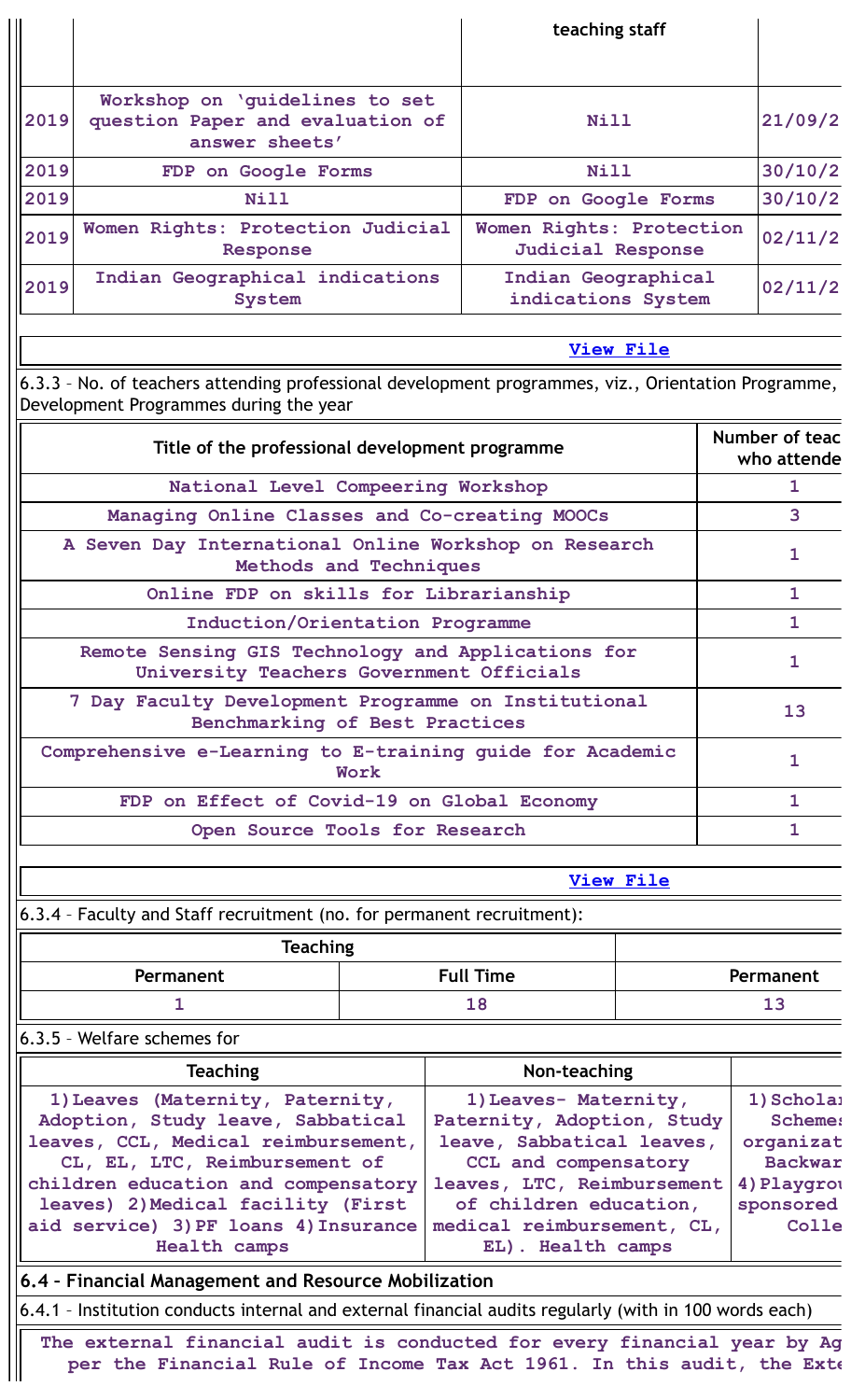**bills, vouchers and bank payments by tallying them with bank statements. the taxes collected/deducted (TDs, TCs, GST, VAT) from suppliers contra Government rules and regulations and are correctly and timely deposited adherence to all the rules are upheld. For internal Audit IQAC Overse statements of Finance department.**

6.4.2 – Funds / Grants received from management, non-government bodies, individuals, philanthropies

| Name of the non government funding agencies /individuals                                                                  | Funds/<br><b>Grnats</b><br>received in<br>Rs. |                                                 |
|---------------------------------------------------------------------------------------------------------------------------|-----------------------------------------------|-------------------------------------------------|
| Management AD Shroff Memorial Trust Dr. Dhillon<br>Desai Manglore University Consumer Guidance<br>Society, OTHER RECEIPTS | 1265550                                       | <b>COLLEGE EWI</b><br>celebration Kon<br>Awaren |

**View [File](https://assessmentonline.naac.gov.in/public/Postacc/Funds_or_Grants/8958_Funds_or_Grants_1640583857.xlsx)**

6.4.3 – Total corpus fund generated

**765550**

**6.5 – Internal Quality Assurance System**

6.5.1 – Whether Academic and Administrative Audit (AAA) has been done?

| <b>Audit Type</b> |            | <b>External</b>                     |
|-------------------|------------|-------------------------------------|
|                   | Yes/No     | Agency                              |
| Academic          | <b>Yes</b> | Team of Experts designed by the Col |
| Administrative    | Yes        | Team of Experts designed by the Col |

6.5.2 – Activities and support from the Parent – Teacher Association (at least three)

**IQAC Meeting with Parents during admission Celebration of Parents Appre the campus Active participation of PTA members in the college acti**

6.5.3 – Development programmes for support staff (at least three)

**1)Academy of Professional Excellence (APEX) is an initiative to ensu supported in its journey towards betterment. 2)Development programs: Rights: Protection Judicial Response c.Indian Geographical indications S of staff members in the professional training and other sessio**

6.5.4 – Post Accreditation initiative(s) (mention at least three)

**Initiating 30 hours course in 'Research Methodology' Certificate c Commercial Arithmetic Designing of International Webinar for the f forum/platform for Preparation for ISO Certification 5S initaited Rel Felicitation of personalities from neighbourhood (reorganization and ap people in various fields) Principal's Discretionary Awards for Students of parents for the achievement of their ward Satyanarayan Pooja in th Auditors' Training to the staff AAA (Academic and Administrative Aud (notes, videos, YouTube, question bank) during pandemic Teachers parti webinars NSS NCC Contribution to Global Pandemic (distribution of ma Online quiz and pledge on COVID19 with certification Best practices Redesigning of SoPs Career counselling sessions/ orientations for High Water facility Paperless recruitment by e-system Test based recrui Intelligence test, Demonstration skill based test) Redesigning of Swagat # Fitness training program in Sports**

6.5.5 – Internal Quality Assurance System Details

a) Submission of Data for AISHE portal

b)Participation in NIRF

c)ISO certification

d)NBA or any other quality audit

6.5.6 – Number of Quality Initiatives undertaken during the year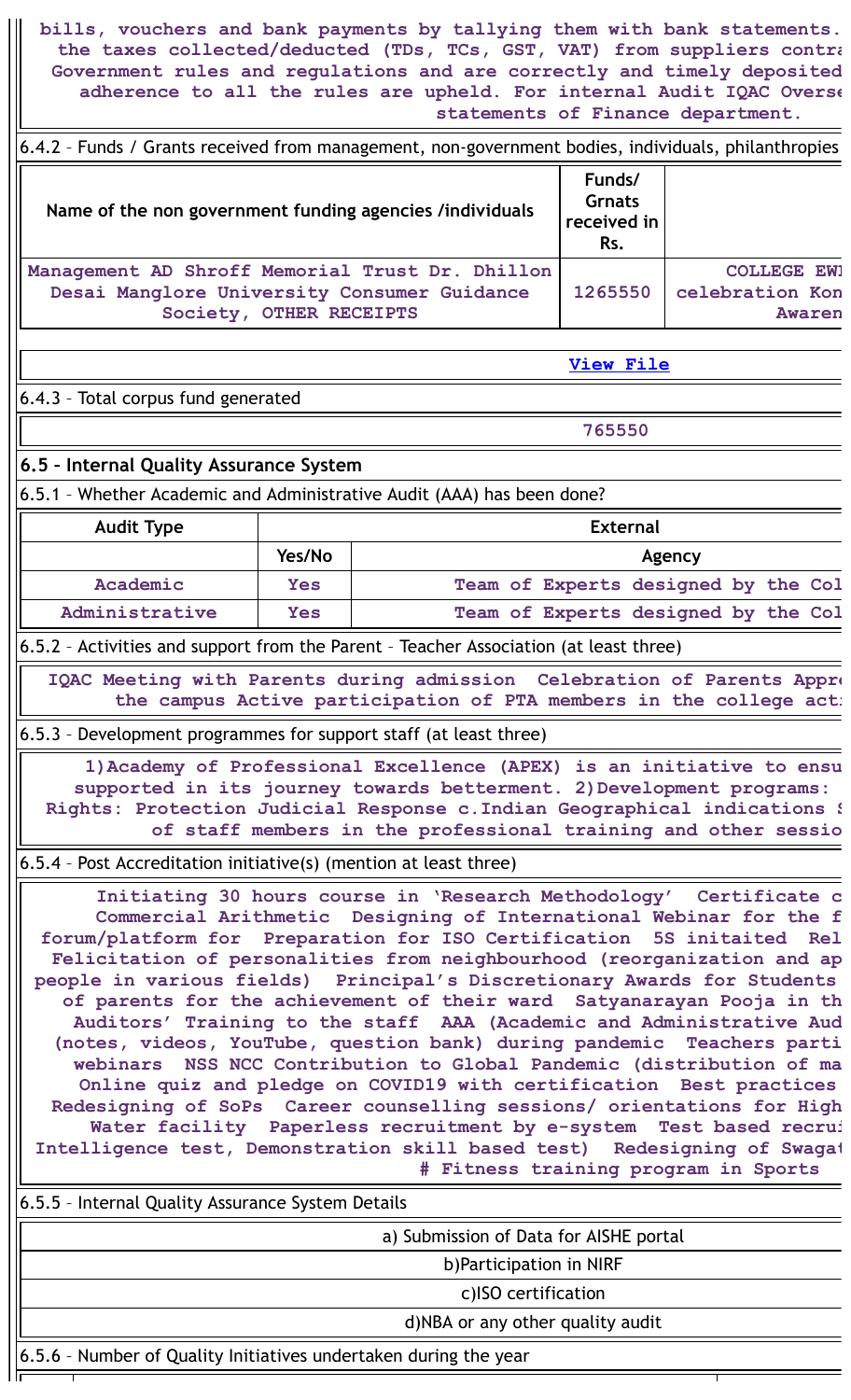| Year                                                                                                                             | Name of quality initiative by IQAC                                                         |                                                                                                     |                                                                      |                 |                           |                  | Date of<br>conducting IQ/ |             |
|----------------------------------------------------------------------------------------------------------------------------------|--------------------------------------------------------------------------------------------|-----------------------------------------------------------------------------------------------------|----------------------------------------------------------------------|-----------------|---------------------------|------------------|---------------------------|-------------|
| 2020                                                                                                                             | Extension Activity GIPARD : One day Training Programme on<br>Health, Sanitation Water.     |                                                                                                     |                                                                      |                 |                           |                  | Nill                      |             |
| 2020                                                                                                                             | Fit India WALKATHON                                                                        |                                                                                                     |                                                                      |                 |                           |                  |                           | Nill        |
| 2019                                                                                                                             |                                                                                            |                                                                                                     | ISO certificate Orientation                                          |                 |                           |                  |                           | Nill        |
| 2019                                                                                                                             |                                                                                            |                                                                                                     | Sneh Samvad at Indrawado                                             |                 |                           |                  |                           | Nill        |
| 2020                                                                                                                             |                                                                                            |                                                                                                     | Yoga Meditation ISHA Foundation                                      |                 |                           |                  |                           | Nill        |
| 2019                                                                                                                             |                                                                                            | Coastal Zone Management Plan Awareness Programme for                                                | Geography Students                                                   |                 |                           |                  |                           | <b>Nill</b> |
| 2019                                                                                                                             |                                                                                            | "KAVISANDHI" Poetry based Programme                                                                 |                                                                      |                 |                           |                  |                           | Nill        |
| 2019                                                                                                                             |                                                                                            | Celebration of EID "Sadbhavna Mubarak"                                                              |                                                                      |                 |                           |                  |                           | Nill        |
| Nill                                                                                                                             |                                                                                            |                                                                                                     | Workshop on Digital Marketing                                        |                 |                           |                  |                           | Nill        |
| Nill                                                                                                                             |                                                                                            |                                                                                                     | Vegetable Gardening                                                  |                 |                           |                  |                           | Nill        |
|                                                                                                                                  |                                                                                            |                                                                                                     |                                                                      |                 |                           | <b>View File</b> |                           |             |
|                                                                                                                                  |                                                                                            | <b>CRITERION VII - INSTITUTIONAL VALUES AND BEST PRACTICES</b>                                      |                                                                      |                 |                           |                  |                           |             |
|                                                                                                                                  |                                                                                            | 7.1 - Institutional Values and Social Responsibilities                                              |                                                                      |                 |                           |                  |                           |             |
|                                                                                                                                  |                                                                                            | 7.1.1 - Gender Equity (Number of gender equity promotion programmes organized by the institution du |                                                                      |                 |                           |                  |                           |             |
|                                                                                                                                  | Title of the programme                                                                     |                                                                                                     |                                                                      |                 |                           |                  | Perior                    |             |
|                                                                                                                                  |                                                                                            |                                                                                                     |                                                                      |                 |                           |                  |                           |             |
|                                                                                                                                  |                                                                                            | Symposium on "Mainstreaming Transgender: a Discourse". (Sociology)                                  |                                                                      |                 |                           |                  |                           | 06/10       |
| Lecture on "IPR Women Rights Protection and Judicial Response."<br>(IOAC)                                                        |                                                                                            |                                                                                                     |                                                                      |                 |                           |                  | 02/11                     |             |
| Lecture on Safety of Women and Related Law                                                                                       |                                                                                            |                                                                                                     |                                                                      |                 |                           |                  |                           | 15/02       |
| "Goan Women in Science"                                                                                                          |                                                                                            |                                                                                                     |                                                                      |                 |                           |                  | 28/02                     |             |
| Celebration of International Women's Day (History and Marathi)                                                                   |                                                                                            |                                                                                                     |                                                                      |                 |                           |                  | 17/03                     |             |
| 7.1.2 - Environmental Consciousness and Sustainability/Alternate Energy initiatives such as:                                     |                                                                                            |                                                                                                     |                                                                      |                 |                           |                  |                           |             |
|                                                                                                                                  |                                                                                            |                                                                                                     | Percentage of power requirement of the University met by the renewab |                 |                           |                  |                           |             |
|                                                                                                                                  |                                                                                            | 1. Paperless Office - Use of E-mail, Whatsapp for (Internal Communication                           |                                                                      |                 |                           |                  |                           |             |
|                                                                                                                                  |                                                                                            | as possible is done under this concept. 2. Ground water recharge 3. Biod                            |                                                                      |                 |                           |                  |                           |             |
| De-compose pit 5. Workshop hands on practice on floriculture. 6. Galgił<br>Exhibition on Goan heritage vegetables. 8. Lecture on |                                                                                            |                                                                                                     |                                                                      |                 |                           |                  |                           |             |
|                                                                                                                                  |                                                                                            |                                                                                                     |                                                                      |                 |                           |                  |                           |             |
| 7.1.3 - Differently abled (Divyangjan) friendliness                                                                              |                                                                                            |                                                                                                     |                                                                      |                 |                           |                  |                           |             |
| <b>Item facilities</b><br>Yes/No<br>Physical facilities<br><b>Yes</b>                                                            |                                                                                            |                                                                                                     |                                                                      |                 |                           |                  |                           |             |
| Ramp/Rails<br>Yes                                                                                                                |                                                                                            |                                                                                                     |                                                                      |                 |                           |                  |                           |             |
| <b>Rest Rooms</b><br><b>Yes</b>                                                                                                  |                                                                                            |                                                                                                     |                                                                      |                 |                           |                  |                           |             |
| Scribes for examination<br><b>Yes</b>                                                                                            |                                                                                            |                                                                                                     |                                                                      |                 |                           |                  |                           |             |
| 7.1.4 - Inclusion and Situatedness                                                                                               |                                                                                            |                                                                                                     |                                                                      |                 |                           |                  |                           |             |
| Year                                                                                                                             | Number of<br>initiatives to<br>address<br>locational<br>advantages<br>and<br>disadvantages | Number of<br>initiatives<br>taken to<br>engage with<br>and<br>contribute to<br>local<br>community   | Date                                                                 | <b>Duration</b> | <b>Name of initiative</b> |                  |                           |             |
| 2019                                                                                                                             | 1                                                                                          | 1                                                                                                   | 20/08/2019                                                           | $\mathbf{1}$    | All India Konkani         |                  |                           |             |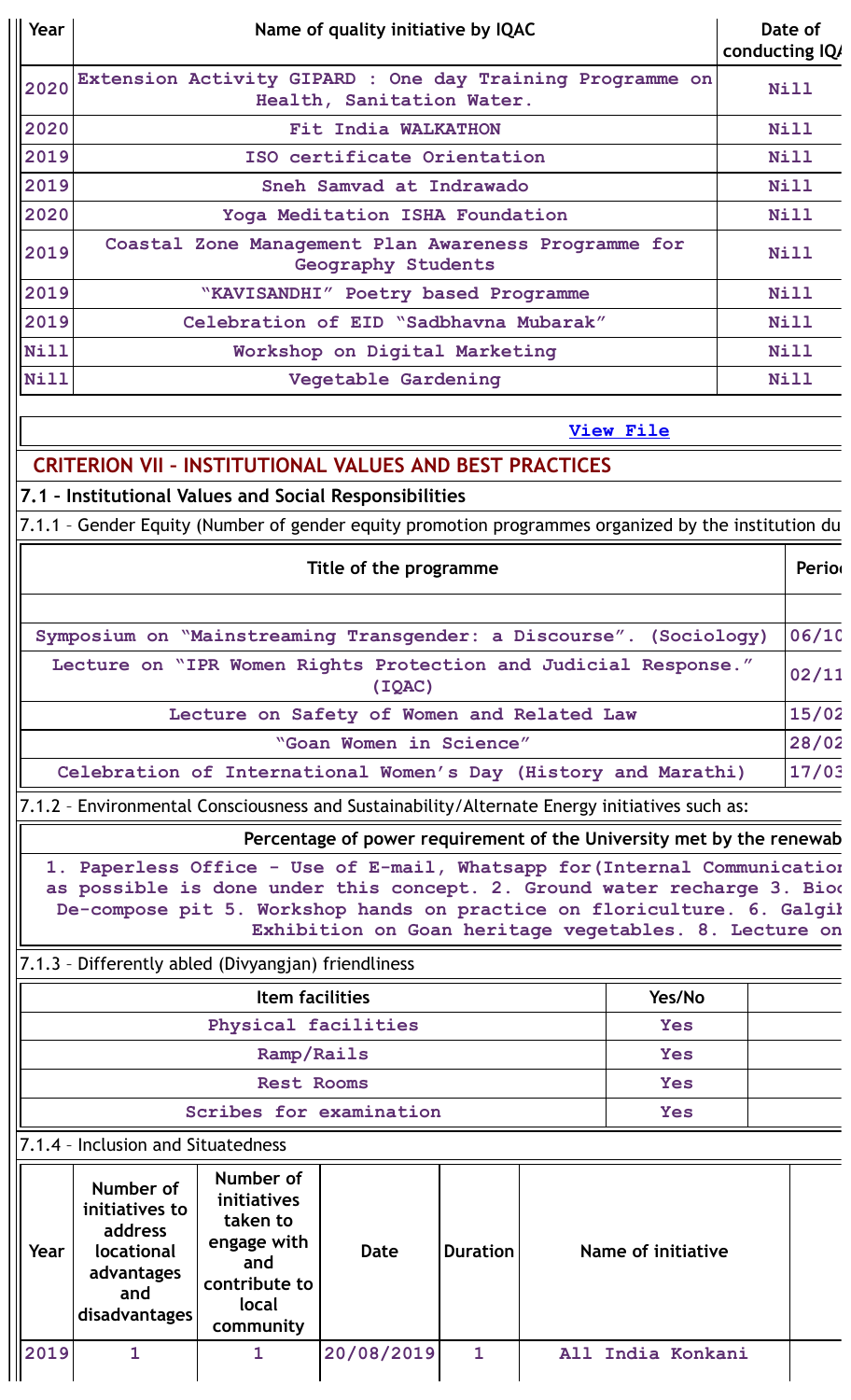|      |                                                                                                                                          |                        |            |              | Poetry writing<br>competition and session<br>on lyrics writing                                                                                                                               | Ko<br>W<br>$ca$<br>act<br>of K                                      |
|------|------------------------------------------------------------------------------------------------------------------------------------------|------------------------|------------|--------------|----------------------------------------------------------------------------------------------------------------------------------------------------------------------------------------------|---------------------------------------------------------------------|
| 2019 | $\mathbf{1}$                                                                                                                             | $\mathbf{1}$           | 24/08/2019 | $\mathbf{1}$ | (Kavisandhi) Poetry<br>Recitation and<br>Appreciation Program of<br>our famous fellow<br>Canconakar (local) and<br>Poe                                                                       | ass:<br>prog<br>wri<br>'Kon                                         |
| 2019 | $\mathbf{1}$                                                                                                                             | $\mathbf{1}$           | 22/08/2019 | $\mathbf{1}$ | Workshop on Use of<br>Epicollect for<br>Integrated Coastal Zone<br>Management by Dr. Anil<br>Karambelkar                                                                                     |                                                                     |
| 2019 | $\mathbf{1}$                                                                                                                             | $\mathbf{1}$           | 24/08/2019 | $\mathbf{1}$ | Guest lecture on Career<br>Guidance in Konkani<br>Language (Research<br><b>Translation</b> )                                                                                                 | $f_i$<br>land                                                       |
| 2019 | $\mathbf{1}$                                                                                                                             | $\mathbf{1}$           | 28/08/2019 | $\mathbf{1}$ | Celebration of<br>Sadbhavana Mubarak<br>Event (Id) by Maulavi<br>and sheroshayari                                                                                                            | Com                                                                 |
| 2019 | $\mathbf{1}$                                                                                                                             | $\mathbf{1}$           | 28/08/2019 | $\mathbf{1}$ | Satynarayan Puja                                                                                                                                                                             | Com                                                                 |
| 2019 | $\mathbf{1}$                                                                                                                             | $\mathbf{1}$           | 30/08/2019 | $\mathbf{1}$ | Lecture on "Reclaiming<br>Gandhi through Art" and<br>exhibit some of his<br>works by Goan Painter,<br>Sculptor, founder of<br>world famous art<br>gallery, Museum of Goa<br>Mr. Subod Kerkar | In<br>birt<br>Maha<br>in a<br>Gand<br>com                           |
| 2019 | 1                                                                                                                                        | $\mathbf{1}$           | 10/09/2019 | $\mathbf{1}$ | Exhibition of Goan<br>Heritage Vegetable's<br>(History)                                                                                                                                      | To !<br>t                                                           |
| 2019 | $\mathbf{1}$                                                                                                                             | $\mathbf{1}$           | 18/09/2019 | $\mathbf{1}$ | Workshop hands on<br>practice on<br>floriculture                                                                                                                                             | st<br>m <sub>f</sub><br>$p_1$<br>$\mathbf{p}$<br>τ.<br>$\mathbf{p}$ |
| 2019 | $\mathbf{1}$                                                                                                                             | $\mathbf{1}$           | 22/09/2019 | $\mathbf{1}$ | Galgibag Beach<br>Protection drive along<br>with local peoples to<br>protect beach from<br>erosion                                                                                           | cu<br>Awa <sub>1</sub>                                              |
|      |                                                                                                                                          |                        |            |              | <b>View File</b>                                                                                                                                                                             |                                                                     |
|      |                                                                                                                                          |                        |            |              | 7.1.5 - Human Values and Professional Ethics Code of conduct (handbooks) for various stakeholders                                                                                            |                                                                     |
|      | <b>Title</b>                                                                                                                             | Date of<br>publication |            |              | Follow up(max 100 words)                                                                                                                                                                     |                                                                     |
|      | 19/12/2018<br>1. Handbook<br>The teachers, students and the support staff ar<br>provided by UGC and the Government of Goa. As pel<br>For |                        |            |              |                                                                                                                                                                                              |                                                                     |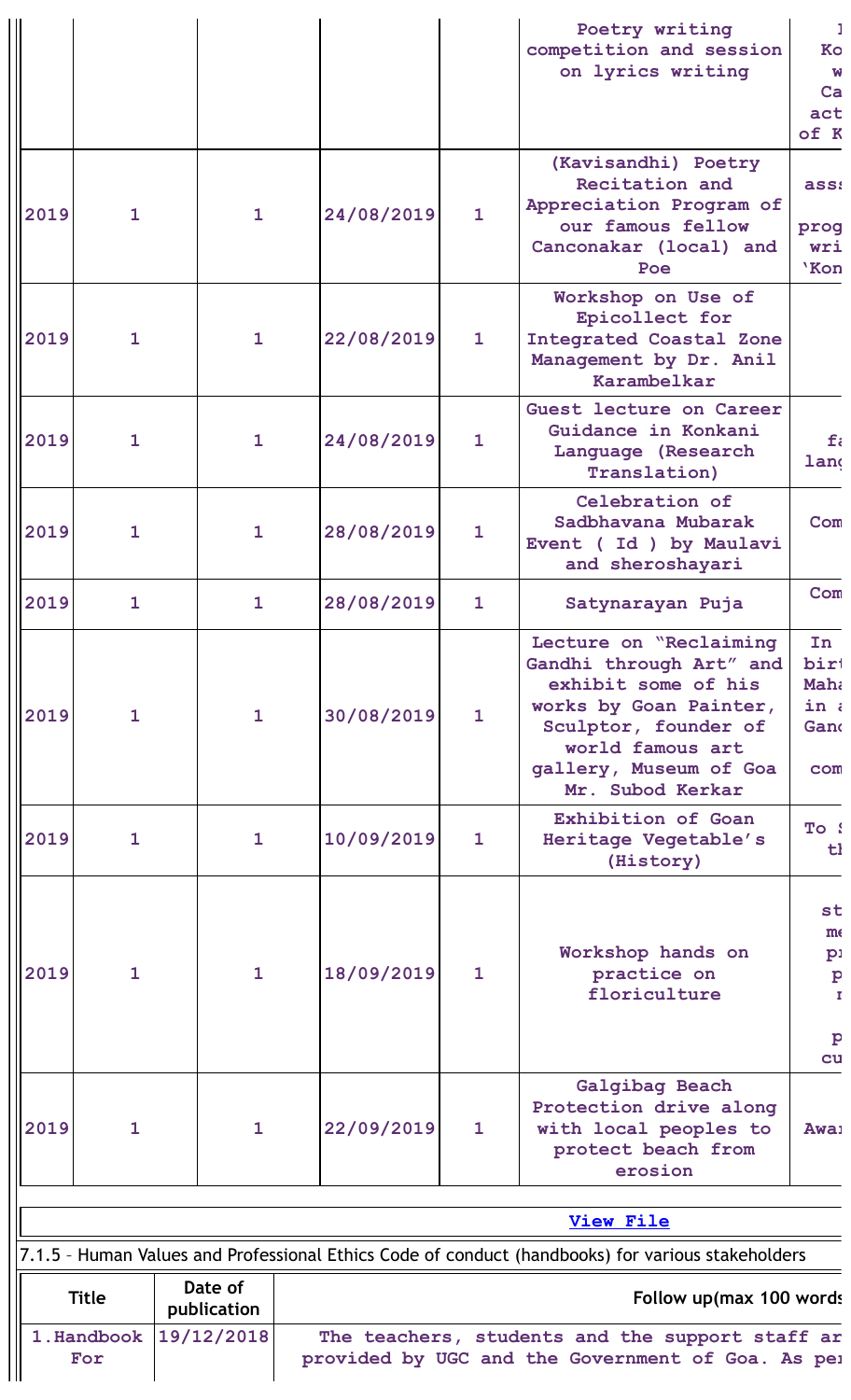**teaching as a profession assumes the obligatio accordance with the ideals of the profession. The n be his/her own ideals. The College believes in p climate by enforcing behavioural standards. All integrity, be respectful to all persons, to their and to the safety of ot**

### 7.1.6 – Activities conducted for promotion of universal Values and Ethics

**Activity**

**International Yoga Day Celebration**

**Independence day**

**Hindi day celebration**

**Rachanatmak Sandesh lekhan Dept of Hindi Screening of documentary on Gandh Dept. of Hindi**

**Workshop on creating Digital poster using MS words and release of news letter on Gandhji Dept. of IT**

**Gandhi Jayanti**

**Rashtriya Ekta Diwas**

**Goa liberation day**

**Voters Day Org by NSS Uni**

**Republic day**

### **View [File](https://assessmentonline.naac.gov.in/public/Postacc/promotion_activities/8958_promotion_activities_1639527774.xlsx)**

7.1.7 – Initiatives taken by the institution to make the campus eco-friendly (at least five)

**Public Transport: Most of the students use public transport for their instructs the students to practice transportation etiquette like to rema block the flow of traffic, and offer their seats to the elderly or injur take care of their belongings.**

**2.'Single-Use Plastic Ban': Single Use Plastic Items are to be disco including plastic cutlery, plastic bags and certain Styrofoam items**

**3.Decoration and campus beautification during functions carried out by available locally and collected by the students under the**

**4.Vegetable gardening: In order to give practical exposure of agricult vegetable gardening is being practised in the college campus regularly. were cultivated by using organic manures.**

**5.90 existing bulbs are replaced with LED bulbs and remaining will be rep replaced.**

### **7.2 – Best Practices**

7.2.1 – Describe at least two institutional best practices

**1.Title of the Practice: Industry-Academia Linkage: A Step Towards Colla the Practice: To improve the quality of education in terms of excellenc and self-reliance which are the four most crucial elements in the devel reduce the gap between industry expectations (practice) and academic involvement of industry to attain a symbiosis. The Context : Industry an a major role in student recruitment, retention, and workforce developmen Industry-Academia relationship is of an interactive and collaborative na mutual beneficiary for each other's role and contributions with an eye t such relationships, namely, bringing about research-outcome synergy. It among innovative teaching, learning, imparting knowledge and also correl with industry to generate ideas and innovate better results in terms o Practice: Industrial visits and field trips are arranged for the stud industry process to study in the curriculum. The institute also encour industry for better training in core fields and bridging the gap betw College takes the feedback from students, faculty and other stakeholder**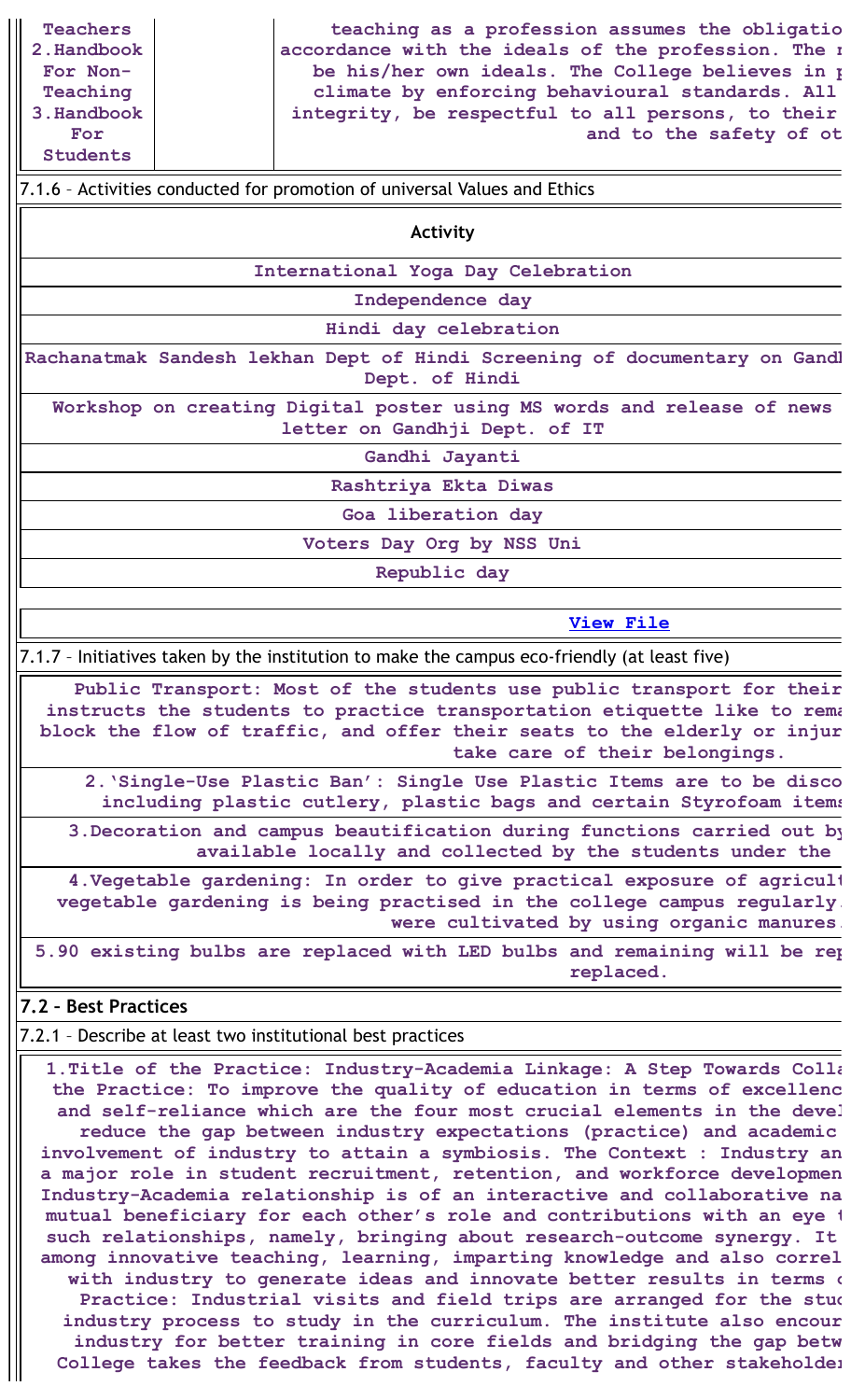**implementation and also introduces value added courses. The students are home assignments, presentations, written tests, quiz and elocution progra is sought by inviting faculty from the industry to give talks to mot orientation and disseminate information related to the field and also students. Also field visits are conducted to industry sites to give pract students are also provided with practical knowledge/learning by pro opportunities. Evidence of Success: The institute has formed many formal organizations for skill development, exposure, capacity building, and e Leadership Institute (NLI) – An Autonomous Organization of Ministry o Government of India provides an opportunity to some of our teachers Jawaharlal Navodaya Vidhayala (JNV) coming from various parts of the cou Courses. b.Services of the Goa State Co-operative Bank Ltd are used f students spend time with the Bank to understand practical Banking an Parvatibai Chowgule College, Margao (Autonomous) from March, 2018. d. Mo College, Pune 2019-2022. e. MoU Aashawadi Prakashan from, 2019-2022. f. Economic Development CEED New Delhi from 2018-2022. g. MoU Lions Clu International, 2019-2022. h. MoU Sangamner Nagarpalika Art, D.J. Malpani College, Ahmednagar, 2019-2024. i. MoU Post Graduate Research Centre i Sangamner Ahmednagar, 2019-2024. j.MoU Reliance Jio Infocomm Limited, 201 Resources Required: More collaborative teaching and learning is the need and IT facilities to foster technology based learning. Need of more fre the industry. 2. Title of the Practice: Introducing the Past to the Pre This Practice helps to develop values and ideas of great leaders and programme. It also inculcates leadership qualities among the students a among the students and urges them to follow the footstep of our great hundred youth' I will change the destiny of the nation' - Swami Vivekana educational institute is to impart education, which is done through the e Institution, teachers therefore form an important pillar of the Colleg pillar of the institution is its philosophy and ideology which is follow working and studding in the institution and its contribution cannot b together are responsible for the smooth functioning of the institutio organize national festival birth, death anniversaries of the great per enthusiasm, the birth and death anniversary of Mahatma Gandhi, Lal Bahadu are organized every year. The Independence Day and Republic Day are t institution and the students, teachers and other staff all celebrate thi departments of college also celebrate important national and internatio Gandhi Jayanti is celebrated annually on 2 October every with the ass cleanliness drive followed by rally with the object of spreading message and other social evils, ideas of values are expressed in the form of Bh the campus and at different place of Canacona, namely Delem, Mastimol, C Stand. National Integration Day is celebrated on the birth anniversary 31st October with Pledge for 'National Integration'. On the eve of Vivekananda on 12th January, Youth week is celebrated from 12th Januar Different activities for the youth are organized across Canacona and Go actively involved in organizing the activities and also actively partici at different organization/Institutions. . Shiv Jayanti is celebrated to 'Shivaji Maharaja' and to share thoughts and relevance of the same to to country holds, of equal representation, Righteousness, Honour, Courage, n practiced and implemented in our institution. We hope that these same ide carry forward into the society and to the Nation. Evidence of Success: Th practiced in the College. There is an active participation of the studen positive impact on the students too, making them open and receptive to v builds self-confidence for individual development and inculcates the liv humanistic values Problems Encountered and Resources Required: Voluntary is the most important thing required for this pr**

**Upload details of two best practices successfully implemented by the institution as per NAAC form link**

**[https://shreemallikarjuncollege.ac.in/wp-content/uploads/2021/12/B](https://shreemallikarjuncollege.ac.in/wp-content/uploads/2021/12/Best-Practices-2019-20.pdf)**

### **7.3 – Institutional Distinctiveness**

7.3.1 - Provide the details of the performance of the institution in one area distinctive to its vision, prio

**To be the lighthouse and with institution's motto "Tamso ma jyotirgamaya darkness and ignorance towards enlightenment is the focal point of ou**